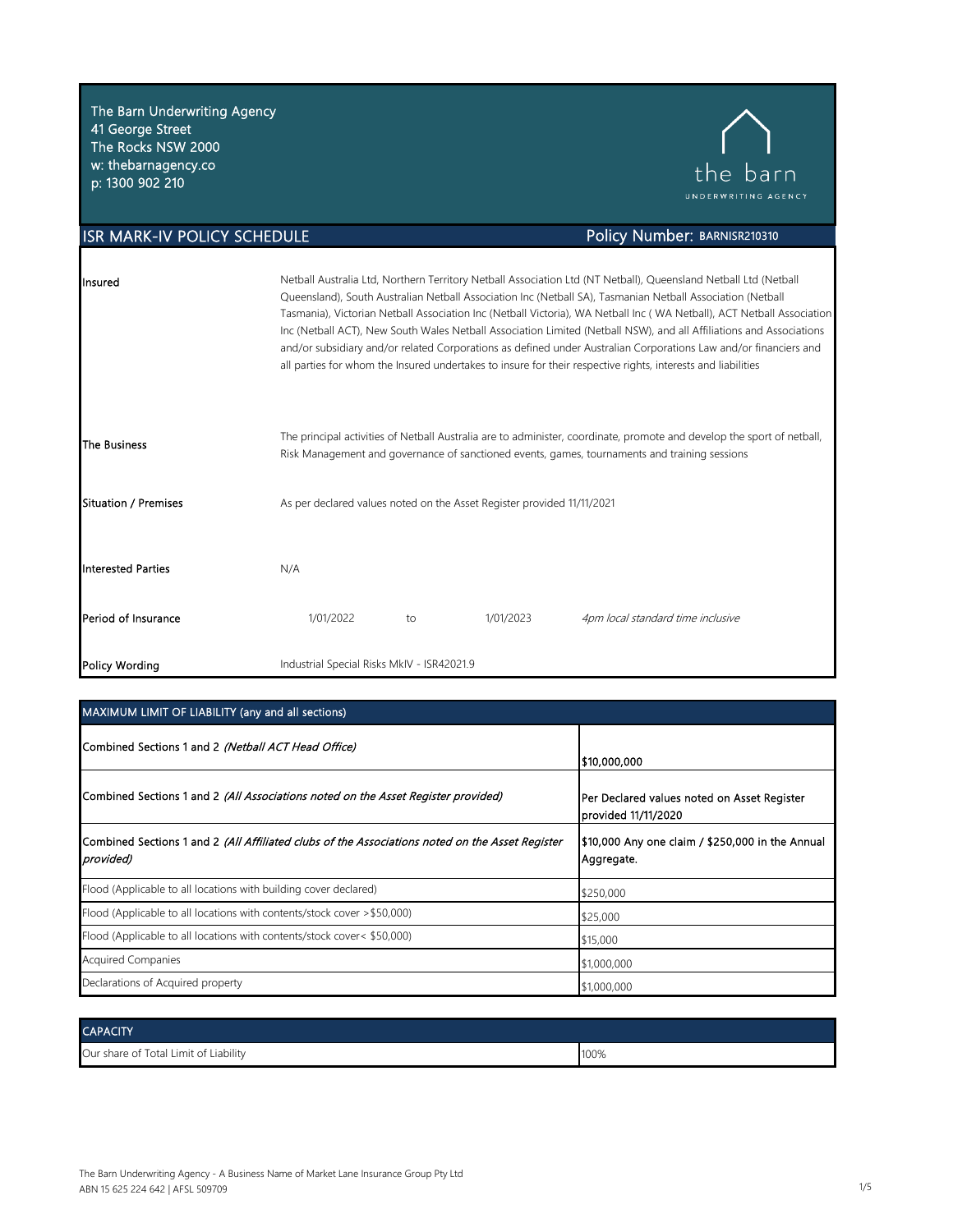| <b>SUB-LIMITS OF LIABILITY - SECTION 1</b>                                                             |                                                       |                  |
|--------------------------------------------------------------------------------------------------------|-------------------------------------------------------|------------------|
| <b>COVERAGE</b>                                                                                        | <b>WORDING OR STANDARD</b><br><b>ENDORSEMENT CODE</b> | <b>SUB-LIMIT</b> |
| As per quotation slip provided 11/11/2021 but with the following changes applicable;                   |                                                       |                  |
| Money (Blanket)                                                                                        | \$20,000 any one claim / \$75,000 Annual Aggregate    |                  |
| Damage to textiles/shade sales/awnings/blinds                                                          | \$20,000 any one claim / \$75,000 Annual Aggregate    |                  |
| Cost of Replacement of Locks and Keys - Netball Australia and State /<br>Territories                   | \$50,000                                              |                  |
| Temporary Removal Exemption (B)                                                                        | \$50,000                                              |                  |
| Unspecified Damage                                                                                     | \$750,000                                             |                  |
| <b>SUB-LIMITS OF LIABILITY - SECTION 2</b>                                                             |                                                       |                  |
| <b>COVERAGE</b>                                                                                        | <b>WORDING OR STANDARD</b><br><b>ENDORSEMENT CODE</b> | <b>SUB-LIMIT</b> |
| Gross Profit                                                                                           | Included                                              | \$5,303,161      |
| Additional Increased Cost of Working (Netball Australia and State /<br>Territory Associations)         | Included                                              | \$500,000        |
| Additional Increased Cost of Working (Netball Associations / Clubs)                                    | Included                                              | \$20,000         |
| Professional Fees & Claims Preparation Costs (Netball Australia and State /<br>Territory Associations) | Included                                              | \$50,000         |
| Professional Fees & Claims Preparation Costs (Netball Associations /<br>Clubs)                         | Included                                              | \$20,000         |
| Insured Payroll                                                                                        | Included                                              | \$196,154        |
| Accounts Receivable                                                                                    | BDEBTXB4                                              | \$200,000        |
| <b>Public Utilities</b>                                                                                | Included                                              | \$250,000        |
| Unspecified Suppliers &/Or Customers (Australia Only)                                                  | SANZBPC4                                              | Not Insured      |
| Interdependency                                                                                        | <b>IDFPAXB4</b>                                       | Not Insured      |
| Premises in the vicinity (Prevention of Access)                                                        | Included                                              | \$250,000        |
| Registered Vehicles                                                                                    | Included                                              | Not Insured      |
| Vermin, Pests Or defective sanitary arrangements, Food or Drink<br>Poisoning, Murder or Suicide        | Included                                              | Not Insured      |

| <b>DEDUCTIBLES APPLICABLE</b>                               |                                                                                                                                     |  |
|-------------------------------------------------------------|-------------------------------------------------------------------------------------------------------------------------------------|--|
| Earthquake, subterranean fire or volcanic eruption          | \$20,000 or an amount equal to 1% of the total asset<br>value at the situation where the damage occurs,<br>whichever is the greater |  |
| Netball Australia and State Associations - All other losses | \$1,000                                                                                                                             |  |
| Clubs / Associations - All other losses                     | \$1,000                                                                                                                             |  |

 $\mathbb{R}^2$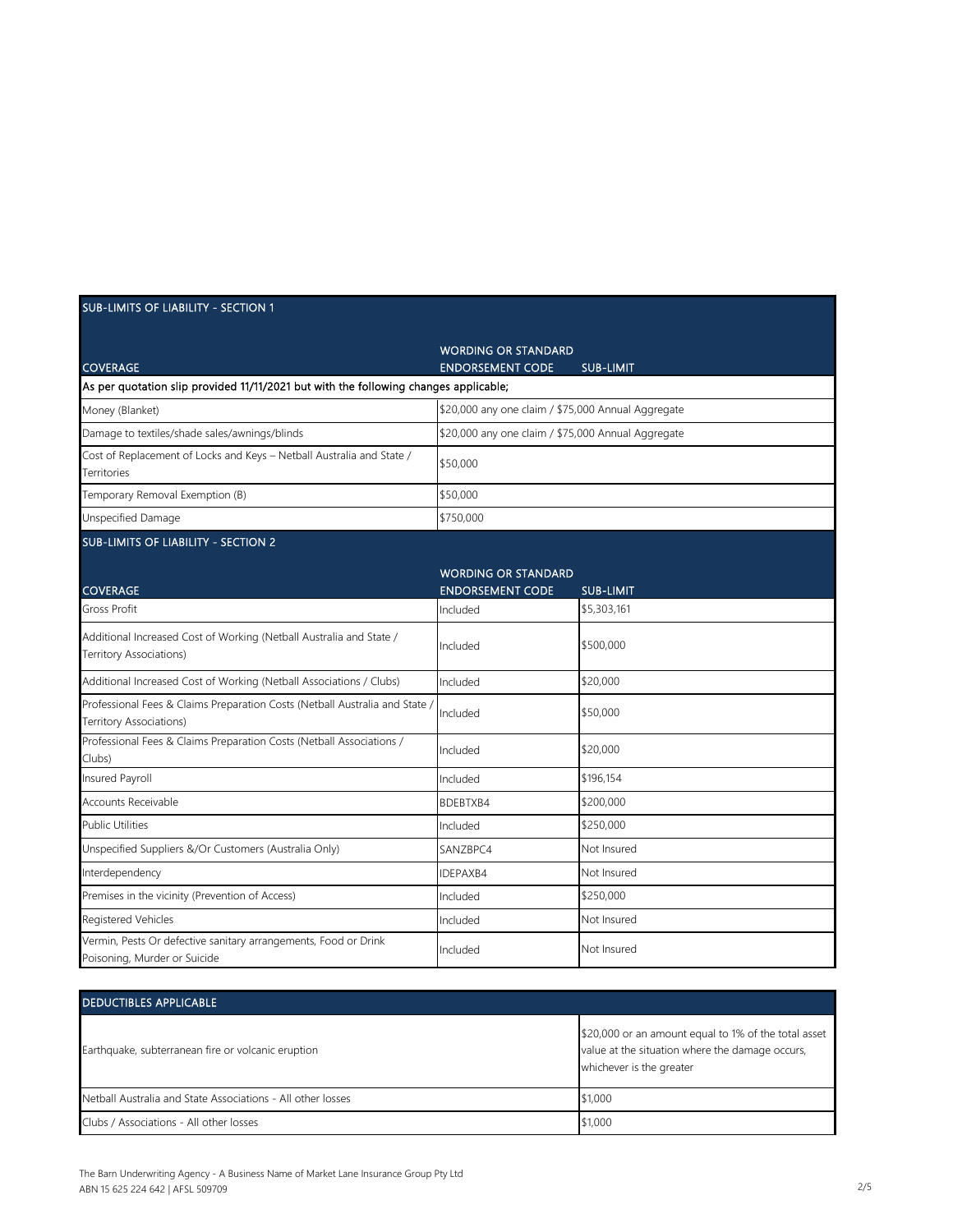| Named Cyclone - any one event                                                                |                                                  | \$5,000     |
|----------------------------------------------------------------------------------------------|--------------------------------------------------|-------------|
| Flood -all locations                                                                         |                                                  | \$5,000     |
| Directors and Officers Property                                                              |                                                  | \$500       |
| <b>Public Utilities</b>                                                                      |                                                  | 48 Hours    |
| Unspecified Suppliers &/Or Customers (Australia Only)                                        |                                                  | Not Insured |
| Premises in the vicinity (Prevention of Access)                                              |                                                  | 48 Hours    |
| Vermin, Pests Or defective sanitary arrangements, Food or Drink Poisoning, Murder or Suicide | Not Insured                                      |             |
| <b>CONSEQUENTIAL LOSS</b>                                                                    |                                                  |             |
| <b>Indemnity Periods</b>                                                                     |                                                  |             |
| (12) months for all locations with the exception of;                                         |                                                  |             |
| (18) months for Netball ACT, Netball WA, Netball NT & Netball Tasmania                       |                                                  |             |
| (24) months Netball South Australia & Netball Victoria, Netball Queensland                   |                                                  |             |
| Payroll Limits (Netball South Australia                                                      | Initial Period 100% for 12 weeks                 |             |
| DUAL Payment Method used)                                                                    | 30% for remainder of Indemnity Period (96 weeks) |             |
| Netball Australia and Other States                                                           | 100% payroll method                              |             |
|                                                                                              |                                                  |             |

### ADDITIONAL ENDORSEMENTS TO THIS POLICY

N/A

#### LLOYD'S STANDARD CLAUSES APPLICABLE TO THIS POLICY

LMA 3100 Sanction Limitation & Exclusion Clause

NMA 464 War & Civil War Exclusion Clause

NMA 1622 Radioactive Contamination & Explosive Nuclear Assemblies Exclusion Clause

MAP - Micro-organism exclusion

NMA 2962 Biological, Chemical Exclusion Clause

NMA 2918 War & Terrorism Exclusion Endorsement

LMA 5393 Communicable Disease Endorsement - Amended

LMA 5401 Property Cyber and Data Exclusion

NMA 2984 Australia Terrorism Insurance Act 2003 Notice

### POLICY QUOTATION CONDITIONS

N/A

### CERTIFICATE OF INSURANCE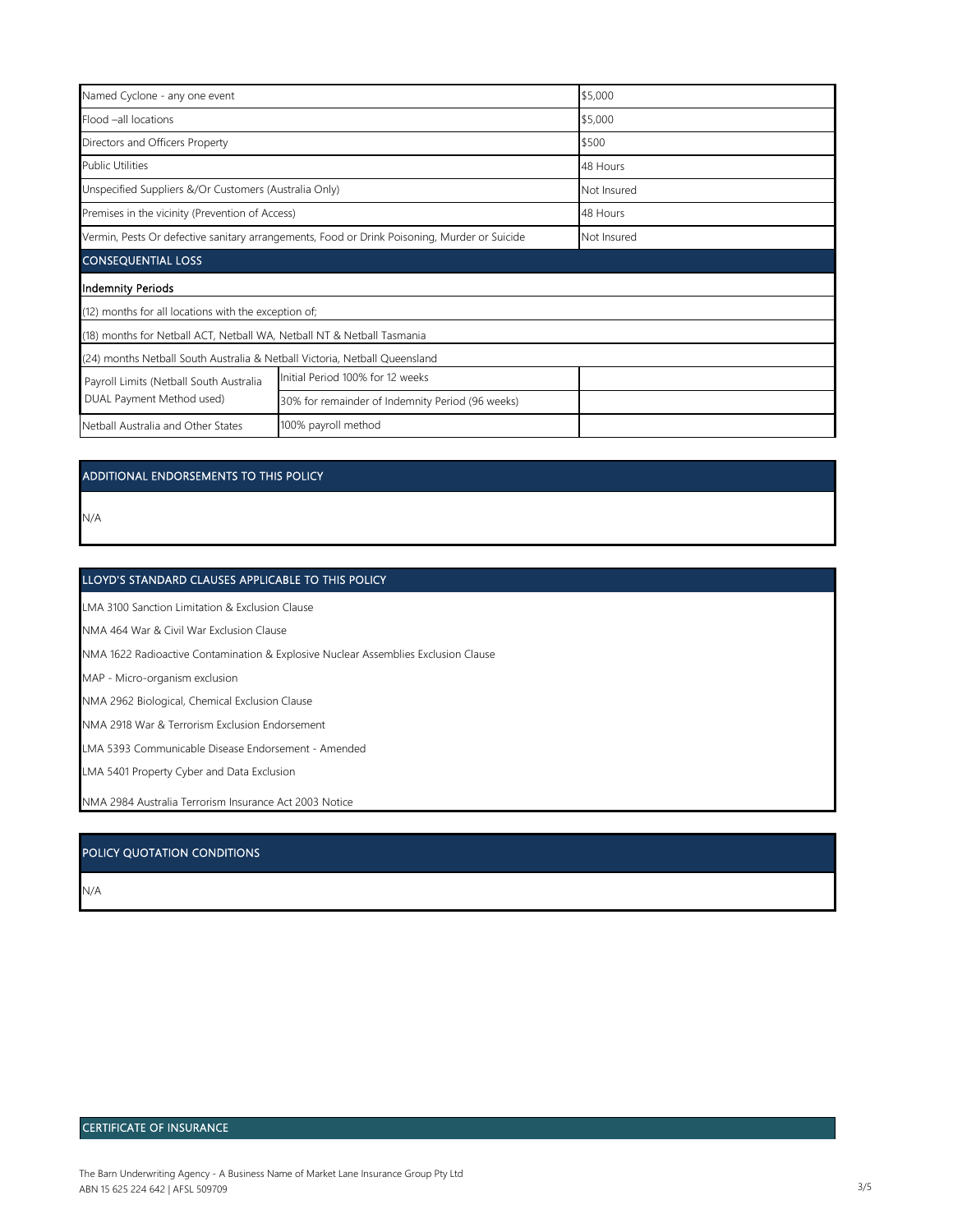#### Effected through The Barn Underwriting Agency trading as Business Name of Market Lane Insurance Group Pty Ltd (hereinafter called the Coverholder)

THIS CERTIFICATE OF INSURANCE confirms that in return for payment of the Premium shown in the Schedule, certain Underwriters at Lloyd's have agreed to insure you, in accordance with the wording attached to this Certificate.

You or your representative can obtain further details of the syndicate numbers and the proportions of this Insurance for which each of the Underwriters at Lloyd's is liable by requesting them from the Coverholder shown above. In the event of loss, each Underwriter (and their Executors and Administrators) is only liable for their own share of the loss.

In accepting this Insurance, the Underwriters have relied on the information and statements that you have provided on the Proposal Form (or Declaration) the date of which is stated in the Schedule. You should read this Certificate carefully and if it is not correct contact the Coverholder or your broker. It is an important document and you should keep it in a safe place with all other papers relating to this Insurance.

The Insurance Council of Australia Limited has developed the General Insurance Code of Practice ("the Code"), which is a voluntary self-regulatory code. The Code aims to raise the standards of practice and service in the insurance industry.

Lloyd's has adopted the Code on terms agreed with the Insurance Council of Australia. For further information on the Code please visit www.codeofpractice.com.au

If you have any concerns or wish to make a complaint in relation to this policy, our services or your insurance claim, please let us know and we will attempt to resolve your concerns in accordance with our Internal Dispute Resolution procedure. Please contact Us in the first instance:

### Attention: The Complaints Officer The Barn Underwriting Agency hello@thebarnagency.co 1300 902 210 PO Box, R298, Royal Exchange NSW 1225

We will acknowledge receipt of your complaint and do our utmost to resolve the complaint to your satisfaction within 10 business days.

If we cannot resolve your complaint to your satisfaction, we will escalate your matter to Lloyd's Australia who will determine whether it will be reviewed by their office or the Lloyd's UK Complaints team. Lloyd's contact details are:

Lloyd's Australia Limited Email: idraustralia@lloyds.com Telephone: (02) 8298 0783 Post: Suite 1603 Level 16, 1 Macquarie Place, Sydney NSW 2000

A final decision will be provided to you within 30 calendar days of the date on which you first made the complaint unless certain exceptions apply.

You may refer your complaint to the Australian Financial Complaints Authority (AFCA), if your complaint is not resolved to your satisfaction within 30 calendar days of the date on which you first made the complaint or at any time. AFCA can be contacted as follows:

Telephone: 1800 931 678 Email: info@afca.org.au Post: GPO Box 3 Melbourne VIC 3001 Website: www.afca.org.au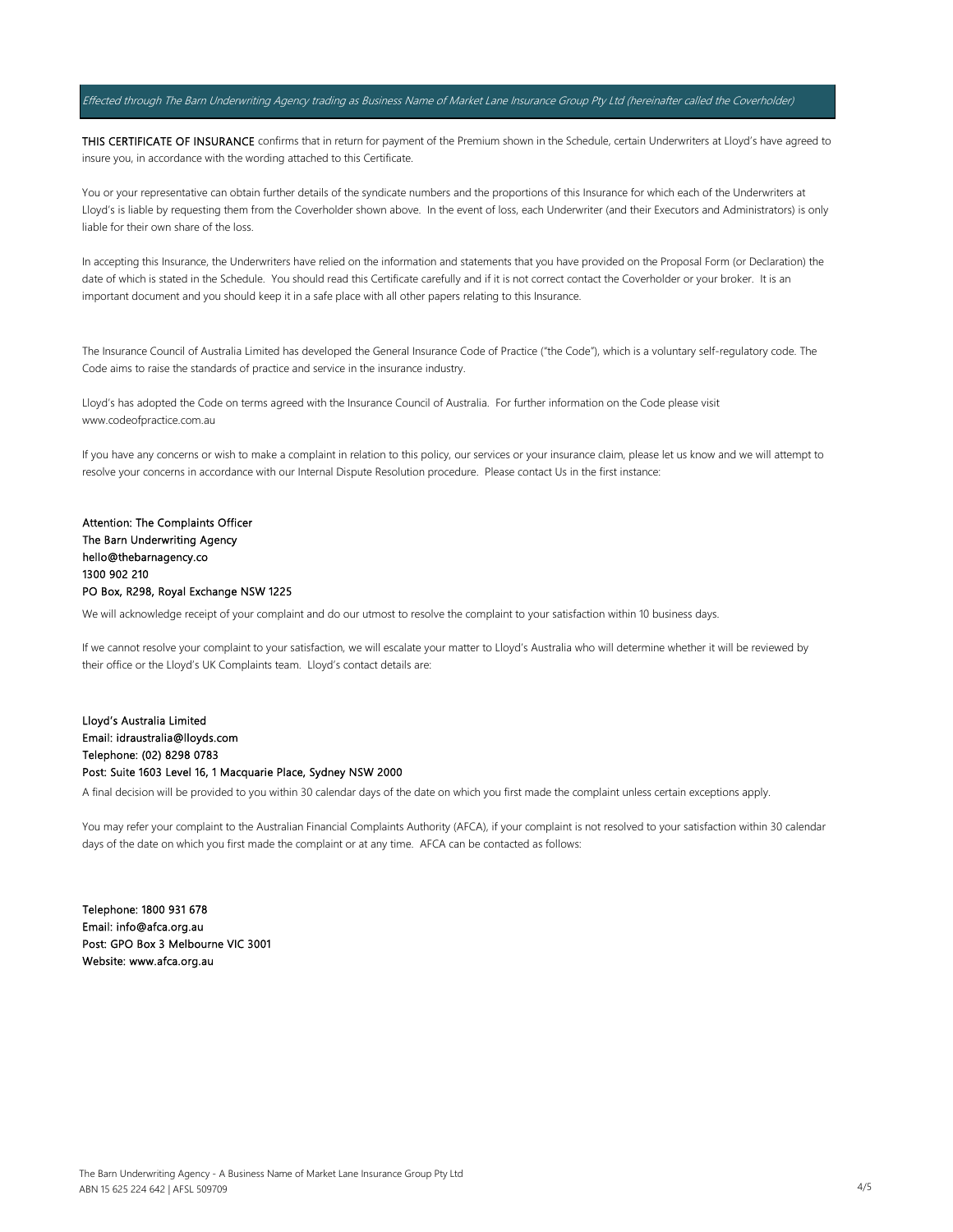Your complaint must be referred to AFCA within 2 years of the final decision, unless AFCA considers special circumstances apply. If your complaint is not eligible for consideration by AFCA, you may be referred to the Financial Ombudsman Service (UK) or you can seek independent legal advice. You can also access any other external dispute resolution or other options that may be available to you.

The Underwriters accepting this Insurance agree that:

(a) if a dispute arises under this Insurance, this Insurance will be subject to Australian law and practice and the Underwriters will submit to the jurisdiction of any competent Court in the Commonwealth of Australia; (b) any summons notice or process to be served upon the Underwriters may be served upon:

Lloyd's Underwriters' General Representative in Australia Suite 1603 Level 16 1 Macquarie Place Sydney NSW 2000

who has authority to accept service on the Underwriters' behalf;

if a suit is instituted against any of the Underwriters, all Underwriters participating in this Insurance will abide by the final decision of such Court or any competent Appellate Court.

#### In the event of a claim arising under this Insurance immediate notice should be given to:

Attention: The Barn Claims Sedgwick Australia thebarn@au.sedgwick.com 1300 132 387

The amount of Premium specified herein is the amount due to the Underwriters and any commission allowed by them is to be regarded as remuneration of the Broker/Coverholder placing this Insurance.

This Certificate is issued by the Coverholder shown above in accordance with the authority granted to them by certain Underwriters at Lloyd's under the Agreement referred to below.

LMA 3160

10/01/2022

Coverholder at

David Porteous Managing Director The Barn Underwriting Agency A Business Name of Market Lane Insurance Group Pty Ltd ABN 64 625 224 642 - AFSL 509709



| Our Share of Policy Signed 100% for and on behalf of Certain Underwriters at Lloyd's as follows:- |        |  |  |
|---------------------------------------------------------------------------------------------------|--------|--|--|
| Under Agreement No. B0429BA2105886                                                                | 78.57% |  |  |
| Under Agreement No. B0429BA2101144                                                                | 14.29% |  |  |
| Under Agreement No. B6839B68468BAA                                                                | 7.14%  |  |  |

**LLOYD'S**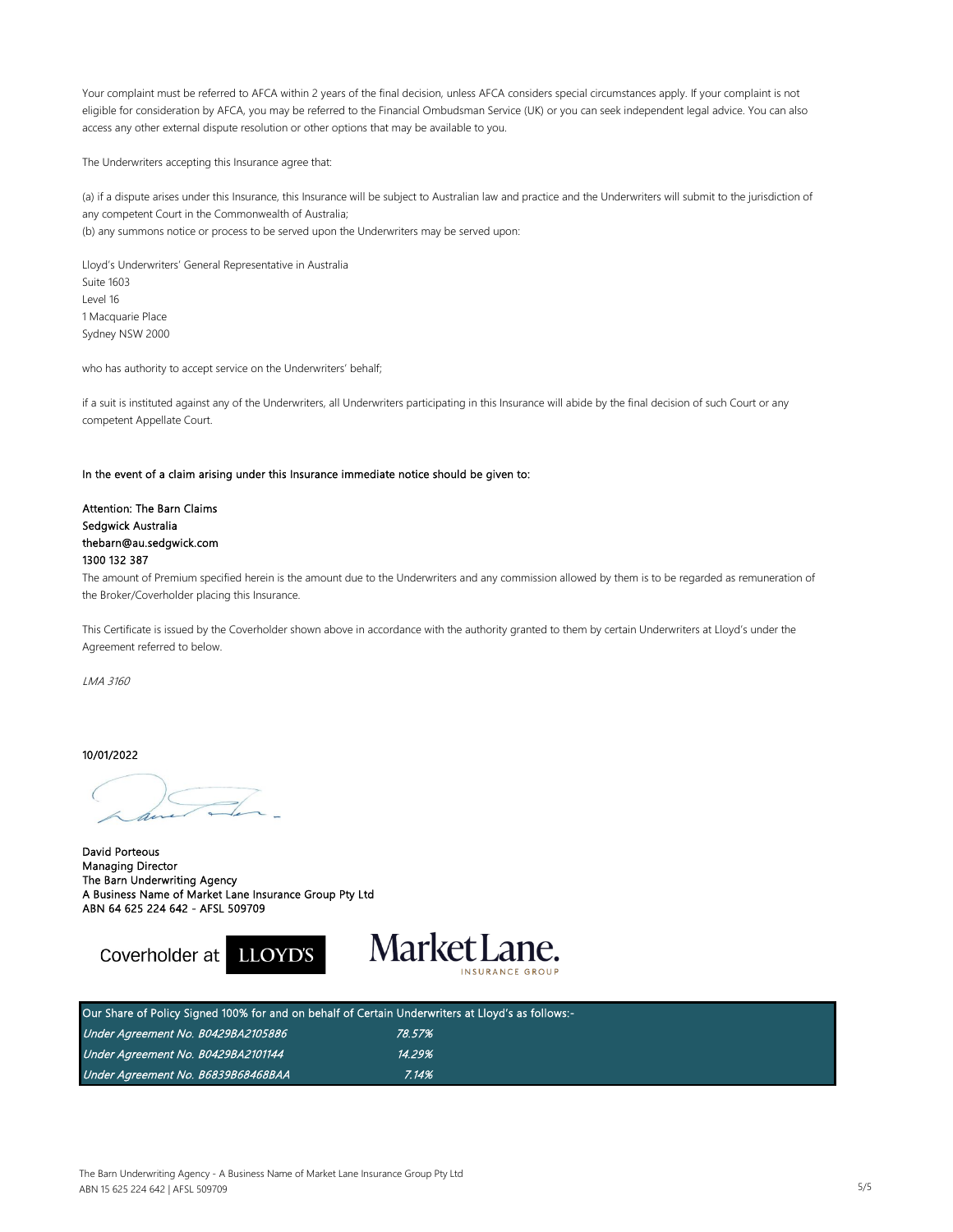

# Industrial Special Risks Mark IV Insurance Policy

VERSION: ISR4-2021.9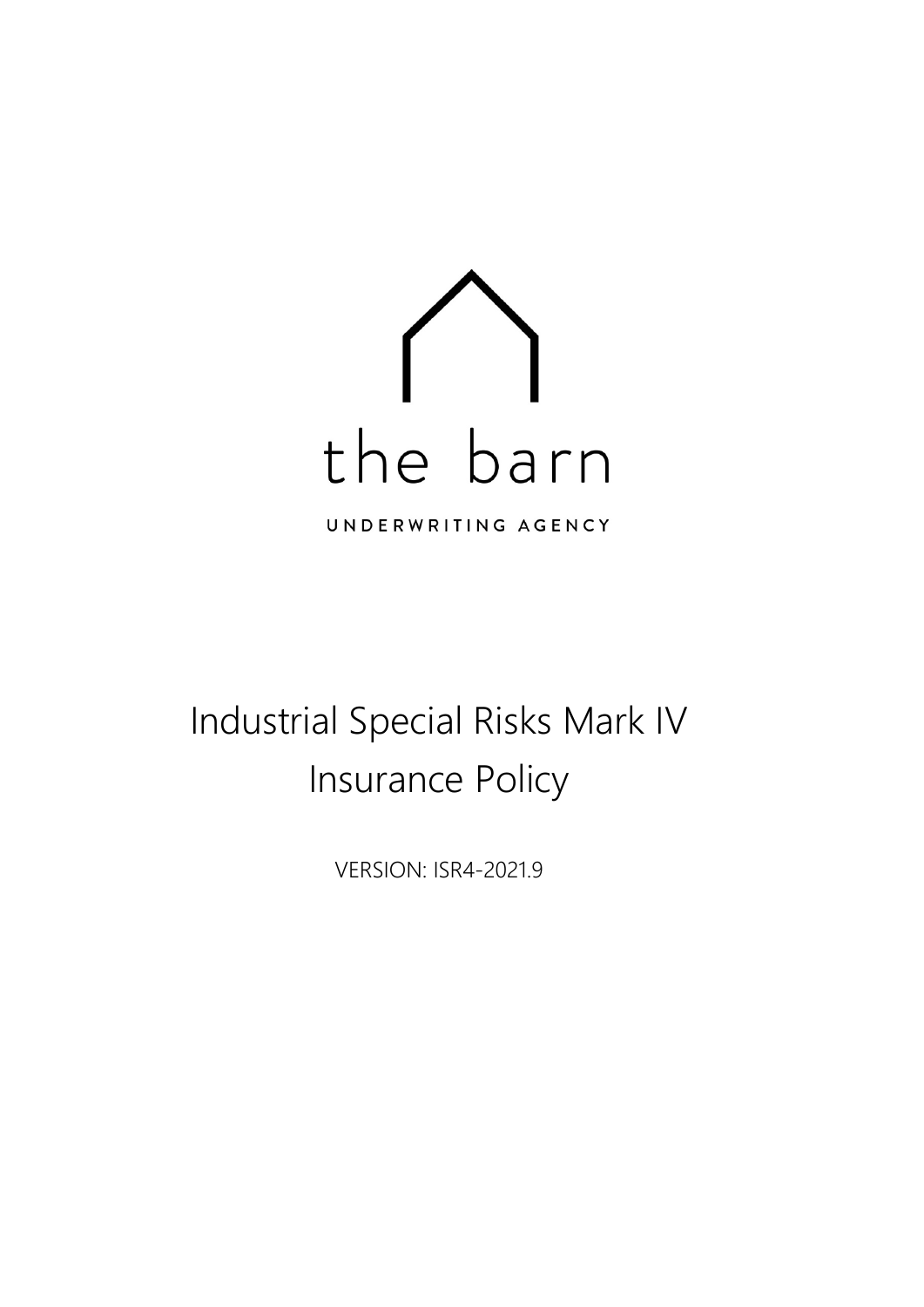

| Contents                                        |  |  |  |
|-------------------------------------------------|--|--|--|
| INDUSTRIAL SPECIAL RISKS MK IV INSURANCE        |  |  |  |
|                                                 |  |  |  |
|                                                 |  |  |  |
| About The Barn Underwriting Agency 4            |  |  |  |
|                                                 |  |  |  |
| General Insurance Code of Practice 4            |  |  |  |
|                                                 |  |  |  |
|                                                 |  |  |  |
|                                                 |  |  |  |
| Australian Terrorism Insurance Act 2003 Notice6 |  |  |  |
| SECTION 1 - MATERIAL LOSS OR DAMAGE 7           |  |  |  |
|                                                 |  |  |  |
|                                                 |  |  |  |
|                                                 |  |  |  |
| MEMORANDA TO SECTION 111                        |  |  |  |
|                                                 |  |  |  |
|                                                 |  |  |  |
|                                                 |  |  |  |
| Reinstatement or replacement11                  |  |  |  |
| Extra Cost of Reinstatement 12                  |  |  |  |
| Floor Space Ratio Index (plot ratio)13          |  |  |  |
|                                                 |  |  |  |
|                                                 |  |  |  |

| SECTION 2 - CONSEQUENTIAL LOSS  15 |  |
|------------------------------------|--|
|                                    |  |
|                                    |  |
|                                    |  |
|                                    |  |
|                                    |  |
|                                    |  |
|                                    |  |
|                                    |  |
|                                    |  |
|                                    |  |
|                                    |  |
|                                    |  |
|                                    |  |
|                                    |  |
|                                    |  |
| MEMORANDA TO SECTION 2  18         |  |
| Turnover elsewhere after damage 18 |  |
|                                    |  |
|                                    |  |
|                                    |  |
|                                    |  |
|                                    |  |
|                                    |  |
|                                    |  |
|                                    |  |

Industrial Special Risks MKIV Insurance Policy ISR4-2021.9

The Barn Underwriting Agency – Trading as a Business Name of Market Lane Insurance Group Pty Ltd ABN 15 624 224 642 | AFSL 509709 1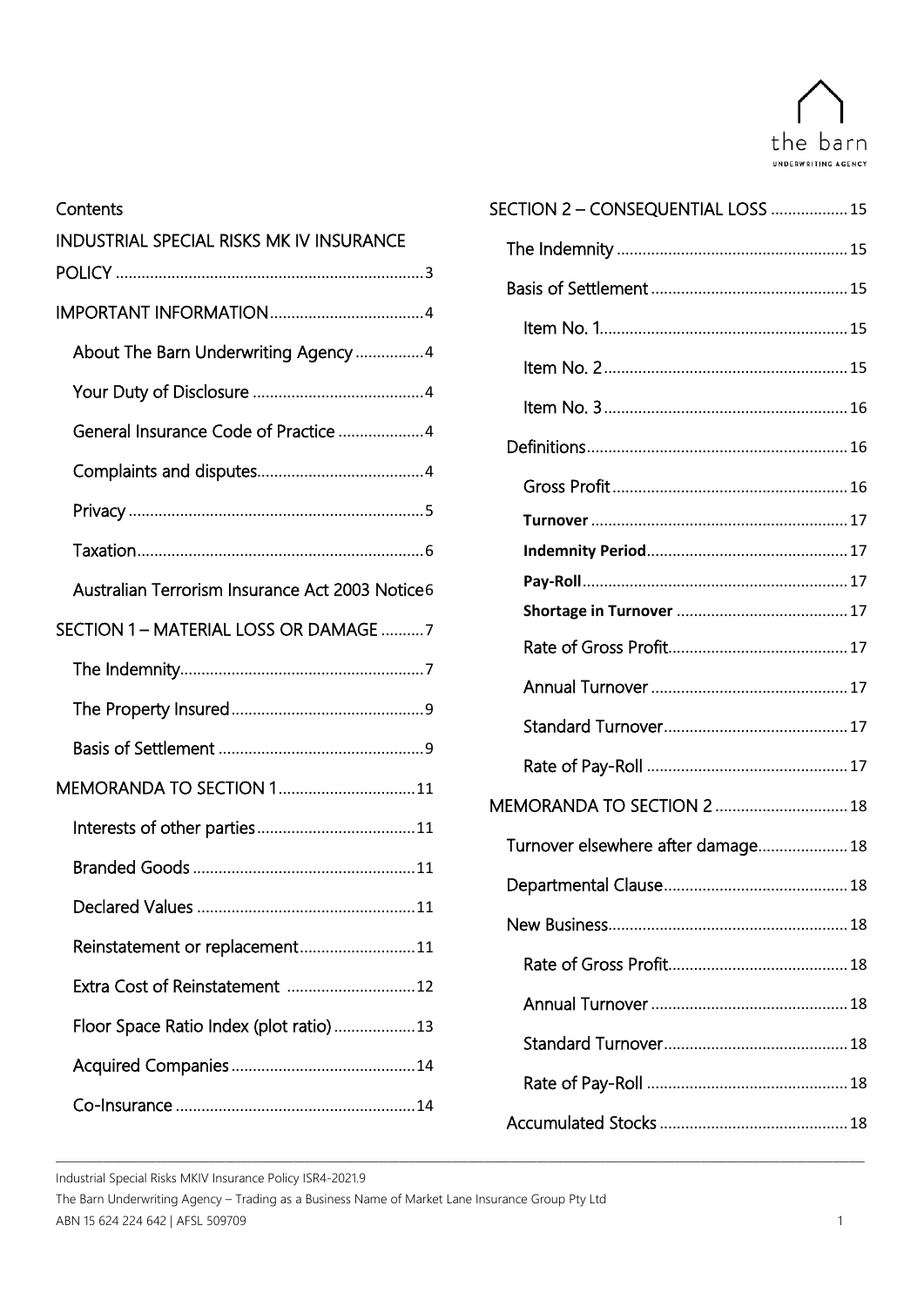

| Turnover / output alternative19                                                                 |                                           |  |
|-------------------------------------------------------------------------------------------------|-------------------------------------------|--|
|                                                                                                 |                                           |  |
|                                                                                                 |                                           |  |
| Premises in the vicinity (prevention of access).20                                              |                                           |  |
|                                                                                                 |                                           |  |
| Vermin, pests or defective sanitary                                                             |                                           |  |
| arrangements; food or drink poisoning; murder,                                                  | Insured's actions after damage or theft37 |  |
|                                                                                                 |                                           |  |
|                                                                                                 |                                           |  |
|                                                                                                 | Observance of terms and conditions37      |  |
|                                                                                                 |                                           |  |
| MEMORANDA APPLICABLE TO ALL SECTIONS32                                                          | Lloyd's Australian Alternative Disputes   |  |
| Amount of Policy not reduced by loss32                                                          |                                           |  |
|                                                                                                 | STANDARD ENDORSEMENTS APPLICABLE TO       |  |
|                                                                                                 |                                           |  |
|                                                                                                 |                                           |  |
| Goods and Services Tax and Claims Payments 33                                                   |                                           |  |
| CONDITIONS APPLICABLE TO ALL SECTIONS 34                                                        |                                           |  |
| Misrepresentation and non-disclosure 34                                                         |                                           |  |
|                                                                                                 |                                           |  |
| Sprinkler installation - Applicable to owned<br>premises or installations for which the insured |                                           |  |
|                                                                                                 |                                           |  |

| Insured's actions after damage or theft37 |  |
|-------------------------------------------|--|
|                                           |  |
|                                           |  |
| Observance of terms and conditions37      |  |
|                                           |  |
| Lloyd's Australian Alternative Disputes   |  |
|                                           |  |
| STANDARD ENDORSEMENTS APPLICABLE TO       |  |
|                                           |  |

Industrial Special Risks MKIV Insurance Policy ISR4-2021.9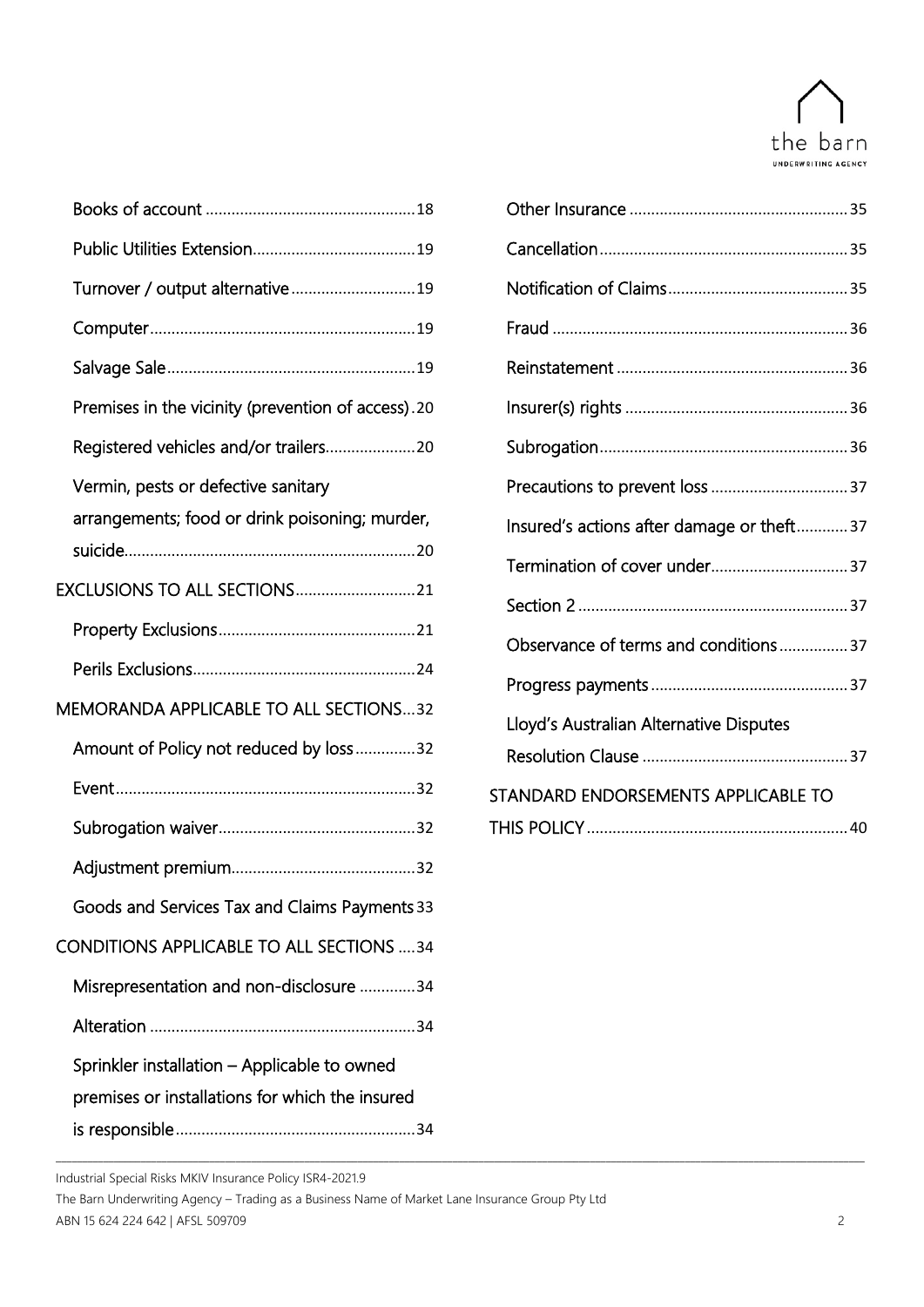

## <span id="page-8-0"></span>INDUSTRIAL SPECIAL RISKS MK IV INSURANCE POLICY

This Policy incorporates the Schedule, Sections, Definitions, Conditions, Exclusions, Endorsements, Memoranda and Warranties (if any) and any other terms herein contained which are to be read together and any word or expression to which a specific meaning has been given in any part of this Policy shall bear this meaning wherever it may appear unless such meaning is inapplicable to the context in which the word or expression appears.

Whereas the Insured named in the Schedule has paid or agreed to pay to the Insurer(s) specified below the premium shown on the Schedule, now the Insurer(s) agree(s), subject to the terms, Conditions, Exclusions, Memoranda, Warranties, limitations and other provisions contained herein or endorsed hereon, to indemnify the Insured as specified herein against loss arising from any insured events which occur during the Period of Insurance stated in the Schedule or any renewal thereof.

Provided that the total liability of the Insurer(s) at any one Situation shall not exceed the appropriate Limit or Sub-Limit(s) of Liability as stated in the Schedule or such amount(s) as may be substituted therefore by endorsement or memorandum hereon or attached hereto and that each Insurer specified below shall only be liable to contribute to any loss covered by this Policy that proportion of the loss as is specified beside its name.

Industrial Special Risks MKIV Insurance Policy ISR4-2021.9

The Barn Underwriting Agency – Trading as a Business Name of Market Lane Insurance Group Pty Ltd ABN 15 624 224 642 | AFSL 509709 3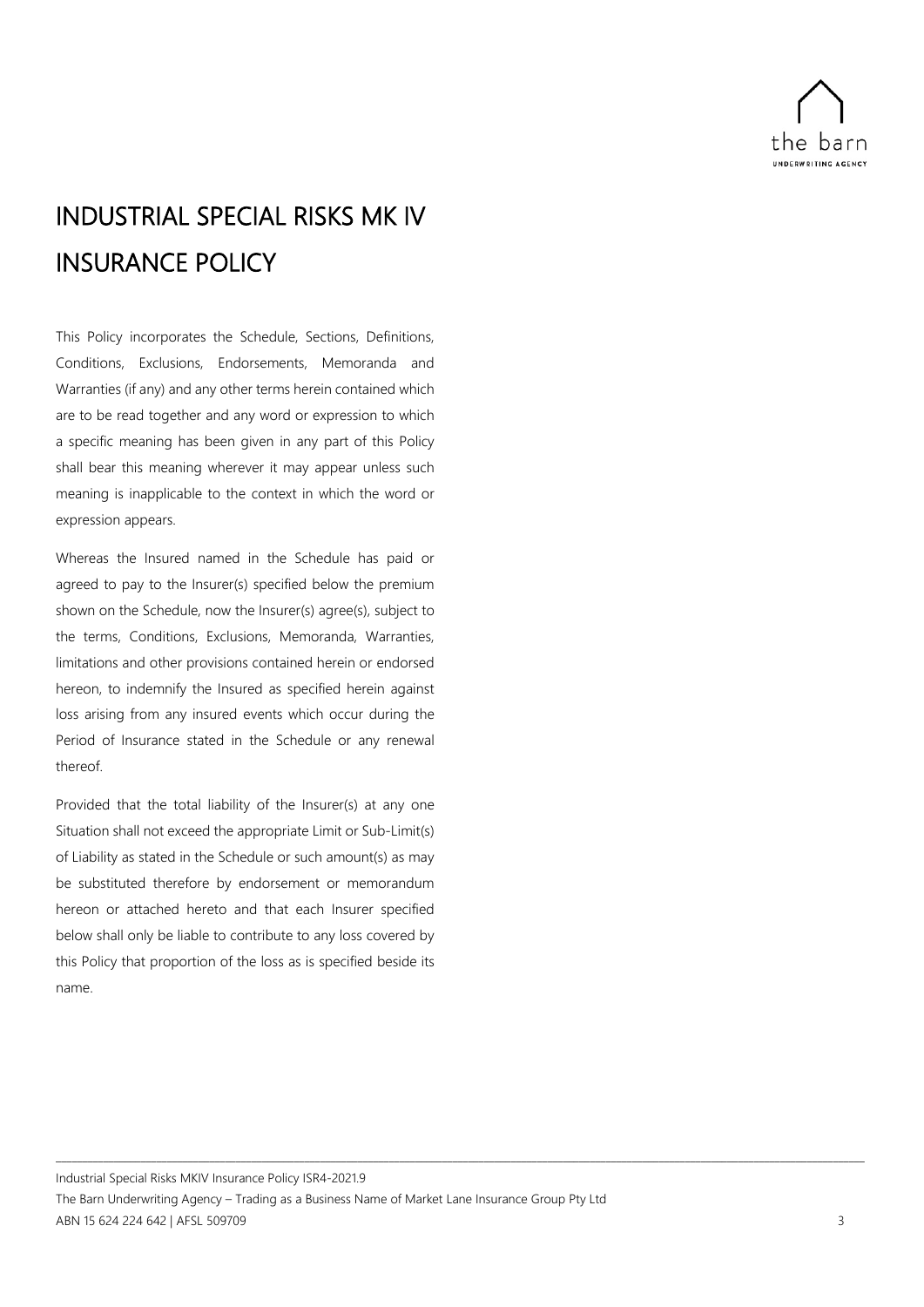

## <span id="page-9-0"></span>IMPORTANT INFORMATION

## <span id="page-9-1"></span>About The Barn Underwriting Agency

The Barn Underwriting Agency is a Business Name of Market Lane Insurance Group Pty Ltd who is the underwriter of this insurance Policy for and on behalf of Certain Underwriters at Lloyd's (Lloyd's) under a Delegated Binding Authority Agreement(s) which allows Us to enter into and arrange policies of insurance.

In this policy The Barn Underwriting Agency, The Barn, Market Lane Insurance Group Pty Ltd and Lloyd's are collectively and/or interchangeably referred to as "We," "Us," "Our" or "Insurer."

Market Lane Insurance Group Pty Ltd's Australian Business Number is 15 625 224 642 and its Australian Financial Services Licence Number is 509709.

## <span id="page-9-2"></span>Your Duty of Disclosure

Before You enter into an insurance contract, You have a duty to tell Us anything that You know, or could reasonably be expected to know, may affect Our decision to insure You and on what terms. You have this duty until We agree to insure You.

You have the same duty before You renew, extend, vary or reinstate an insurance contract.

You do not need to tell Us anything that:

- reduces the risk We insure You for; or
- is common knowledge; or
- We know or should know as an insurer; or
- We waive Your duty to tell Us about.

If You do not tell Us anything You are required to, We may cancel Your contract or reduce the amount We will pay You if you make a claim, or both. If Your failure to tell Us is fraudulent, We may refuse to pay a claim and treat the contract as if it never existed.

## <span id="page-9-3"></span>General Insurance Code of Practice

The Insurance Council of Australia Limited has developed the General Insurance Code of Practice ("the Code"), which is a voluntary self-regulatory code. The Code aims to raise the standards of practice and service in the insurance industry.

Lloyd's has adopted the Code on terms agreed with the Insurance Council of Australia. For further information on the Code please visit www.codeofpractice.com.au.

The Code Governance Committee (CGC) is an independent body that monitors and enforces insurers' compliance with the Code. For more information on the Code Governance Committee (CGC) go to [www.insurancecode.org.au.](http://www.insurancecode.org.au/)

## <span id="page-9-4"></span>Complaints and disputes

If you have any concerns or wish to make a complaint in relation to this policy, our services or your insurance claim, please let us know and we will attempt to resolve your concerns in accordance with our Internal Dispute Resolution procedure. Please contact Us in the first instance:

Attention: The Complaints Officer

The Barn Underwriting Agency

hello@thebarnagency.co

1300 902 210

\_\_\_\_\_\_\_\_\_\_\_\_\_\_\_\_\_\_\_\_\_\_\_\_\_\_\_\_\_\_\_\_\_\_\_\_\_\_\_\_\_\_\_\_\_\_\_\_\_\_\_\_\_\_\_\_\_\_\_\_\_\_\_\_\_\_\_\_\_\_\_\_\_\_\_\_\_\_\_\_\_\_\_\_\_\_\_\_\_\_\_\_\_\_\_\_\_\_\_\_\_\_\_\_\_\_\_\_\_\_\_\_\_\_\_\_\_\_\_\_\_\_\_\_\_\_\_\_\_\_\_\_\_\_\_\_\_\_\_\_\_\_\_\_\_\_\_\_\_\_\_\_\_

### PO Box, R298, Royal Exchange NSW 1225

We will acknowledge receipt of your complaint and do our utmost to resolve the complaint to your satisfaction within 10 business days.

Industrial Special Risks MKIV Insurance Policy ISR4-2021.9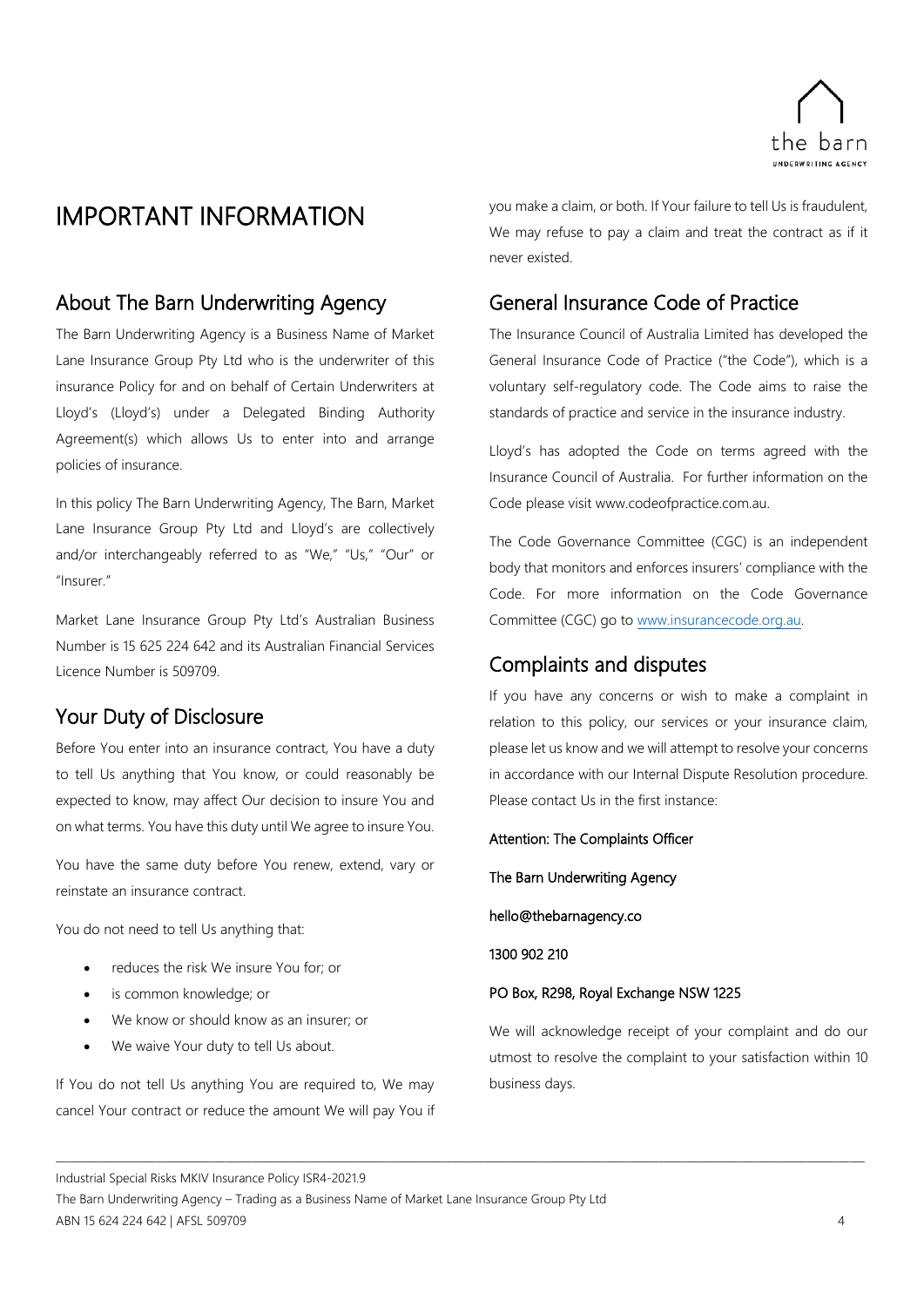

If we cannot resolve your complaint to your satisfaction, we will escalate your matter to Lloyd's Australia who will determine whether it will be reviewed by their office or the Lloyd's UK Complaints team. Lloyd's contact details are:

### Lloyd's Australia Limited

Email: idraustralia@lloyds.com

### Telephone: (02) 8298 0783

### Post: Suite 1603 Level 16, 1 Macquarie Place, Sydney NSW 2000

A final decision will be provided to you within 30 calendar days of the date on which you first made the complaint unless certain exceptions apply.

You may refer your complaint to the Australian Financial Complaints Authority (AFCA), if your complaint is not resolved to your satisfaction within 30 calendar days of the date on which you first made the complaint or at any time. AFCA can be contacted as follows:

### Telephone: 1800 931 678

### Email: info@afca.org.au

### Post: GPO Box 3 Melbourne VIC 3001

### Website: www.afca.org.au

Your complaint must be referred to AFCA within 2 years of the final decision, unless AFCA considers special circumstances apply. If your complaint is not eligible for consideration by AFCA, you may be referred to the Financial Ombudsman Service (UK) or you can seek independent legal advice. You can also access any other external dispute resolution or other options that may be available to you.

The Underwriters accepting this Insurance agree that:

(i) if a dispute arises under this Insurance, this Insurance will be subject to Australian law and practice and the

Underwriters will submit to the jurisdiction of any competent Court in the Commonwealth of Australia;

(ii) any summons notice or process to be served upon the Underwriters may be served upon:

### Lloyd's Underwriters' General Representative in Australia

Suite 1603

Level 16

1 Macquarie Place

### Sydney NSW 2000

who has authority to accept service on the Underwriters' behalf;

(iii) if a suit is instituted against any of the Underwriters, all Underwriters participating in this Insurance will abide by the final decision of such Court or any competent Appellate Court.

In the event of a claim arising under this Insurance immediate notice should be given to:

Attention: The Barn Claims

Sedgwick Australia

thebarn@au.sedgwick.com

1300 132 387

### <span id="page-10-0"></span>**Privacy**

\_\_\_\_\_\_\_\_\_\_\_\_\_\_\_\_\_\_\_\_\_\_\_\_\_\_\_\_\_\_\_\_\_\_\_\_\_\_\_\_\_\_\_\_\_\_\_\_\_\_\_\_\_\_\_\_\_\_\_\_\_\_\_\_\_\_\_\_\_\_\_\_\_\_\_\_\_\_\_\_\_\_\_\_\_\_\_\_\_\_\_\_\_\_\_\_\_\_\_\_\_\_\_\_\_\_\_\_\_\_\_\_\_\_\_\_\_\_\_\_\_\_\_\_\_\_\_\_\_\_\_\_\_\_\_\_\_\_\_\_\_\_\_\_\_\_\_\_\_\_\_\_\_

The Barn Underwriting Agency collects personal information in order to provide its various services to its customers.

If the personal information We request from you is not provided, We or any involved third party may not be able to provide the appropriate services. We disclose personal information to third parties who are involved in the provision

Industrial Special Risks MKIV Insurance Policy ISR4-2021.9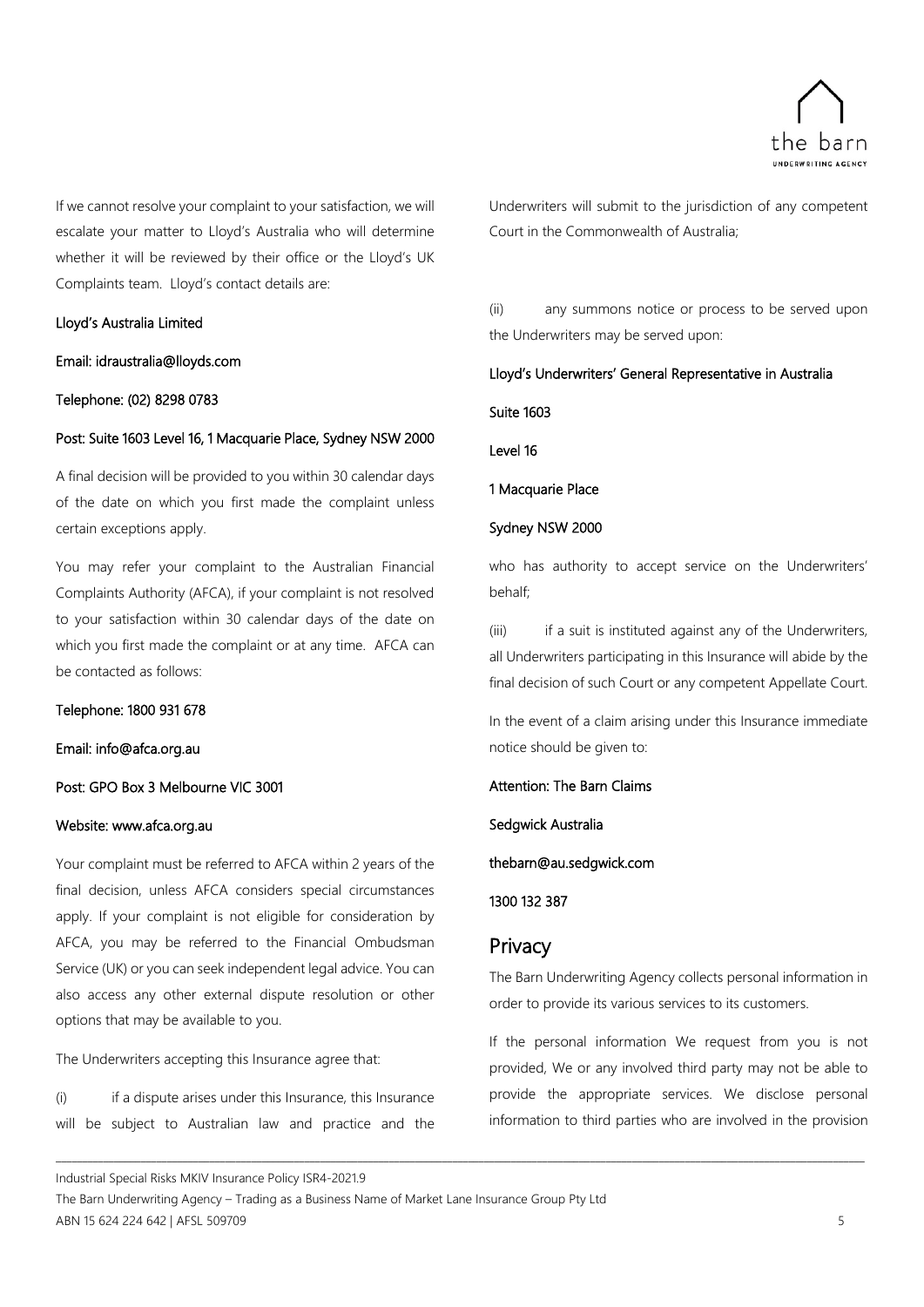

of our services. For example, in arranging and managing your insurance needs We may provide information to Insurers, reinsurers, other insurance intermediaries, it's advisors such as loss adjustors, lawyers and accountants, and other parties involved in the claims handling process.

By submitting your proposal and continuing to deal with Us, You confirm on your behalf and/or on behalf of those you represent consent to Us and these parties collecting, using and disclosing personal and sensitive information about you.

We have a duty to maintain the confidentiality of our Customers' affairs which includes their personal information.

Our duty of confidentiality applies except where disclosure of your personal information is with your consent or required by law. We may make use of your personal information to provide you with information about its products and services.

Simply contact Our Privacy Officer on the details below if you would like to:

- Access the personal information We hold about you
- Update or correct the information We hold about you
- Discuss your privacy concerns or be removed from the mailing list to receive information about Our products and services

The Barn Underwriting Agency Privacy Officer Po Box R298 Royal Exchange NSW 1228 t: + 61 0 449 871 818 e: hello@thebarnagency.co

## <span id="page-11-0"></span>Taxation

This insurance is subject to the Goods and Services Tax (GST). The GST amount will be specified in the Policy Schedule. If you are registered for GST purposes, You may be able to claim an input tax credit in respect of GST we collect from you. Where

You are registered for GST purposes, You should calculate Your proposed sums insured with reference to the GST status of each item of property to be insured. Depending on the GST status of each property to be insured, the sums insured may or may not include a GST component. You should seek expert advice on the application of the GST to Your particular circumstances. Details about the GST in relation to a payment under this Policy are shown under "How the Goods and Services Tax affects Your claim" in the "Memoranda to All Sections" of this Policy.

## <span id="page-11-1"></span>Australian Terrorism Insurance Act 2003 **Notice**

The Underwriters have treated this insurance (or part of it) as an Insurance to which the Australia Terrorism Insurance Act 2003 (ATIA) applies. ATIA and the supporting regulations made under the Act deem cover into certain policies and provide that the Terrorism exclusion to which this Insurance is subject shall not apply to any "eligible terrorism loss" as defined in ATIA. Any coverage established by ATIA is only in respect of any "eligible terrorism loss" resulting from a "terrorist act" which is a "declared terrorist incident" as defined in ATIA. The Terrorism exclusion to which this Insurance is subject applies in full force and effect to any other loss and any act or event that is not a "declared terrorist incident". All other terms, conditions, insured coverage and exclusions of this Insurance including applicable limits and deductibles remain unchanged. If any or all of the Underwriters have reinsured this Insurance with the Australian Reinsurance Pool Corporation, then any such Underwriters will not be liable for any amounts for which they are not responsible under the terms of ATIA due to the application of a "reduction percentage" as defined in ATIA which results in a cap on the Underwriter's liability for payment for "eligible terrorism losses".

(NMA 2984)

\_\_\_\_\_\_\_\_\_\_\_\_\_\_\_\_\_\_\_\_\_\_\_\_\_\_\_\_\_\_\_\_\_\_\_\_\_\_\_\_\_\_\_\_\_\_\_\_\_\_\_\_\_\_\_\_\_\_\_\_\_\_\_\_\_\_\_\_\_\_\_\_\_\_\_\_\_\_\_\_\_\_\_\_\_\_\_\_\_\_\_\_\_\_\_\_\_\_\_\_\_\_\_\_\_\_\_\_\_\_\_\_\_\_\_\_\_\_\_\_\_\_\_\_\_\_\_\_\_\_\_\_\_\_\_\_\_\_\_\_\_\_\_\_\_\_\_\_\_\_\_\_\_

Industrial Special Risks MKIV Insurance Policy ISR4-2021.9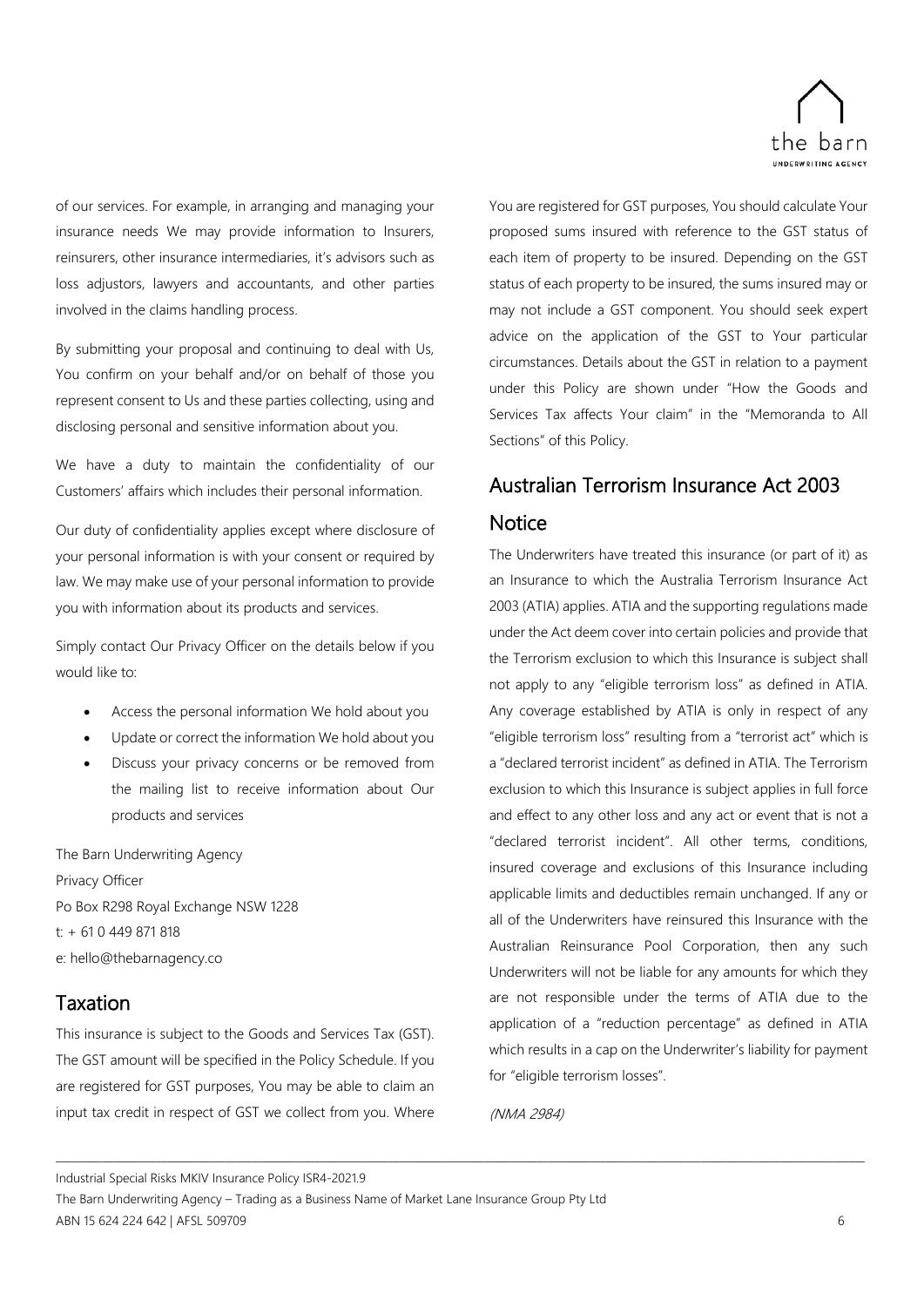

## <span id="page-12-0"></span>SECTION 1 – MATERIAL LOSS OR DAMAGE

## <span id="page-12-1"></span>The Indemnity

In the event of any physical loss, destruction or damage (hereinafter in Section 1 referred to as "damage" with "damaged" having a corresponding meaning) not otherwise excluded happening during the period of insurance at the Situation to the Property Insured described in Section 1 the Insurer(s) will, subject to the provisions of this Policy including the limitation on the Insurer(s) liability, indemnify the Insured in accordance with the applicable Basis of Settlement.

Subject to the liability of the Insurer(s) not being increased beyond the Maximum Limit(s) of Liability stated on the Policy Schedule, the Insurer(s) will also indemnify the Insured for all items specifically listed below and/or under the Sub-Limit(s) of Liability as stated on the Policy Schedule:

- architects', surveyors', consulting engineers', legal and other fees and clerks of works' salaries for estimates, plans, specifications, quantities, tenders and supervision necessarily incurred in reinstatement consequent upon damage to property hereby insured but not such costs, fees and salary for preparing any claim hereunder.
- b) any fee, contribution or other impost payable to any Government, Local Government or other Statutory Authority; where payment of such fee, contribution or impost is a condition precedent to the obtaining of consent to reinstate any building(s) insured hereunder; provided that the Insurer(s) shall not be

liable for payment of any fines and/or penalties imposed upon the Insured by any such Authorities

- c) costs and expenses necessarily and reasonably incurred for the purpose of extinguishing fire at or in the vicinity of property hereby insured or threatening to involve such property or for the purpose of preventing or diminishing imminent damage to property hereby insured by any other peril insured against by this Policy, including damage to gain access and the cost of replenishment of firefighting appliances and charges incurred for the purpose of shutting off the supply of water or other substance following accidental discharge from any fire protective equipment or otherwise escaping from intended confines
- d) costs and expenses necessarily and reasonably incurred for the temporary protection and safety of property hereby insured pending repair or replacement consequent upon damage recoverable hereunder
- e) costs of replacing locks and/or keys and/or combinations where if as a result of theft or any attempt there at the keys and/or combinations are stolen or if there are reasonable grounds to believe the keys may have been duplicated; also, the cost of opening safes and/or strongrooms as a result of theft of keys and/or combinations
- f) costs and expenses necessarily and reasonably incurred in respect of:
	- I. the removal, storage and/or disposal of debris or the demolition, dismantling, shoring up, propping, underpinning or

Industrial Special Risks MKIV Insurance Policy ISR4-2021.9

The Barn Underwriting Agency – Trading as a Business Name of Market Lane Insurance Group Pty Ltd ABN 15 624 224 642 | AFSL 509709 7 7 7 7 7 8 9 7 7 7 8 9 7 7 8 9 7 7 8 9 7 7 8 9 7 7 8 9 7 7 8 9 7 7 8 9 7 7 8 9 7 7 8 9 7 7 8 9 7 8 9 7 8 9 7 8 9 7 8 9 7 8 9 7 8 9 7 8 9 7 8 9 7 8 9 7 8 9 7 8 9 7 8 9 7 8 9 7 8 9 7 8 9 7 8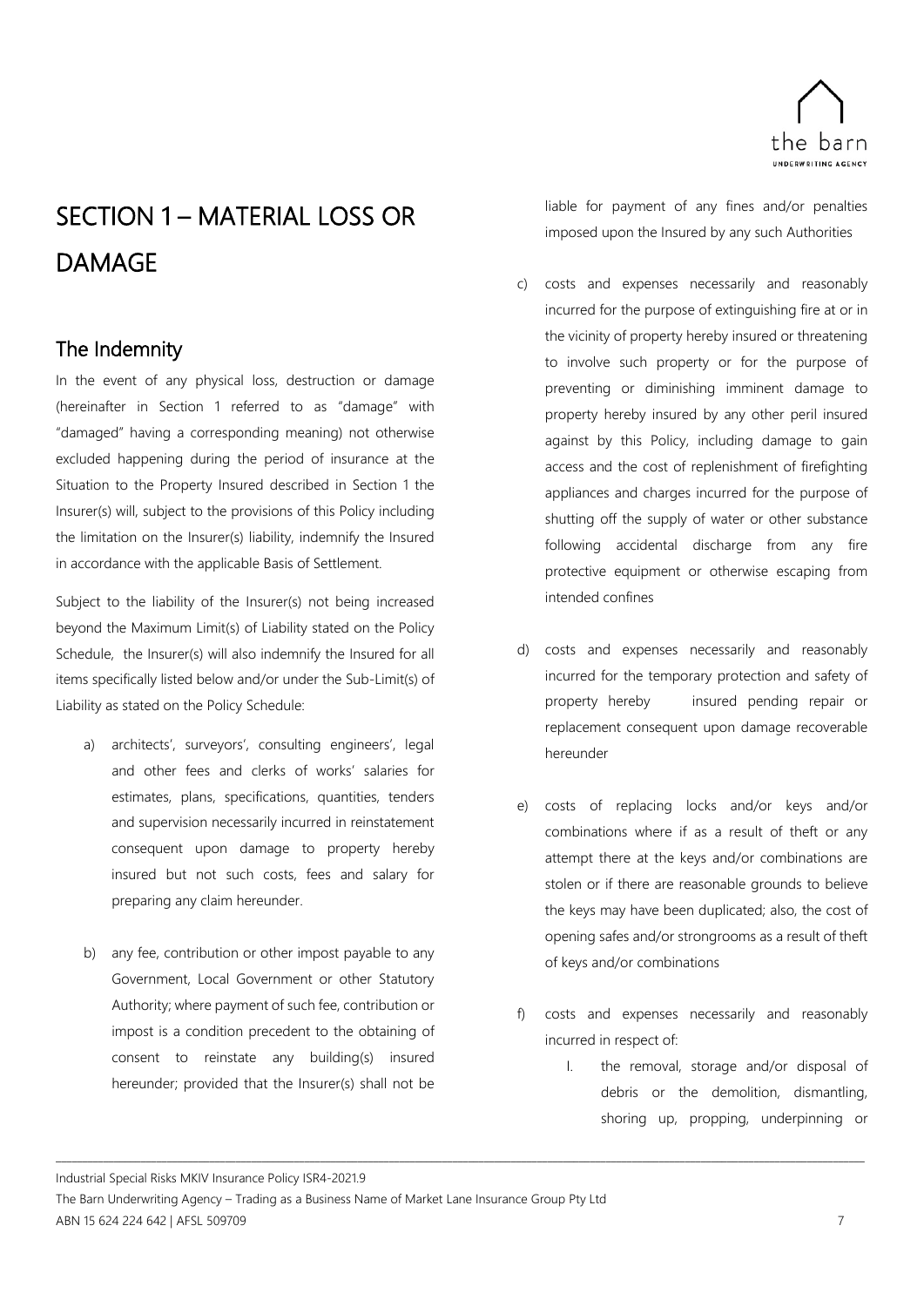

other temporary repairs consequent upon damage to property insured by Policy and occasioned by a peril insured against

- II. the Insured's legal liability in respect of removal, storage and/or disposal of debris, notwithstanding Excluded Peril 8 in relation to premises, roadways, services, railway or waterways of others, consequent upon damage to the Property Insured by a peril hereby insured against, for such costs together with the cost of cleaning provided that such liability was not assumed by the Insured under an agreement entered into after the commencement of the Period of Insurance or any renewal thereof unless liability would have attached in the absence of such agreement.
- III. Provided that the insurance under this section (f)(ii) does not extend to any liability that the Insured may incur as a consequence of pollution of any kind.
- IV. the demolition and removal of any property belonging to the Insured which is no longer useful for the purpose it was intended, providing such demolition and removal is necessary for the purpose of the reinstatement or replacement of Property Insured under this section and is consequent upon damage to the Property Insured by a peril hereby insured against.
- g) damage to clothing and tools of trade belonging to directors and employees of the Insured whilst on the Premises.
- h) Unspecified Damage, for the purpose of any Limit or Sub-Limit of Liability or Deductible as shown in the Schedule, which means Damage caused by any peril or circumstance not more specifically covered or excluded by this Policy other than: fire; lightning; thunderbolt; explosion; implosion; collapse; earthquake; subterranean fire; volcanic eruption; impact; aircraft and/or other aerial devices and/or articles dropped therefrom; sonic boom; theft; breakage of glass; loss of money; the acts of persons taking part in riots or civil commotions or of strikers or locked-out workers or of persons taking part in labour disturbances or of malicious persons or the acts of any lawfully constituted authority in connection with the foregoing acts or in connection with any conflagration or other catastrophe; storm and/or tempest and/or rainwater and/or wind and/or hail, and/or flood, and/or water or other liquids or substances discharged, overflowing or leaking from apparatus, appliances, pipes or any other system at the premises or elsewhere; or other peril mentioned under the heading in the Policy Schedule, Sub-Limits of Liability.

Provided that the insurance under Clauses (b) to (h) inclusive shall not be subject to any Co-insurance clause or memorandum contained in this Policy.

Industrial Special Risks MKIV Insurance Policy ISR4-2021.9 The Barn Underwriting Agency – Trading as a Business Name of Market Lane Insurance Group Pty Ltd ABN 15 624 224 642 | AFSL 509709 8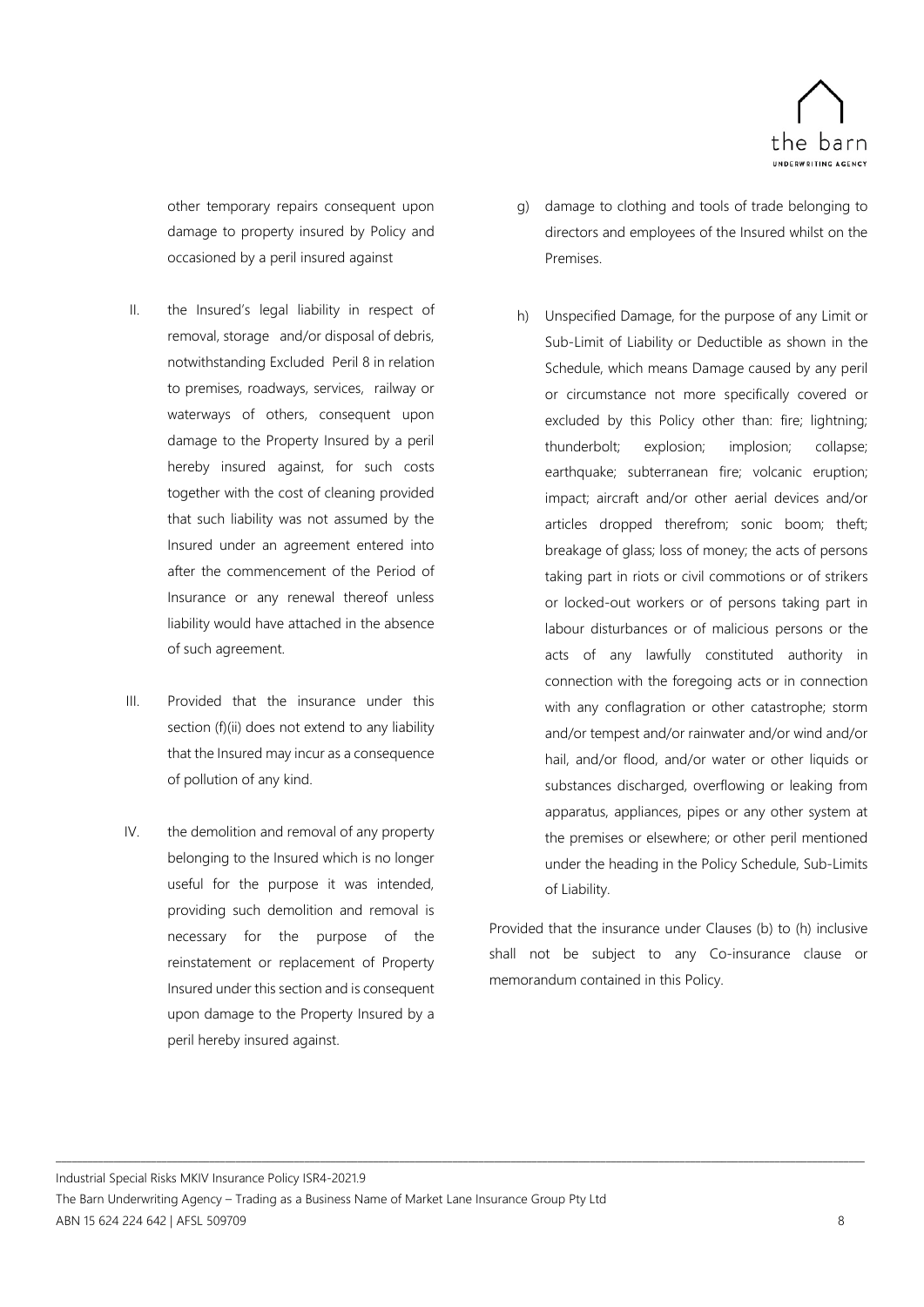

## <span id="page-14-0"></span>The Property Insured

All tangible property both real and personal of every kind and description (except as hereinafter excluded) belonging to the Insured or for which the Insured is responsible or has assumed responsibility to insure prior to the occurrence of any damage, including all such property in which the Insured may acquire an insurable interest during the Period of Insurance.

It is understood and agreed that the term "personal property" shall include Money (which shall mean current coin, bank notes, currency notes, cheques, credit card sales and/or discount house vouchers, postal orders, money orders, unused postage and revenue stamps and including the value of stamps contained in franking machines) whilst contained in the Situation and whilst in transit to and from the Situation anywhere in Australia, including whilst contained in the night safe of any bank or financial institution where the Insured transacts business, and in the personal custody of the Insured and/or persons authorised by the Insured whilst contained in their private residences.

## <span id="page-14-1"></span>Basis of Settlement

For the purpose of ascertaining the classification under which any property is insured, the Insurer(s) agree to accept the designation applied to such property by the Insured in its records, provided that such property is not specifically excluded by this policy.

a) On buildings, machinery, plant and all other property and contents (other than those specified below): the cost of reinstatement, replacement or repair in accordance with the provisions of the Reinstatement and Replacement and Extra Cost of Reinstatement Memoranda as set out herein.

- b) On raw materials, supplies and other merchandise not manufactured by the Insured: the replacement cost at the time and the place of replacement, provided that replacement shall have been carried out with reasonable despatch or, if such property is not replaced, the original cost to the Insured of such property or the indemnity value, whichever is the lesser. If such property is obsolete, the Basis of Settlement whether or not such property is replaced shall be the original cost to the Insured of such property or the indemnity value, whichever is the lesser.
- c) On material in process of manufacture: the replacement cost of the raw materials and the cost of labour and other manufacturing costs expended thereon at the time and the place of the damage.
- d) On finished goods manufactured by the Insured, the replacement cost of the raw materials and the cost of labour and other manufacturing costs expended thereon before any allowance for profit, calculated at the time and place of the damage or the cost of restocking such goods within a reasonable time, whichever is the lesser. If such goods are obsolete, the Basis of Settlement whether or not such goods are replaced shall be the original cost to the Insured of such goods or the indemnity value, whichever is the lesser.
- e) On computer systems records, documents, manuscripts, securities, deeds, specifications, plans, drawings, designs, business books and other records of every description: the cost of repairing, replacing, reproducing or restoring same, including information

Industrial Special Risks MKIV Insurance Policy ISR4-2021.9

The Barn Underwriting Agency – Trading as a Business Name of Market Lane Insurance Group Pty Ltd ABN 15 624 224 642 | AFSL 509709 9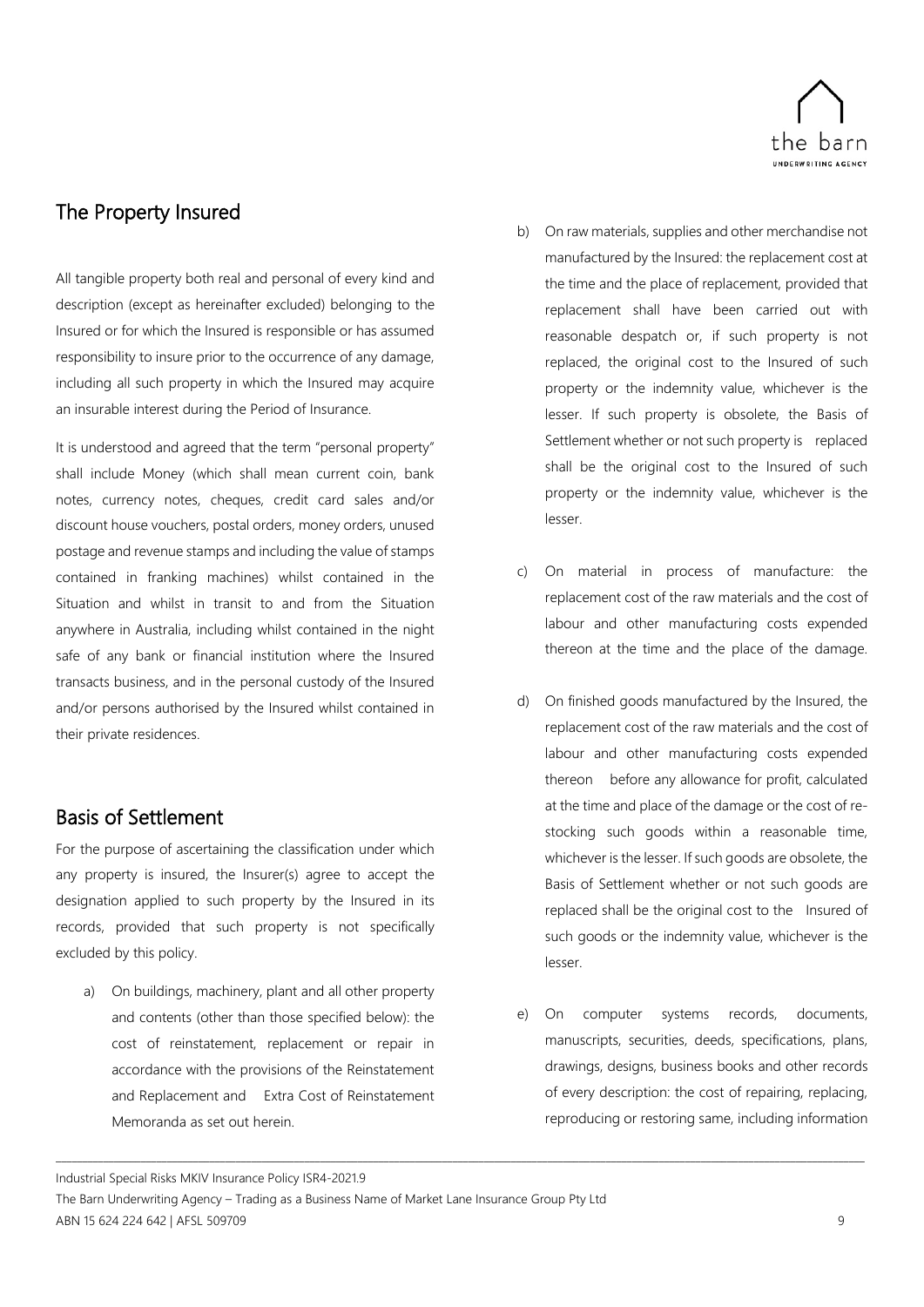

contained therein or thereon but excluding the value to the Insured of the said information or, if repair, replacement, reproduction or restoration is not carried out with reasonable despatch, the replacement cost of materials as blank stationery at the time and place of the damage.

- f) On patterns, models, moulds, jigs, templates, dies or casts: the cost of repair or replacement (if repaired or replaced with reasonable despatch) otherwise the value of such property to the Insured calculated at the time and place of the damage, but not exceeding the cost of replacement.
- g) On glass: the cost incurred in repairing or replacing the broken glass including:

- temporary shuttering and/or hiring of security service

- pending replacement of broken glass
- signwriting or ornamentation on glass

replacement burglar alarm tapes on glass - removing and re-fixing of window and show-case frames and fittings

- heat reflecting material or process on glass.

- h) On directors' and employees' clothing and tools of trade: the replacement cost at the time of replacement, subject to due allowance for wear and tear, depreciation and betterment.
- i) On empty premises awaiting demolition: the salvage value of the building materials and/or landlord's fixtures and fittings, net of demolition costs.

Provided that if the Insured elects to claim the indemnity value of any damaged property, the Insurer(s) will pay to the Insured

the value of such property at the time of the happening of the damage or at its/their option reinstate, replace or repair such property or any part thereof. In any event the Insurer(s) will pay costs incurred by the Insured in accordance with the provisions of the Extra Cost of Reinstatement Memorandum.

Industrial Special Risks MKIV Insurance Policy ISR4-2021.9

The Barn Underwriting Agency – Trading as a Business Name of Market Lane Insurance Group Pty Ltd ABN 15 624 224 642 | AFSL 509709 10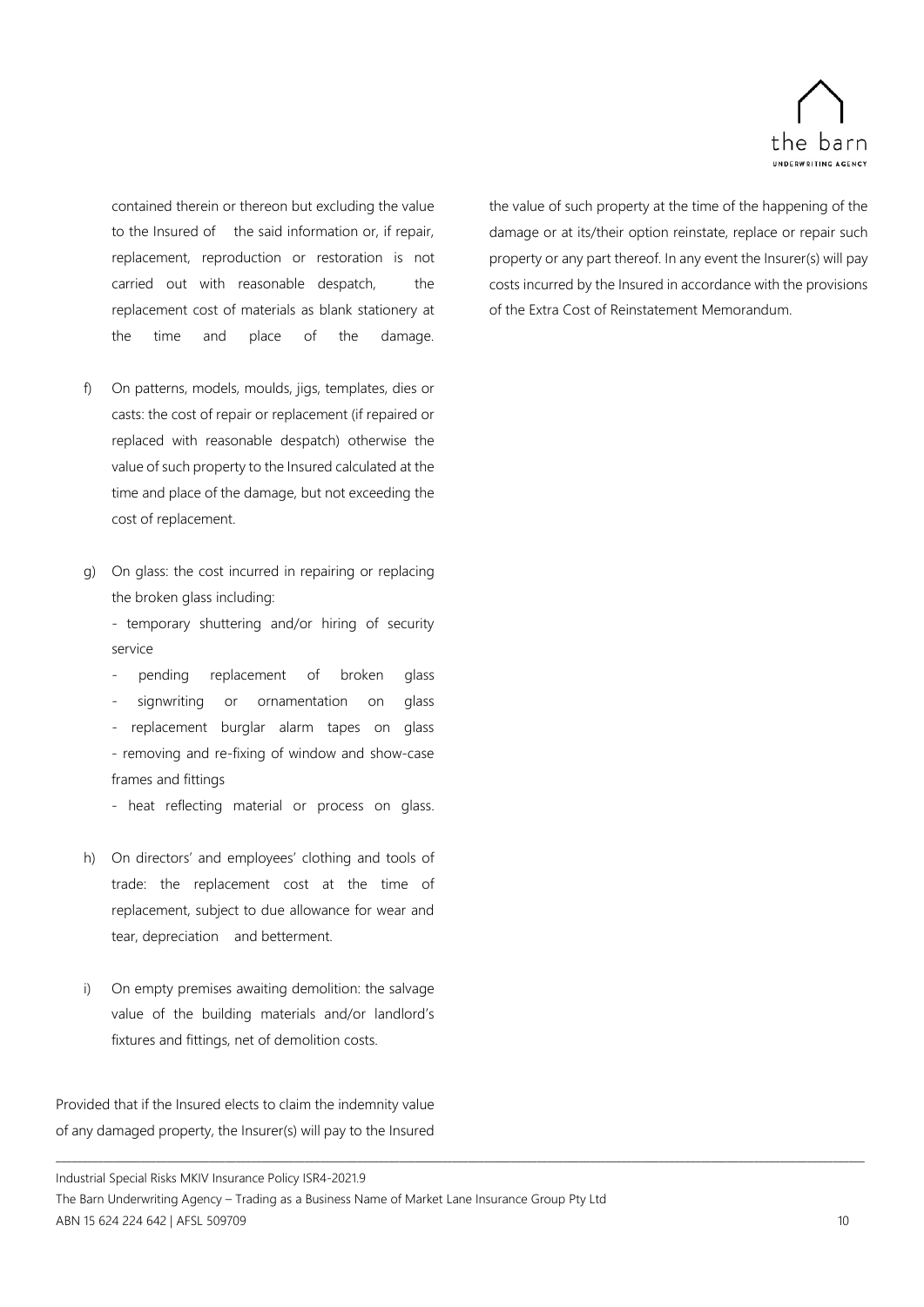

## <span id="page-16-0"></span>MEMORANDA TO SECTION 1

Except to the extent that this Policy is hereby modified under the following Memoranda, the terms, Conditions and limitations of this Policy shall apply.

## <span id="page-16-1"></span>Interests of other parties

The insurable interest of only those lessors, financiers, trustees, mortgagees, owners and all other parties specifically noted in the records of the Insured shall be automatically included without notification or specification; the nature and extent of such interest to be disclosed in event of damage.

Where the insurance covers the interest of more than one party, any act or neglect of an individual party will not prejudice the rights of the remaining party/parties; provided the remaining party/parties shall, immediately on becoming aware of any act or neglect whereby the risk of damage has increased, give notice in writing to the Insurer(s) and on demand pay such reasonable additional premium as the Insurer(s) may require.

Notwithstanding the foregoing paragraph it is understood and agreed that in the event of any of the parties referred to herein being entitled to the benefits of any "Concessions Agreement", which it may have entered into with the Insurer(s), the said "Concessions Agreement" will take precedence over the foregoing paragraph.

## <span id="page-16-2"></span>Branded Goods

Any salvage of branded goods and/or merchandise, the Insured's own or held by the Insured in trust or on commission, and/or goods sold but not delivered, shall not be disposed of by sale without the consent of the Insured. If such salvage is not disposed of by sale then the value of the salvage shall be deemed to be the market value of the goods after brands, labels or names have been removed by or on behalf of the Insured.

## <span id="page-16-3"></span>Declared Values

The Schedule of Declared Values at each situation (in accordance with the applicable Basis of Settlement) shall not include any allowance for Extra Cost of Reinstatement nor any of the costs and expenses referred to under clauses (b) to (g) of "The Indemnity".

## <span id="page-16-4"></span>Reinstatement or replacement

(Applicable to buildings, machinery, plant and all other property and contents; other than those specified in items (b) to (i) under Basis of Settlement).

The basis upon which the amount payable is to be calculated shall be the cost of reinstatement of the damaged property insured at the time of its reinstatement, subject to the following Provisions and subject also to the terms, Conditions and Limit(s) or Sub-Limit(s) of Liability of this Policy.

For the purpose of the insurance under this memorandum, "reinstatement" shall mean:

- a) Where property is lost or destroyed: in the case of a building, the rebuilding thereof or in the case of property other than a building, the replacement thereof by similar property; in either case in a condition equal to, but not better or more extensive than, its condition when new
- b) Where property is damaged: the repair of the damage and the restoration of the damaged portion of the property to a condition substantially the same as, but not better or more extensive than, its condition when new.

Industrial Special Risks MKIV Insurance Policy ISR4-2021.9

The Barn Underwriting Agency – Trading as a Business Name of Market Lane Insurance Group Pty Ltd ABN 15 624 224 642 | AFSL 509709 11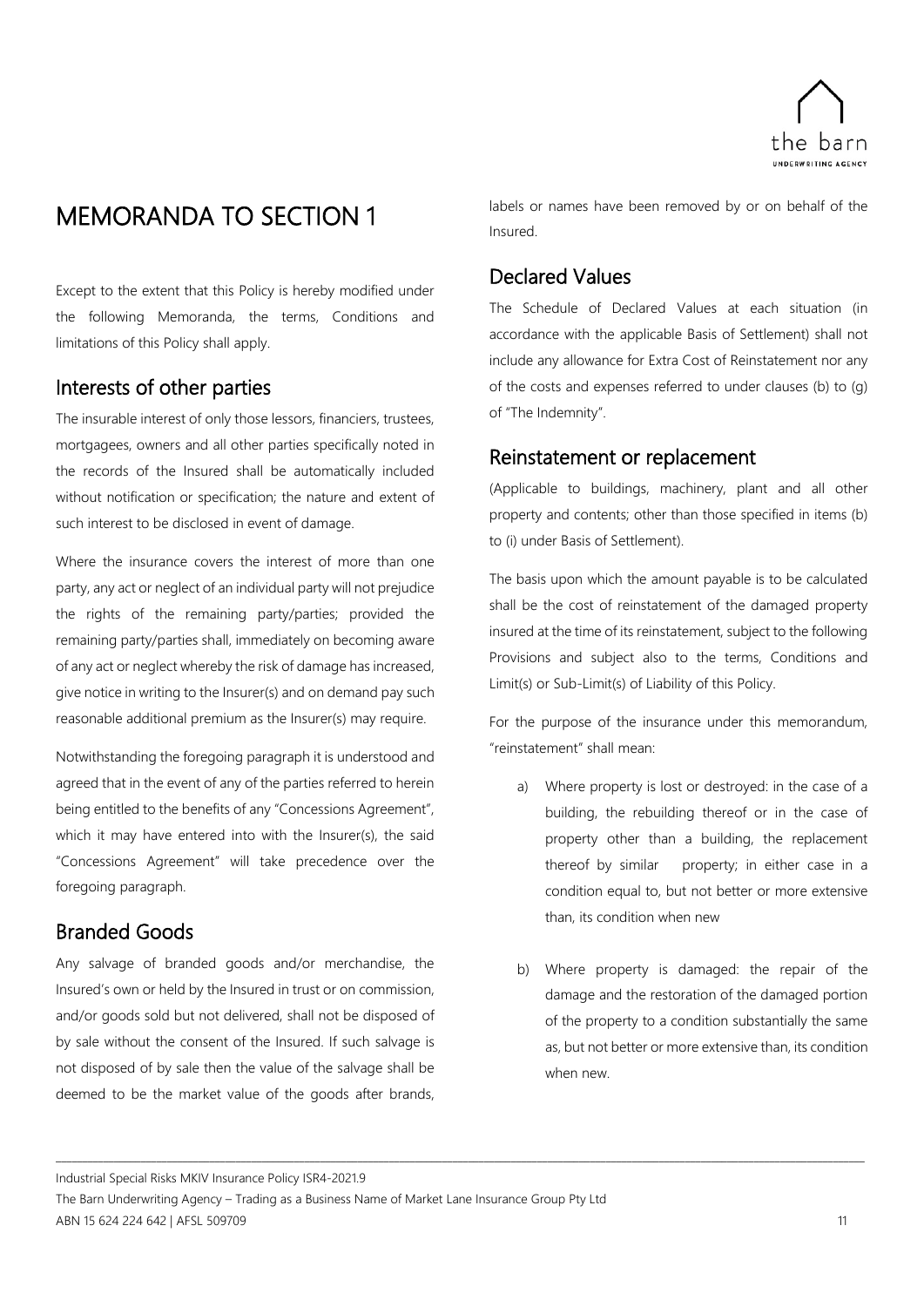

### Provisions

- i. The work of rebuilding, replacing, repairing or restoring as the case may be (which may be carried out upon any other site(s) and in any manner suitable to the requirements of the Insured, but subject to the liability of the Insurer(s) not being thereby increased), must be commenced and carried out with reasonable despatch, failing which the Insurer(s) shall not be liable to make any payment greater than the indemnity value of the damaged property at the time of the happening of the damage.
- ii. When any property insured to which this memorandum applies is damaged in part only, the liability of the Insurer(s) shall not exceed the sum representing the cost which the Insurer(s) could have been called upon to pay for reinstatement if such property had been wholly destroyed.
- iii. Property insured under this memorandum is separately subject to the following Co-Insurance clause:

at any situation caused by any event hereby insured against, the Insurer(s) shall be liable for no greater proportion of such damage than the amount that the Insured's declaration of value of property insured at such situation on the day of the commencement of the Period of Insurance bears to the sum representing eighty-five per cent (85%) of the cost which would have been incurred in reinstatement if the whole of such property had been destroyed on that day, but not exceeding the Limit of Liability expressed in the Schedule; provided that if the sum actually incurred or expended in rebuilding or replacing the damaged property, within the meaning of sub-paragraph (a) of the abovementioned definition of reinstatement,

exceeds the amount which would have been payable under this Policy if this memorandum had not been incorporated herein, but is less than the cost of reinstatement as above defined, then the sum so actually incurred or expended shall, for all purposes of this memorandum, be deemed to be the cost of reinstatement of the property.

Provided further that the above clause shall not apply if the amount of the damage does not exceed five per cent (5%) of the amount of the Insured's declaration aforementioned.

- iv. No payment beyond the amount which would have been payable under this Policy if this memorandum had not been incorporated herein shall be made until a sum equal to the cost of reinstatement shall have been actually incurred; provided that where the Insured reinstates or replaces any lost or destroyed property at a cost which is less than the cost of reinstatement (as defined) but greater than the value of such property at the time of the happening of its loss or destruction, then the cost so incurred shall be deemed to be the cost of reinstatement.
- v. All other Industrial Special Risks and/or Fire and Named Perils insurances covering the property effected by or on behalf of the Insured shall be on a similar reinstatement basis.

## <span id="page-17-0"></span>Extra Cost of Reinstatement

Applicable to buildings, machinery, plant and all other property and contents; other than those specified in items (b) to (i) under Basis of Settlement.

Industrial Special Risks MKIV Insurance Policy ISR4-2021.9

The Barn Underwriting Agency – Trading as a Business Name of Market Lane Insurance Group Pty Ltd ABN 15 624 224 642 | AFSL 509709 12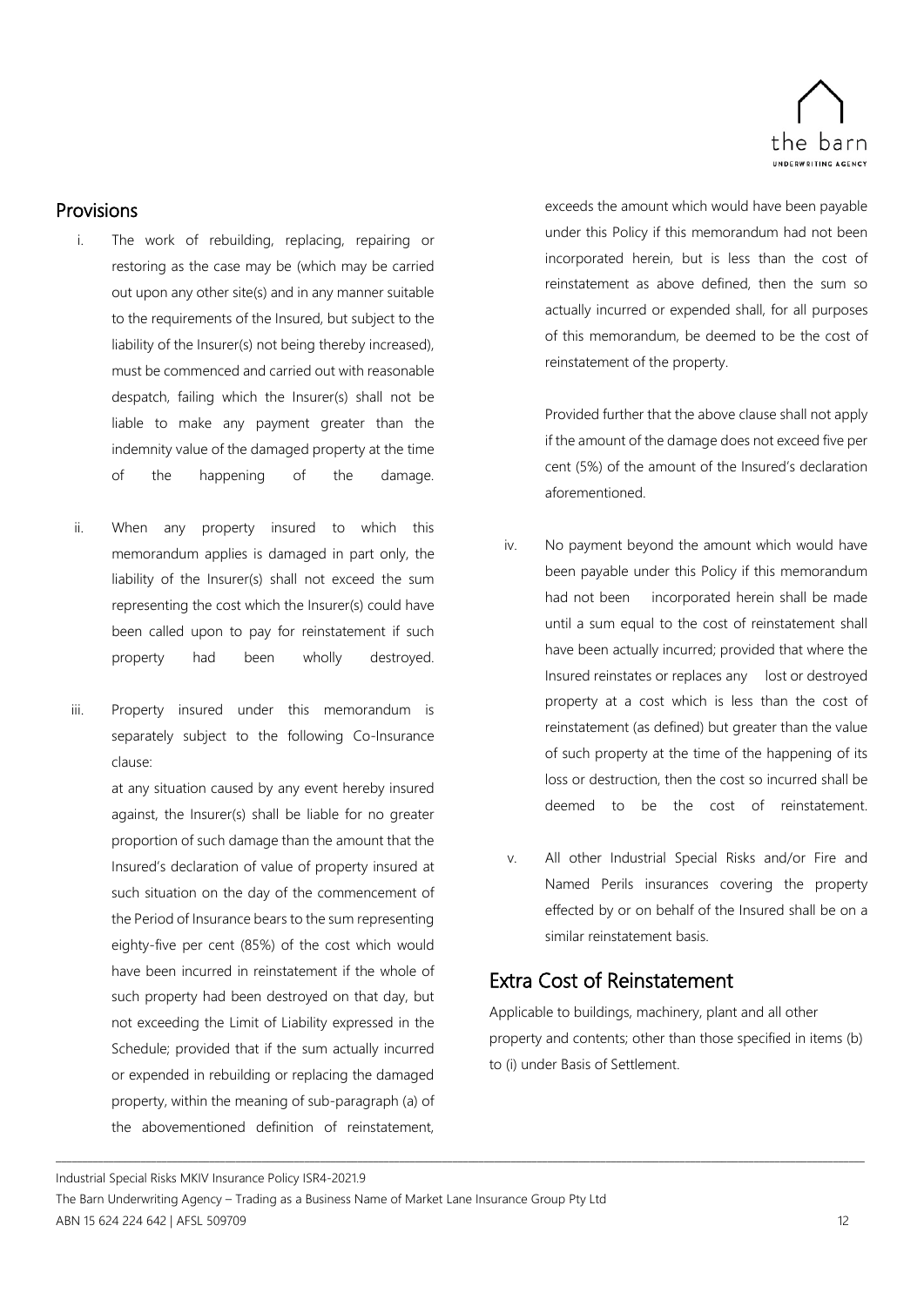

This Policy extends to include the extra cost of reinstatement (including demolition or dismantling) of damaged property necessarily incurred to comply with the requirements of any Act of Parliament or Regulation made thereunder or any By-Law or Regulation of any Municipal or other Statutory Authority; subject to the following Provisions and subject also to the terms, Conditions and Limit(s) or Sub-Limits of Liability of this Policy.

### Provisions

- i. The work of reinstatement (which may be carried out wholly or partially upon any other site(s), if the requirements of the aforesaid Act, Regulation or By-Law so necessitate, subject to the liability of the Insurer(s) not being thereby increased), must be commenced and carried out with reasonable despatch, failing which the Insurer(s) shall not be liable to make any payment beyond the amount which would have been payable under this Policy if this memorandum had not been incorporated herein.
- ii. The amount recoverable shall not include the additional cost incurred in complying with any such Act, Regulation, By-Law or requirement with which the Insured had been required to comply prior to the happening of the damage.
- iii. Co-insurance shall not be applied to the amount recoverable under this memorandum and any amount specified shall not be taken into account for Co-insurance purposes in terms set out in any clause contained in this Policy.
- iv. All other Industrial Special Risks and/or Fire and Named Perils insurances covering the property

effected by or on behalf of the Insured shall be on a similar basis.

- v. If the cost of reinstatement of damaged property insured is less than fifty per cent (50%) of that which would have been the cost of reinstatement if such property had been destroyed, the amount recoverable hereunder shall be limited to:
	- a. the extra cost necessarily incurred in reinstating only that portion damaged; or
	- b. whilst applying to such property insured, the Sub-Limit stated herein,

whichever is the greater. In the event of a Sub-Limit not being stated in this Policy the Insurer(s) liability shall be limited to the amount as described in subparagraph (a)

of this provision.

## <span id="page-18-0"></span>Floor Space Ratio Index (plot ratio)

Subject to the terms, Conditions and Limit(s) or Sub-Limit(s) of Liability of this Policy, in the event of any building(s) being damaged so as to constitute total loss or constructive total loss and, as a result of the exercise of Statutory powers and/or authority by any Government Departments, Local Government or any other Statutory Authorities reinstatement of such building(s) as before is prohibited and reinstatement is only permissible subject to a reduced floor space ratio index.

the Insurer(s) agree(s) to pay in addition to any amount payable on reinstatement of such building(s) the difference between:

- a) the actual cost of reinstatement incurred in accordance with the reduced floor space ratio index and
- b) the cost of reinstatement which would have been incurred had a reduced floor space ratio index not been applicable.

Industrial Special Risks MKIV Insurance Policy ISR4-2021.9

The Barn Underwriting Agency – Trading as a Business Name of Market Lane Insurance Group Pty Ltd ABN 15 624 224 642 | AFSL 509709 13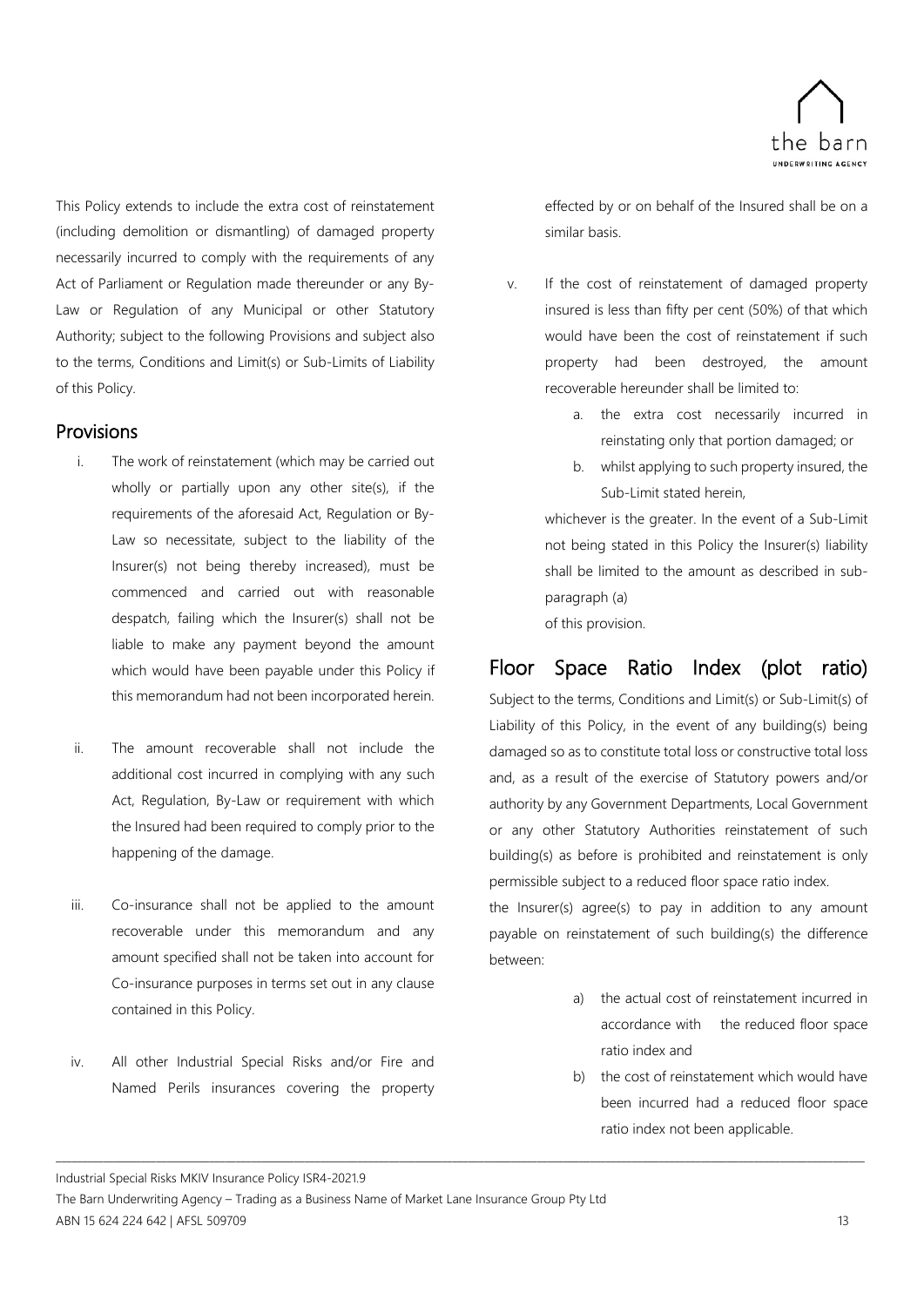

In arriving at the amount payable under (a) and (b) above, any payments made by the Insurer(s) shall include the extra cost of reinstatement, including demolition or dismantling of the insured property, necessarily incurred to comply with the requirements of any Act of Parliament or Regulation made thereunder or any By-Law or Regulation of any Municipal or other Statutory Authority.

Any payment made for the difference between (a) and (b) above shall be made as soon as the said difference is ascertained upon completion of the rebuilding works and certified by the architect acting on behalf of the Insured in the reinstatement of the building(s).

## <span id="page-19-0"></span>Acquired Companies

This Policy extends to include property located in Australia belonging to companies and other organisations, a controlling interest in which is acquired by the Insured during the currency of this Policy; subject to the Insured declaring details of such acquisition within a reasonable period following the date of acquisition. Provided the business of the new acquisition shall be similar to the Business as stated in the Schedule.

For the purposes of this memorandum, a controlling interest shall, in the case of a company, mean the acquisition of shares carrying more than fifty per cent (50%) of votes capable of being cast at a general meeting of ordinary shareholders in such company.

### <span id="page-19-1"></span>Co-Insurance

Unless otherwise stated herein to the contrary, this Policy is subject to the following Co-insurance memorandum:

In the event of damage to property insured hereunder at any situation caused by any peril hereby insured against, the Insurer(s) shall be liable for no greater proportion of such damage than the amount of the Insured's declaration of value of such property insured, at the situation where the damage occurred, on the day of the commencement of the Period of Insurance bears to the sum representing eighty-five per cent (85%) of the actual value of property insured at such situation on the day of commencement of the Period of Insurance but not exceeding the Limit of Liability expressed in the Schedule.

Provided that this clause shall not apply if the amount of the damage does not exceed 5% of the amount of the Insured's declaration aforementioned.

It is expressly understood and agreed that the provisions of this Co-insurance Memorandum shall not apply in respect of that part of any claim which is made under the provisions of the Reinstatement and Replacement Memorandum.

Industrial Special Risks MKIV Insurance Policy ISR4-2021.9

The Barn Underwriting Agency – Trading as a Business Name of Market Lane Insurance Group Pty Ltd ABN 15 624 224 642 | AFSL 509709 14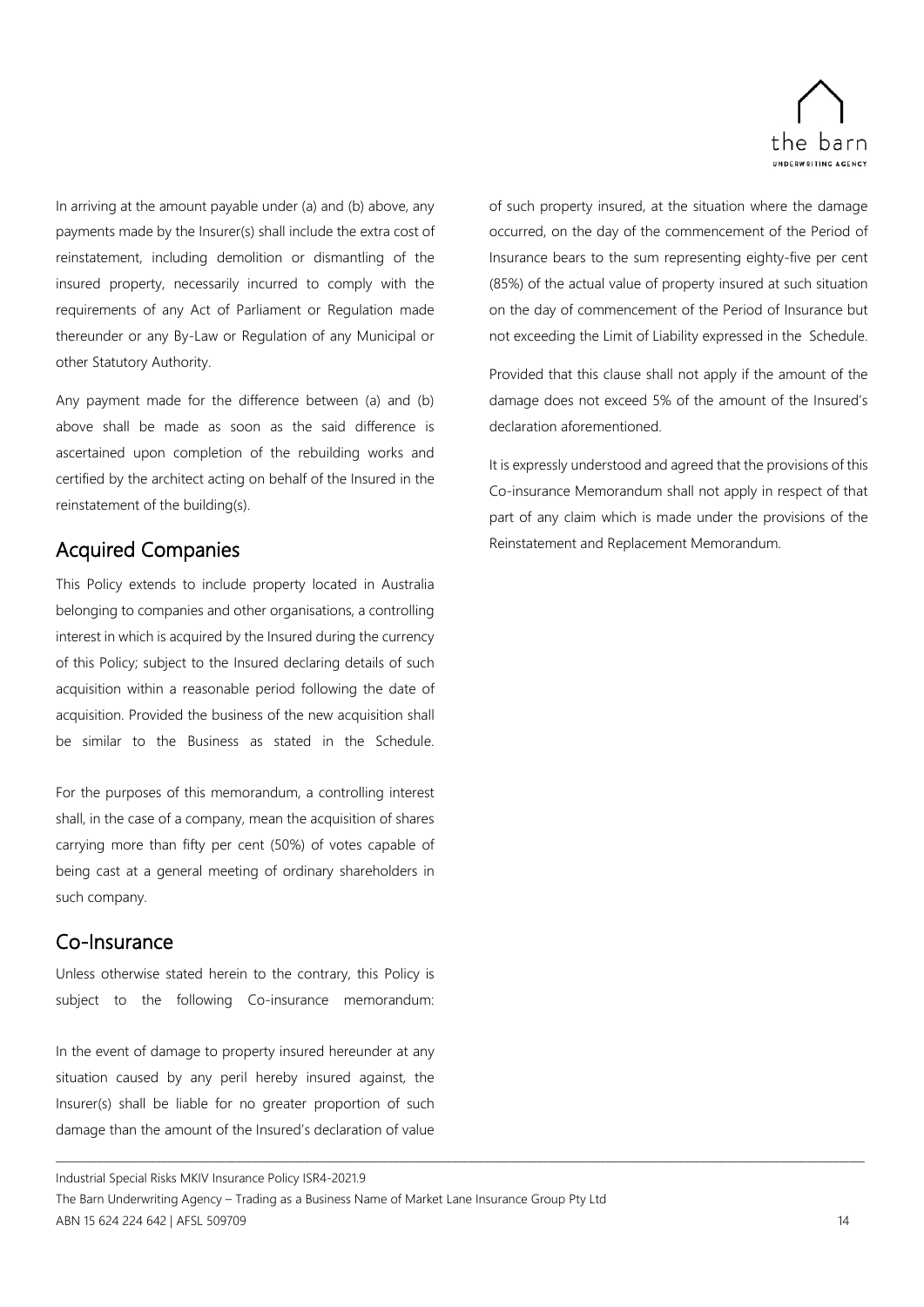

## <span id="page-20-0"></span>SECTION 2 – CONSEQUENTIAL LOSS

## <span id="page-20-1"></span>The Indemnity

In the event of any building or any other property or any part thereof used by the Insured at the Premises for the purpose of the Business being physically lost, destroyed or damaged during the period of insurance by any cause or event not hereinafter excluded (loss, destruction or damage so caused being hereinafter termed "Damage") and the business carried on by the Insured being in consequence thereof interrupted or interfered with, the Insurer(s) will, subject to the provisions of this Policy including the limitation on the Insurer(s) liability, pay to the Insured the amount of loss resulting from such interruption or interference in accordance with the applicable Basis of Settlement.

Provided that the Insurer(s) will not be liable for any loss under this Section unless the Insured's property lost, destroyed or damaged is insured against such Damage (loss arising out of destruction or damage by explosion of Boilers and/or Economisers excepted) and the insurer or insurers by which such property is insured shall have paid for or admitted liability in respect of such Damage unless no payment shall have been made or liability admitted therefor solely owing to the operation of a provision in such insurance excluding liability for loss below a specified amount.

## <span id="page-20-2"></span>Basis of Settlement

### <span id="page-20-3"></span>Item No. 1

The insurance under this item is limited to actual loss of Gross Profit due to: (a) Reduction in Turnover and (b) Increase in Cost of Working and the amount payable as indemnity thereunder shall be:

- a) In respect of Reduction in Turnover: the sum produced by applying the Rate of Gross Profit to the amount by which the Turnover during the Indemnity Period shall, in consequence of the Damage, fall short of the Standard Turnover
- b) In respect of Increase in Cost of Working: the additional expenditure necessarily and reasonably incurred for the sole purpose of avoiding or diminishing the reduction in Turnover which, but for that expenditure, would have taken place during the Indemnity Period in consequence of the Damage, but not exceeding the sum produced by applying the Rate of Gross Profit to the amount of the reduction thereby avoided,
- c) less any sum saved during the Indemnity Period in respect of such of the charges and expenses of the Business payable out of Gross Profit as may cease or be reduced in consequence of the Damage.

Provided that if the Declared Value of Gross Profit at the commencement of each Period of Insurance be less than the sum produced by applying the Rate of Gross Profit to the Annual Turnover (or its proportionately increased multiple thereof, where the Indemnity Period exceeds 12 months), the amount payable hereunder shall be proportionately reduced.

## <span id="page-20-4"></span>Item No. 2

\_\_\_\_\_\_\_\_\_\_\_\_\_\_\_\_\_\_\_\_\_\_\_\_\_\_\_\_\_\_\_\_\_\_\_\_\_\_\_\_\_\_\_\_\_\_\_\_\_\_\_\_\_\_\_\_\_\_\_\_\_\_\_\_\_\_\_\_\_\_\_\_\_\_\_\_\_\_\_\_\_\_\_\_\_\_\_\_\_\_\_\_\_\_\_\_\_\_\_\_\_\_\_\_\_\_\_\_\_\_\_\_\_\_\_\_\_\_\_\_\_\_\_\_\_\_\_\_\_\_\_\_\_\_\_\_\_\_\_\_\_\_\_\_\_\_\_\_\_\_\_\_\_

The insurance under this item is to cover such reasonable professional fees as may be payable by the Insured, and such other reasonable expenses necessarily incurred by the Insured and not otherwise recoverable, for preparation of claims under

Industrial Special Risks MKIV Insurance Policy ISR4-2021.9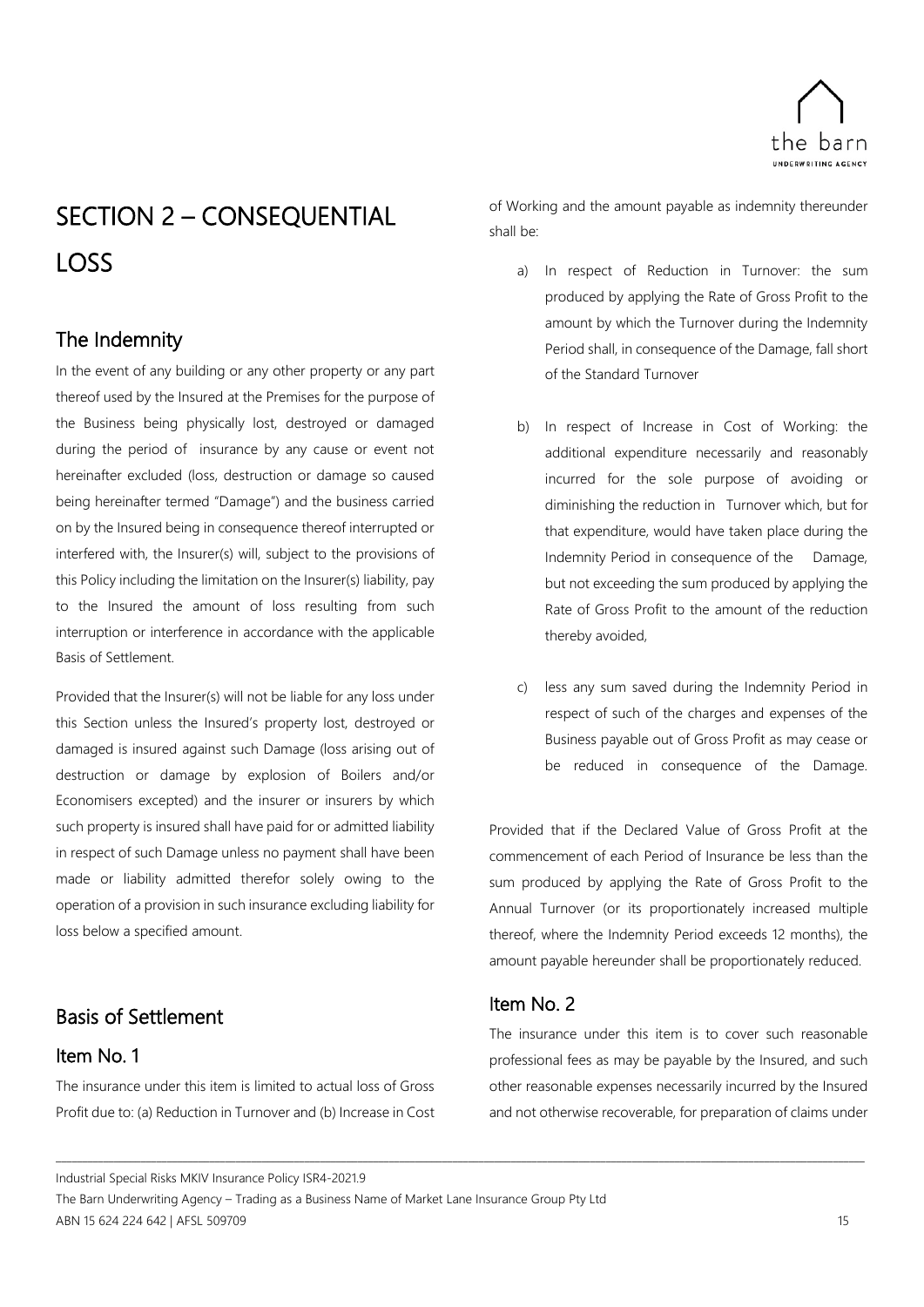

the Insured's Material Damage and Consequential Loss insurance policies and the Insurer(s) shall indemnify the Insured for such reasonable fees and expenses.

## <span id="page-21-0"></span>Item No. 3

The insurance under this item is limited to loss in respect of Pay-Roll and the amount payable as indemnity thereunder shall be:

- a) in respect of Reduction of Turnover:
	- i. during the portion of the Indemnity Period beginning with the occurrence of the Damage and ending not later than the number of weeks thereafter specified in the Schedule: the sum produced by applying the Rate of Pay-Roll to the Shortage in Turnover during the said portion of the Indemnity Period less any saving during the said portion of the Indemnity Period, through reduction in consequence of the Damage, in the amount of Pay-Roll paid;
	- ii. during the remaining portion of the Indemnity Period: the sum produced by applying the Rate of Pay-Roll to the Shortage in Turnover during the said remaining portion of the Indemnity Period less any saving during the said remaining portion of the Indemnity Period, through reduction in consequence of the Damage, in the amount of Pay-Roll paid; but not exceeding the sum produced by applying the percentage of the Rate of Pay-Roll specified in the Schedule to the Shortage in Turnover during the said remaining portion of the Indemnity Period, increased by such amount as is deducted for savings under the terms of Clause (a)(i).

Note: At the option of the Insured the number of weeks referred to in Clause (a)(i) above may be increased to the number of weeks specified in the schedule under the heading "Consolidated Period"; provided that the amount arrived at under the provisions of Clause (a)(ii) shall not exceed such amount as is deducted under Clause (a)(i) for savings effected during the said increased number of weeks.

b) in respect of Increase in Cost of Working: so much of the additional expenditure described in Clause (b) of Item 1 as exceeds the amount payable thereunder, but not more than the additional amount which would have been payable in respect of Shortage in Turnover under the provisions of Clauses (a) (i) and (ii) of this item had such expenditure not been incurred.

Provided that if the Declared Value of Insured Pay-Roll at the commencement of each Period of Insurance be less than the sum produced by applying the Pay-Roll Limits to the sum produced by applying the Rate of Pay-Roll to the Annual Turnover (or its proportionately increased multiple thereof, where the Indemnity Period exceeds 12 months) the amount payable shall be proportionately reduced.

## <span id="page-21-1"></span>**Definitions**

## <span id="page-21-2"></span>Gross Profit

\_\_\_\_\_\_\_\_\_\_\_\_\_\_\_\_\_\_\_\_\_\_\_\_\_\_\_\_\_\_\_\_\_\_\_\_\_\_\_\_\_\_\_\_\_\_\_\_\_\_\_\_\_\_\_\_\_\_\_\_\_\_\_\_\_\_\_\_\_\_\_\_\_\_\_\_\_\_\_\_\_\_\_\_\_\_\_\_\_\_\_\_\_\_\_\_\_\_\_\_\_\_\_\_\_\_\_\_\_\_\_\_\_\_\_\_\_\_\_\_\_\_\_\_\_\_\_\_\_\_\_\_\_\_\_\_\_\_\_\_\_\_\_\_\_\_\_\_\_\_\_\_\_

The amount by which:

a) the sum of the Turnover and the amount of the Closing Stock and Work in Progress shall exceed

Industrial Special Risks MKIV Insurance Policy ISR4-2021.9

The Barn Underwriting Agency – Trading as a Business Name of Market Lane Insurance Group Pty Ltd ABN 15 624 224 642 | AFSL 509709 16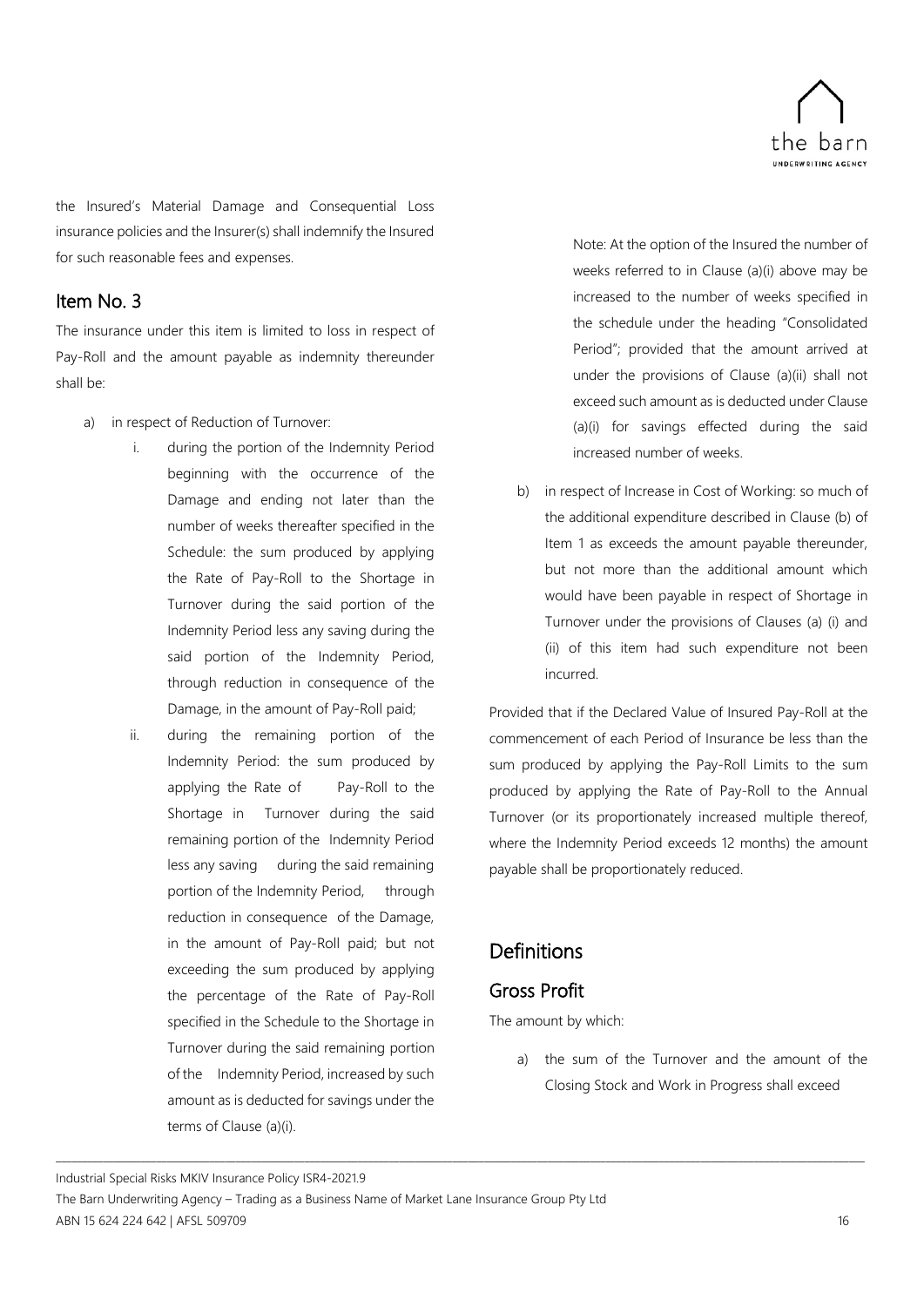

b) the sum of the amount of the Opening Stock and Work in Progress and the amount of the Uninsured Working Expenses as set out in the Schedule.

Note: The amounts of the Opening and Closing Stocks and Work in Progress shall be arrived at in accordance with the Insured's normal accountancy methods; due provision being made for depreciation.

### <span id="page-22-0"></span>Turnover

The money (less discounts, if any allowed) paid or payable to the Insured for goods sold and delivered and for services rendered in course of the Business at the Premises.

### <span id="page-22-1"></span>Indemnity Period

The period beginning with the occurrence of the Damage and ending not later than the number of months specified in the Schedule thereafter during which the results of the Business shall be affected in consequence of the Damage.

### <span id="page-22-2"></span>Pay-Roll

The remuneration paid to all employees of the Insured (including but not limited to holiday pay, sick pay, long service leave pay and bonus) plus payments for payroll tax, fringe benefits tax, superannuation and pension fund contributions, workers compensation insurance premiums, accident compensation levies and the like.

### <span id="page-22-3"></span>Shortage in Turnover

The amount by which the Turnover during a period shall, in consequence of the Damage, fall short of the part of the Standard Turnover that relates to that period.

### <span id="page-22-4"></span>Rate of Gross Profit

The rate of Gross Profit earned on the Turnover during the financial year immediately before the date of the Damage.

### <span id="page-22-5"></span>Annual Turnover

The Turnover during the 12 months immediately before the date of the Damage.

### <span id="page-22-6"></span>Standard Turnover

The Turnover during that period in the 12 months immediately before the date of the Damage which corresponds with the Indemnity Period.

### <span id="page-22-7"></span>Rate of Pay-Roll

The rate of Pay-Roll to Turnover during the financial year immediately before the date of the Damage.

Adjustments shall be made to the Rate of Gross Profit, Annual Turnover, Standard Turnover and Rate of Payroll as may be necessary to provide for the trend of the Business and for variations in or other circumstances affecting the Business either before or after the Damage or which would have affected the Business had the Damage not occurred, so that the figures thus adjusted shall represent as nearly as may be reasonably practicable the results which, but for the Damage, would have been obtained during the relative period after the Damage.

Industrial Special Risks MKIV Insurance Policy ISR4-2021.9

The Barn Underwriting Agency – Trading as a Business Name of Market Lane Insurance Group Pty Ltd ABN 15 624 224 642 | AFSL 509709 17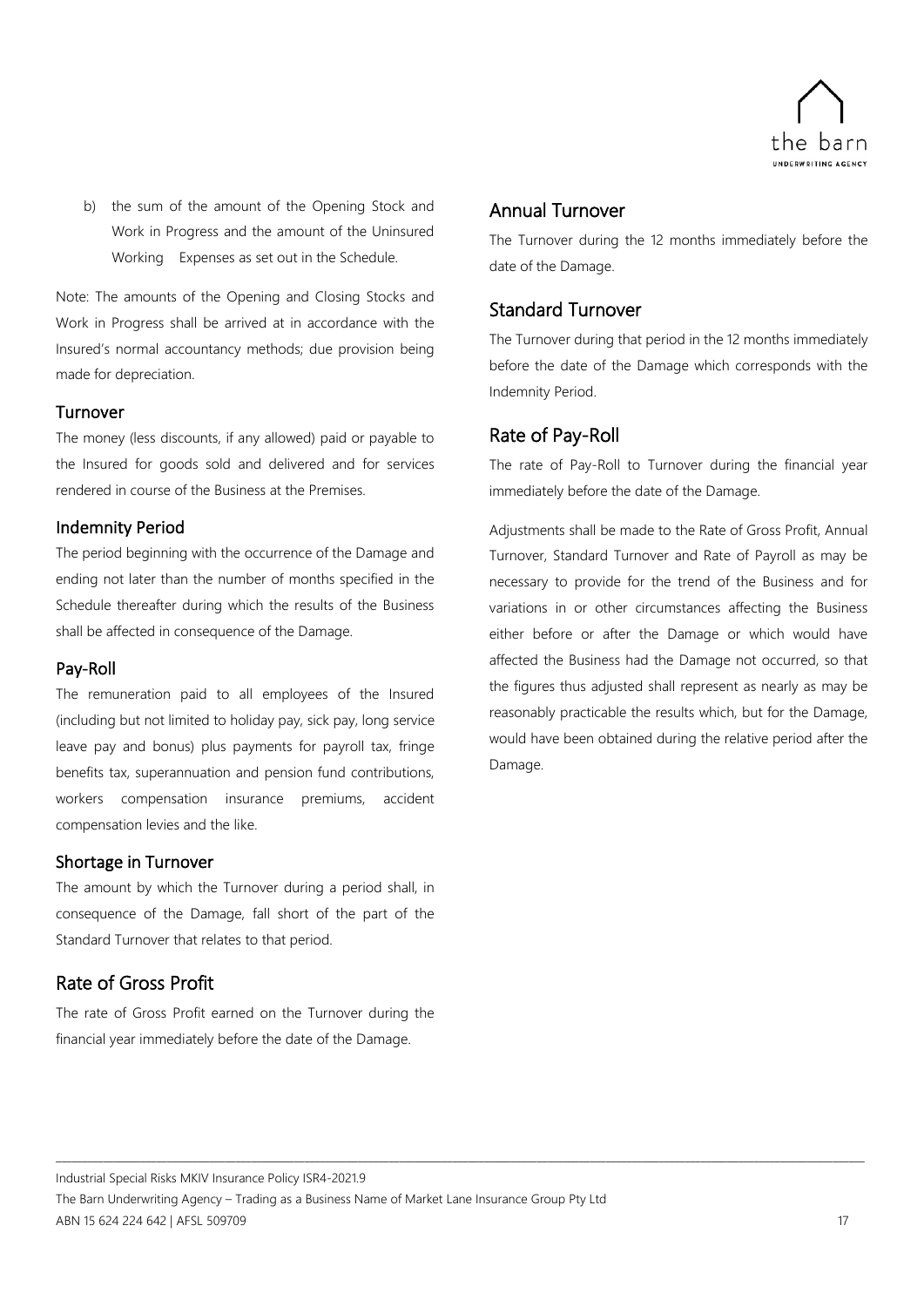

## <span id="page-23-0"></span>MEMORANDA TO SECTION 2

Except to the extent this Policy is hereby modified under the following Memoranda, the terms, Conditions and limitations of this Policy shall apply.

### <span id="page-23-1"></span>Turnover elsewhere after damage

If during the Indemnity Period goods shall be sold or services shall be rendered elsewhere than at the Premises for the benefit of the Business either by the Insured or by others on the Insured's behalf, the money paid or payable in respect of such sales or services shall be brought into account in arriving at the Turnover during the Indemnity Period.

## <span id="page-23-2"></span>Departmental Clause

If the Business be conducted in departments of which the independent trading results are ascertainable, the provisions of clauses (a) and (b) of Item Nos. 1 and 3 shall apply separately to each department affected by the Damage.

## <span id="page-23-3"></span>New Business

In the event of Damage occurring at the Premises before the completion of the first year's trading of the Business the terms "Rate of Gross Profit", "Annual Turnover", "Standard Turnover" and "Rate of Pay-Roll" shall bear the following meanings and not as within stated:

### <span id="page-23-4"></span>Rate of Gross Profit

The rate of Gross Profit earned on the Turnover during the period between the date of the commencement of the Business and the date of the Damage.

## <span id="page-23-5"></span>Annual Turnover

The proportional equivalent, for a period of 12 months, of the Turnover realised during the period between the commencement of the Business and the date of the Damage.

### <span id="page-23-6"></span>Standard Turnover

The proportional equivalent, for a period equal to the Indemnity Period, of the Turnover realised during the period between the commencement of the Business and the date of the Damage.

## <span id="page-23-7"></span>Rate of Pay-Roll

The rate of Pay-Roll to Turnover during the period between the date of the commencement of the Business and the date of the Damage.

Adjustments shall be made to the Rate of Gross Profit, Annual Turnover, Standard Turnover and Rate of Pay-Roll as may be necessary to provide for the trend of the Business and for variations in or other circumstances affecting the Business either before or after the Damage or which would have affected the Business had the Damage not occurred, so that the figures thus adjusted shall represent as nearly as may be reasonably practicable the results which, but for the Damage, would have been obtained during the relative period after the Damage.

## <span id="page-23-8"></span>Accumulated Stocks

In adjusting any loss, account shall be taken, and equitable allowance made if any Shortage in Turnover due to the Damage is postponed by reason of the Turnover being temporarily maintained from accumulated stocks of finished goods.

## <span id="page-23-9"></span>Books of account

Any particulars or details contained in the Insured's books of account or other business books or documents which may be required by the Insurer(s) for the purpose of investigating or verifying any claim hereunder may be produced and certified by the Insured's auditors and their certificate shall be prima facie evidence of the particulars and details to which such certificate relates.

Industrial Special Risks MKIV Insurance Policy ISR4-2021.9

The Barn Underwriting Agency – Trading as a Business Name of Market Lane Insurance Group Pty Ltd ABN 15 624 224 642 | AFSL 509709 18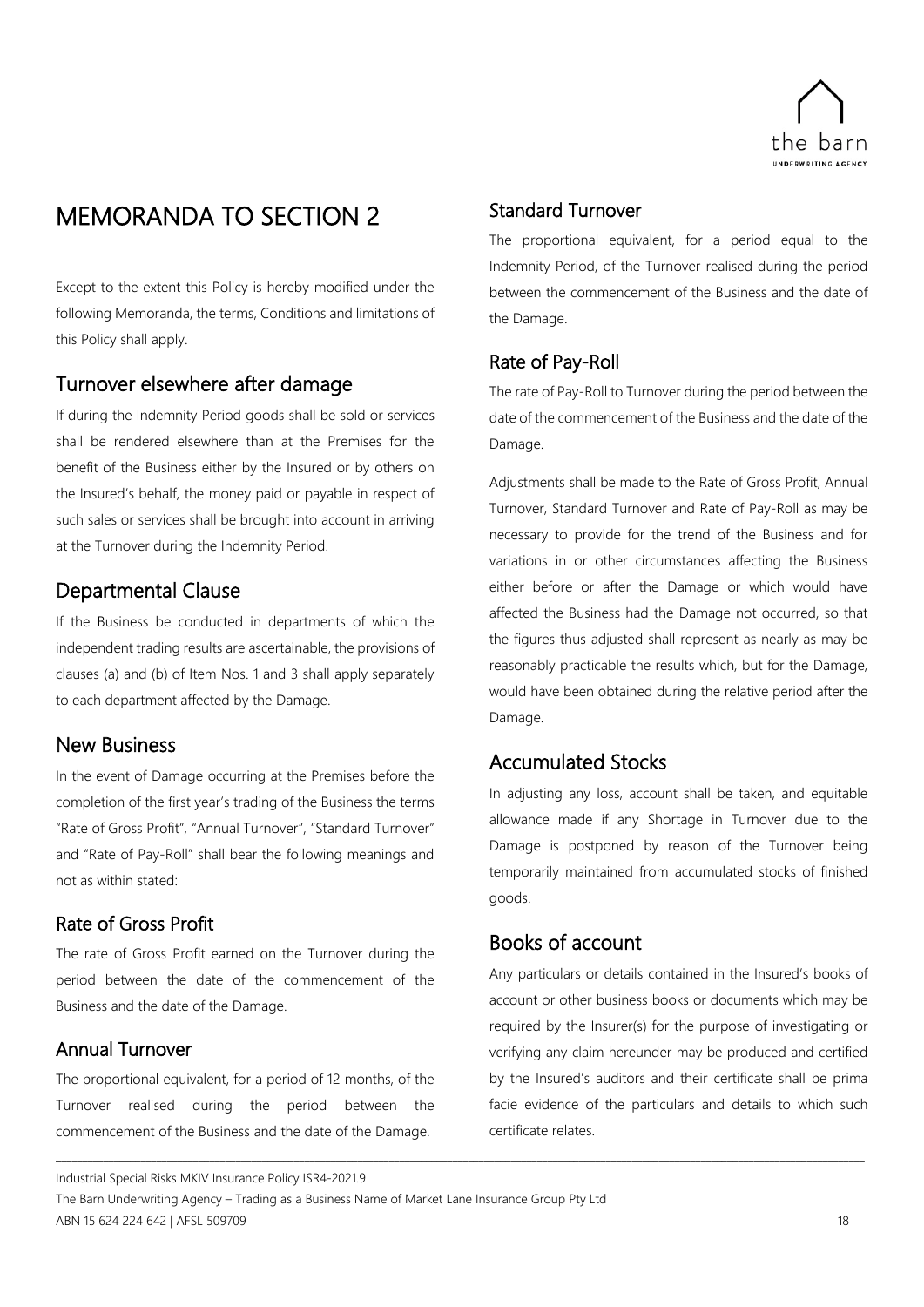

The words and expressions used herein shall have the meanings usually attached to them in the books and accounts of the Insured unless otherwise defined in this Policy.

## <span id="page-24-0"></span>Public Utilities Extension

Any loss resulting from interruption of or interference with the Business in consequence of damage to property, caused by a peril damage as a result of which is insured hereunder, at any electricity station or sub-station, gas works, or water works of a public supply undertaking which is situated on or immediately adjacent to the Premises shall be deemed to be loss resulting from Damage to property used by the Insured at the Premises.

## <span id="page-24-1"></span>Turnover / output alternative

If the Insurer and the Insured agree, the term "Output" may be substituted for the term "Turnover" and, for the purpose of this Policy, "Output" shall mean the sale and/or invoice value of goods manufactured and/or processed by the Insured in course of the Business at the Premises. Provided that only one such meaning shall be operative in connection with any one event involving Damage.

If the meaning set out above be used, the memorandum "Turnover Elsewhere After Damage" shall be altered to read as follows:

"If during the Indemnity Period goods shall be manufactured and/or processed other than at the Premises for the benefit of the Business either by the Insured or by others on the Insured's behalf the sale and/or invoice value of the goods so manufactured and/or processed shall be brought into account in arriving at the Output during the Indemnity Period".

and the definition of Gross Profit shall be altered to read:

"The difference between the sale value of production and the amount of the Uninsured Working Expenses".

## <span id="page-24-2"></span>**Computer**

This Policy extends to include loss (not otherwise recoverable) resulting from interruption of or interference with the Business occasioned by Damage to computer installations, including ancillary equipment and data processing media utilised by the Insured anywhere in Australia.

## <span id="page-24-3"></span>Salvage Sale

If, following Damage giving rise to a claim under this Policy, the Insured shall hold a salvage sale during the Indemnity Period:

- i. Clause (a) of Item 1 of this Section shall, for the purpose of such claim, read as follows:
	- a. In respect of Reduction in Turnover: the sum produced by applying the Rate of Gross Profit to the amount by which the Turnover during the Indemnity Period (less the Turnover for the period of the salvage sale) shall, in consequence of the Damage, fall short of the Standard Turnover, from which shall be deducted the Gross Profit actually earned during the period of the salvage sale.
- ii. The definition of Shortage in Turnover shall, for the purpose of such claim, read as follows: "Shortage in Turnover shall mean: the amount by which the Turnover during a period (less the Turnover for the period of the salvage sale) shall, in consequence of the Damage, fall short of the part of the Standard Turnover which relates to that period, from which shall be deducted the Pay-Roll paid out of the proceeds of the salvage sale".

Industrial Special Risks MKIV Insurance Policy ISR4-2021.9

The Barn Underwriting Agency – Trading as a Business Name of Market Lane Insurance Group Pty Ltd ABN 15 624 224 642 | AFSL 509709 19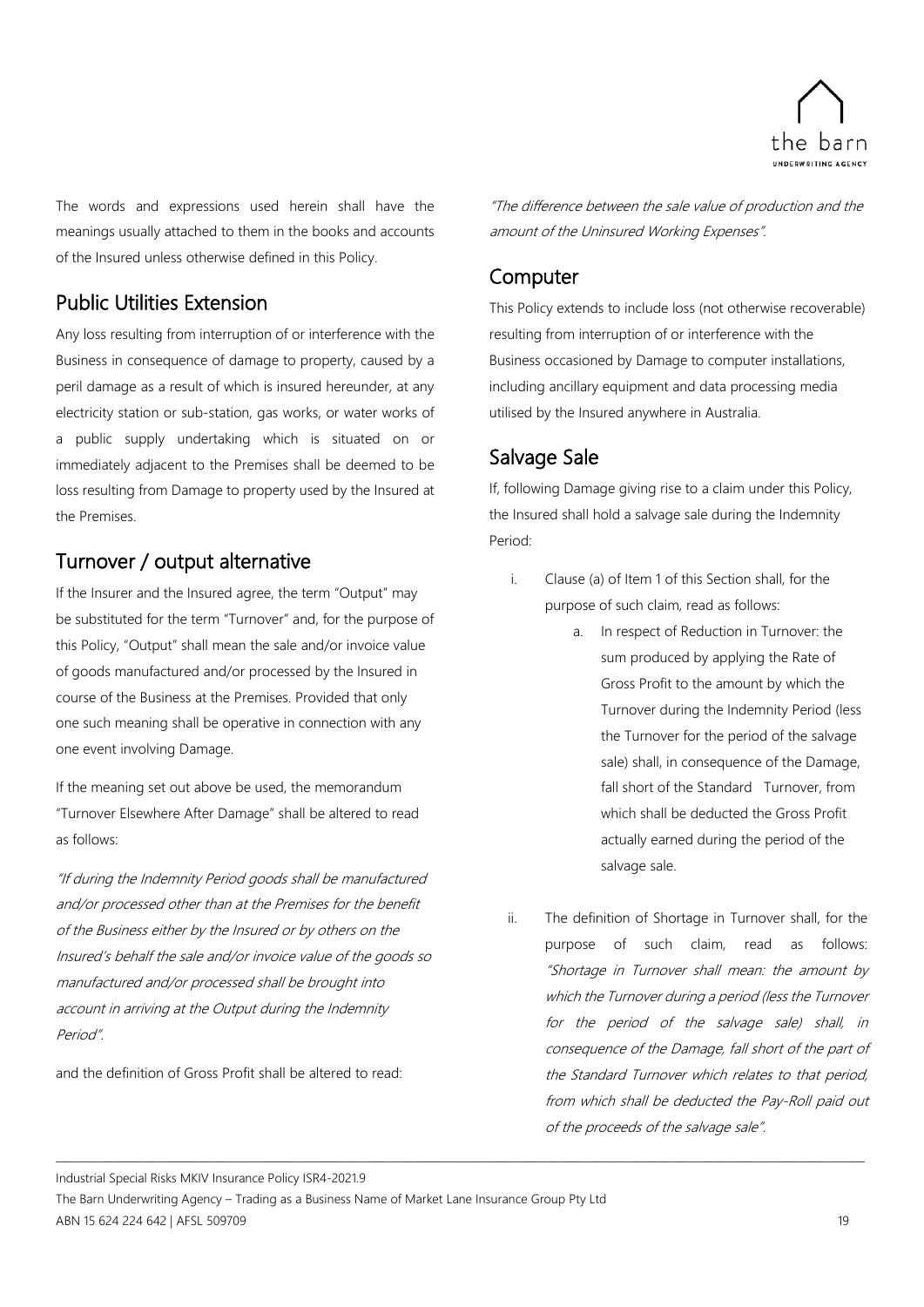

## <span id="page-25-0"></span>Premises in the vicinity (prevention of access)

Loss as insured by this Policy resulting from interruption of or interference with the Business in consequence of damage to property in the vicinity, which shall mean within a 5km radius of the Insured Premises, caused by a peril, damage as a result of which is insured hereunder, which shall prevent or hinder the use thereof or access thereto, whether the Premises or property of the Insured therein shall be damaged or not, shall be deemed to be loss resulting from Damage to property used by the Insured at the Premises.

Loss as insured by this Policy resulting from interruption of or interference with the Business in consequence of damage to property in the vicinity of and forming part of or contained in the complex of which the Premises forms part caused by a peril, damage as a result of which is insured hereunder, which results in a cessation or diminution of trade due to temporary falling away of potential custom whether the Premises or property of the Insured therein shall be damaged or not shall be deemed to be loss resulting from Damage to property used by the Insured at the Premises.

## <span id="page-25-1"></span>Registered vehicles and/or trailers

Notwithstanding the provisions of Property Exclusion 5, this Policy extends to include loss resulting from interruption of or interference with the Business occasioned by Damage to registered vehicles and/or trailers whilst such vehicles or trailers are at the Premises owned or occupied by the Insured; provided always that this Policy does not cover loss resulting from physical loss, destruction of or damage to such vehicles and/ or trailers whilst they are being used on any public highway or thoroughfare.

## <span id="page-25-2"></span>Vermin, pests or defective sanitary arrangements; food or drink poisoning; murder, suicide

Loss as insured by this Policy resulting from interruption of or interference with the Business directly or indirectly arising from closure or evacuation of the whole or part of the Insured Premises by order of a competent Public Authority consequent upon:

- a) Vermin or pests or defects in the drains or other sanitary arrangements at the Insured Premises;
- b) poisoning directly caused by the consumption of food or drink provided on the Insured Premises;
- c) murder or suicide occurring in or at the Insured Premises;

Perils Exclusion 5 (a) shall not apply to the cover provided by this Memorandum.

Provided that paragraph (a) will not indemnify loss resulting from interruption of or interference with the Business directly or indirectly arising from or in connection with Highly Pathogenic Avian Influenza in Humans or any other diseases declared to be quarantinable diseases under the Biosecurity Act 2015 and any subsequent amendments.

Industrial Special Risks MKIV Insurance Policy ISR4-2021.9

The Barn Underwriting Agency – Trading as a Business Name of Market Lane Insurance Group Pty Ltd ABN 15 624 224 642 | AFSL 509709 20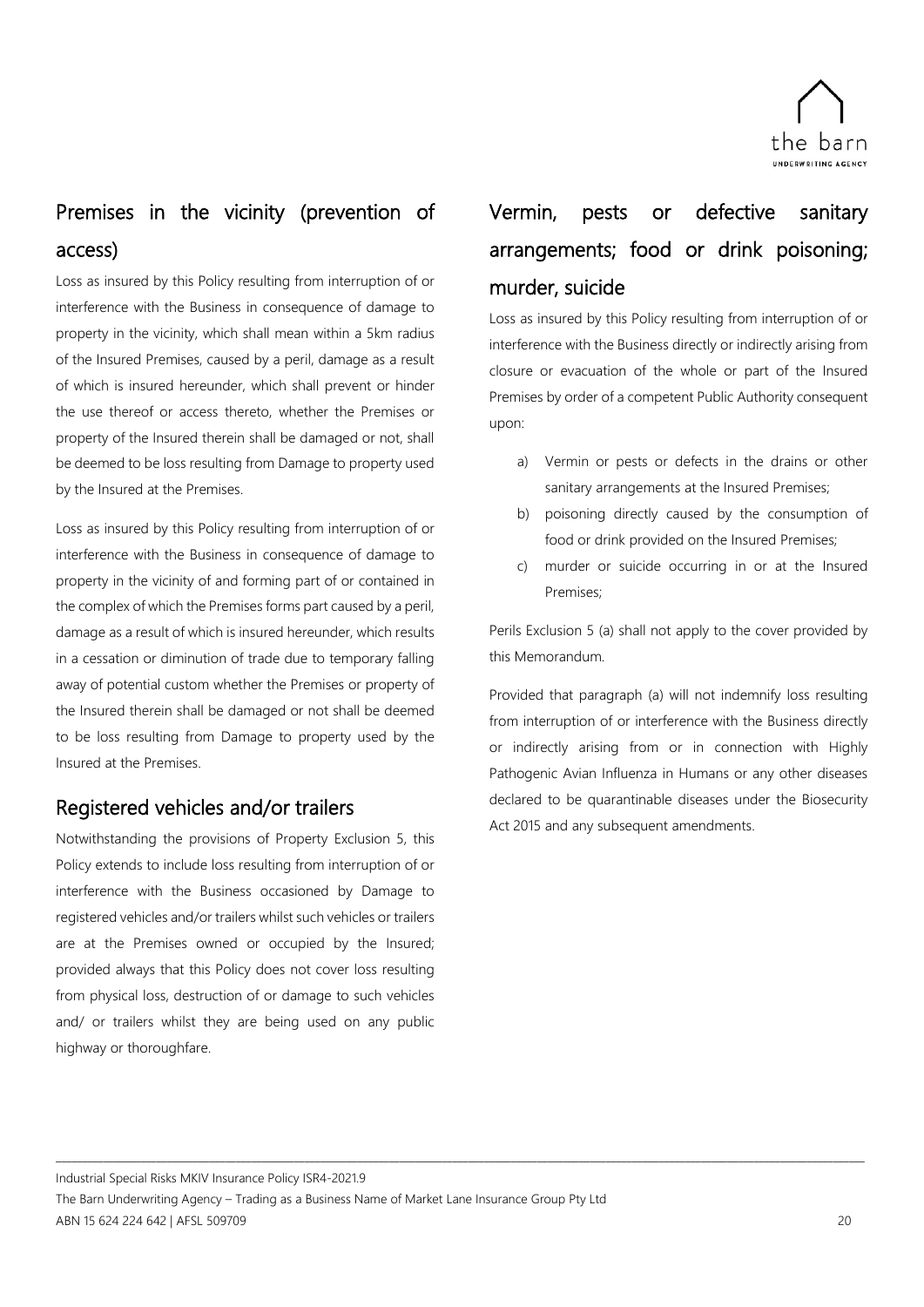

## <span id="page-26-0"></span>EXCLUSIONS TO ALL SECTIONS

## <span id="page-26-1"></span>Property Exclusions

This Policy does not cover physical loss, destruction of or damage to the following property or loss under Section 2 resulting therefrom, unless otherwise specified in the Policy Schedule:

- 1) property (except Money) whilst in transit other than during the incidental movement of such property within situations occupied by the Insured. This exclusion shall not apply during temporary removal of property (other than stock and/or merchandise) and unregistered motor vehicles to any situation in the Commonwealth of Australia but, whilst such property is in transit, cover is limited to physical loss, destruction or damage caused by fire, lightning, explosion, earthquake, aircraft, riot, strikes, malicious damage and storm and/or tempest.
- 2) Money:
	- i. whilst being carried by professional money carriers, professional carriers or common carriers which is more specifically insured excepting the excess amount over and above such more specific insurance which excess is held to be covered hereunder. Provided that where in the ordinary course of business the Insured enters into an agreement with such carriers and such agreement provides that the Insured shall indemnify and/or hold harmless and/or release from liability such carriers in respect of loss, destruction or damage which may occur as a result of any event hereby insured

against, this insurance shall operate as if this Property Exclusion 2(a) had been deleted.

- ii. stolen from an unlocked and unattended vehicle
- iii. stolen from a safe or strongroom opened by a key or by use of details of a combination, either of which has been left at the Situation outside business hours, unless such key or combination details have been properly secured
- iv. where the loss is not discovered within five (5) working days of the event
- v. where the loss arises out or any attempt relating to:
	- i. kidnapping
	- ii. bomb threat
	- iii. hoax
	- iv. extortion
- 3) jewellery, furs, bullion, precious metals or precious stones other than as stock and/or merchandise of the Business
- 4) any locomotive or rolling stock or watercraft other than as stock or merchandise of the Business; provided always that no cover shall apply hereunder whilst any watercraft is on water
- 5) any aircraft (including its accessories and/or spare parts) other than as stock or merchandise of the Business; provided always that no cover shall apply

Industrial Special Risks MKIV Insurance Policy ISR4-2021.9

The Barn Underwriting Agency – Trading as a Business Name of Market Lane Insurance Group Pty Ltd ABN 15 624 224 642 | AFSL 509709 21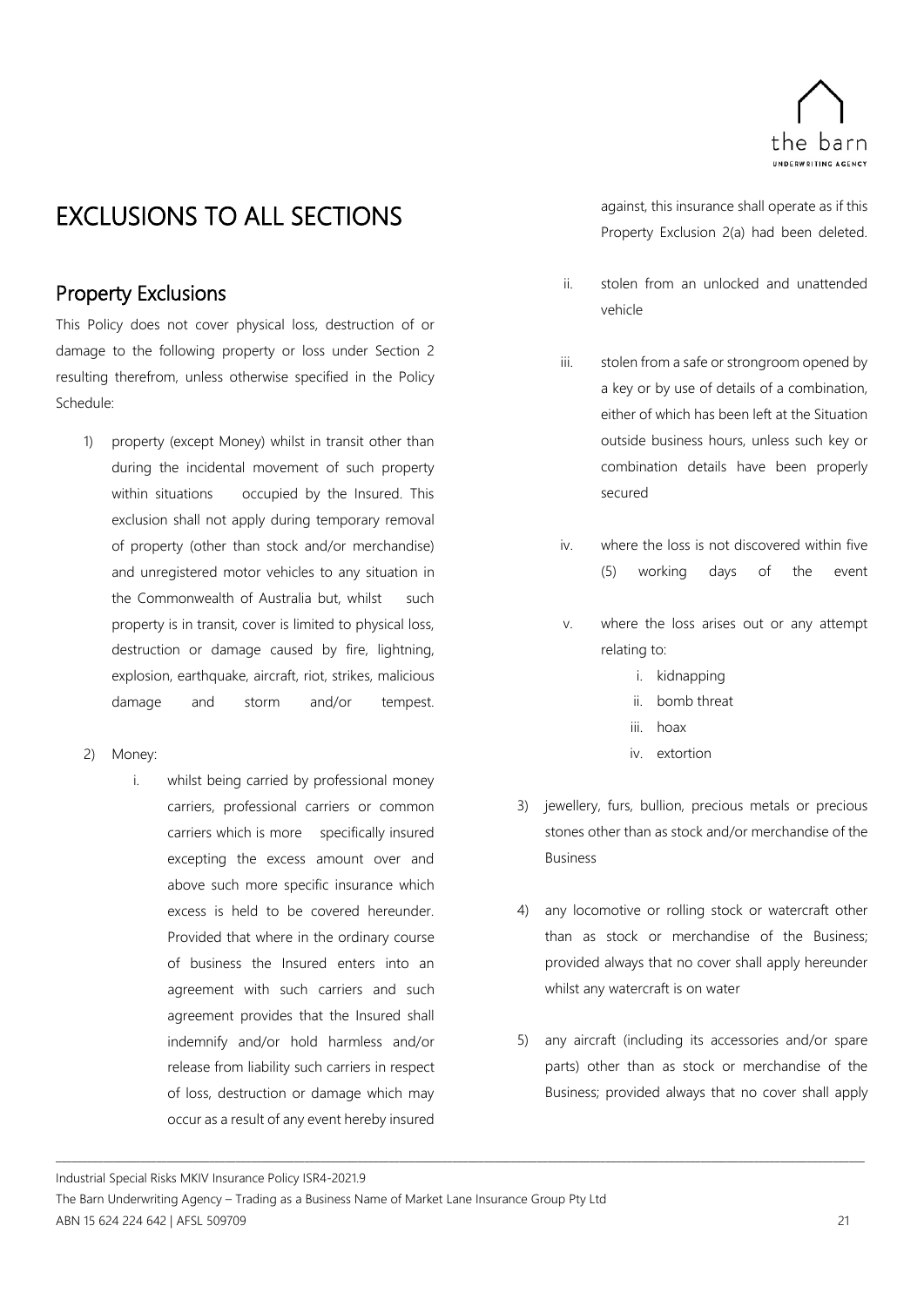

hereunder during taxiing, take-off, flight or landing

- 6) vehicles or trailers registered or licensed to travel on a public road, provided that this exclusion shall not apply to mobile plant and equipment (excluding cars, sedans, panel vans and trucks) not otherwise insured whilst on any premises occupied or used by the Insured
- 7) livestock, animals, birds or fish
- 8) standing timber, growing crops and pastures
- 9) land, unmined or unrecovered oil, gas and mineral deposits, provided that this exclusion shall not apply to structural improvements on or in the land if such structural improvements are not otherwise excluded in this Policy
- 10) bridges, canals, roadways and tunnels, dams and reservoirs (other than tanks) and their contents
- 11) railway tracks (other than on the premises occupied or used by the Insured for the purpose of its business.
- 12) docks, wharves and piers not forming part of any building
- 13) mining property located beneath the surface of the ground unless otherwise expressly stated in this Policy
- 14) property during the course of, and as a result of, its processing
- 15) gates, fences, retaining walls, textile awnings and blinds
- 16) property in the open air unless such property comprises, or forms part of a permanent structure designed to function without the protection of the walls or roof, caused by wind, rainwater or hail.
- 17) property included in a project of construction, erection, alteration or addition, including the partial dismantlement of existing structures, where the total contract value of all work to be carried out at any one situation during such activity exceeds 10% of the Limit of Liability or \$1,000,000, whichever is the lesser. Provided that this Exclusion 17 shall apply only to the works comprising such construction, erection, alteration or addition and not to any original or existing structures.
- 18) empty premises upon which demolition work has commenced.
- 19) oil and gas drilling and/or production rigs whilst offshore
- 20) all Machinery (as defined in this exclusion), electronic data processing equipment or electronic control equipment occasioned by or happening through any mechanical, electrical, electro-mechanical, electronic or hydraulic malfunction, failure, derangement, breakdown or non- operation of whatsoever kind.

Provided that Property Exclusion 20 shall not apply to any subsequent loss, destruction of or damage to such Machinery, electronic data processing equipment or electronic control equipment occasioned by or happening through any cause or event not otherwise excluded herein which results

Industrial Special Risks MKIV Insurance Policy ISR4-2021.9

The Barn Underwriting Agency – Trading as a Business Name of Market Lane Insurance Group Pty Ltd ABN 15 624 224 642 | AFSL 509709 22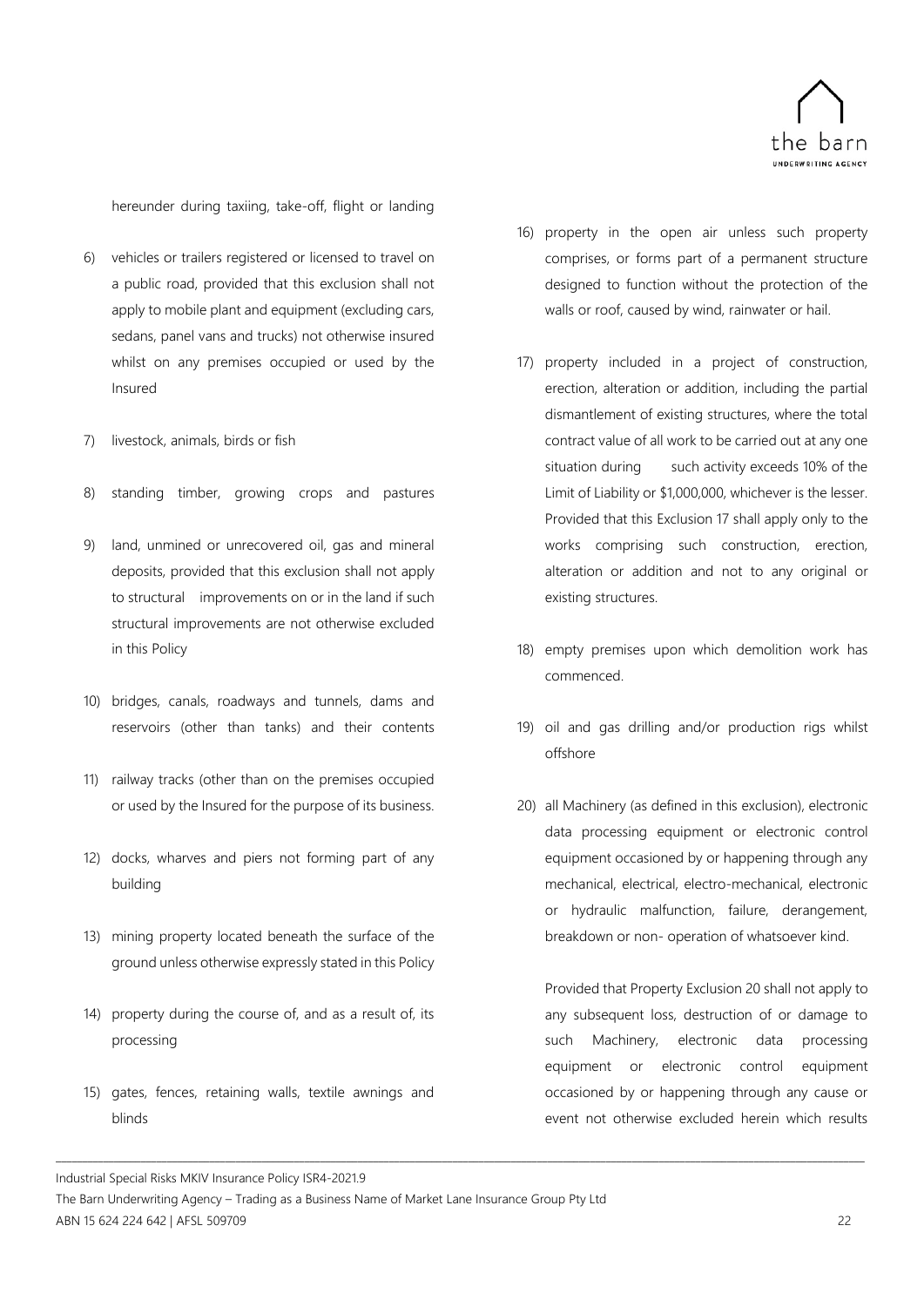

from any of the events referred to in this exclusion.

For the purpose of Property Exclusion 20, "Machinery" means: any apparatus whether or not functioning independently or as any component part of a collection of apparatus which generates, contains, controls, transmits, receives, transforms or utilises any form or source of energy or power.

- 21) any boiler (other than a boiler used for domestic purposes), economiser or other pressure vessel, including pipes, valves and other apparatus thereof in respect of which a certificate is required to be issued under the terms of any statute or regulation occasioned by or arising from explosion, rupture, collapse, bursting, cracking or overheating thereof; provided that this exclusion shall be limited to the aforementioned items immediately affected and shall not extend to other property as a result of such loss or destruction or damage. This exclusion shall not apply to Section 2 as specifically stated therein.
- 22) overhead transmission and distribution lines and their supporting structures of power-generating authorities or companies and telecommunications companies, but this exclusion shall not apply in respect of the aforementioned lines (and their supporting structures) that extend from the public highway to the insured premises and are the responsibility of the insured.

It is understood and agreed that public utilities extension and/or suppliers extension and/or contingent business interruption coverages are not subject to this exclusion, provided that these are not a part of transmitters' or distributors' policy.

23) a) any Claim arising out of any of the following:

- i. total or partial destruction, distortion, erasure, corruption, alteration, misinterpretation or misappropriation of Electronic Data and/or Software, or
- ii. error in creating, amending, entering, deleting or using Electronic Data and/or Software, or
- iii. total or partial inability or failure to receive, send, access or use Electronic Data and/or Software for any time or at all, from any cause whatsoever, regardless of any other contributing cause or event whenever it may occur.

Electronic Data means facts, concepts, and information converted to a form useable for communications, display, distribution, interpretation or processing by electronic and electromechanical data processing or electronically controlled equipment.

Software means programs, procedures and routines associated with the operation of electronic or electromechanical data processing or electronically controlled equipment, including any operating system.

> b) However, in the event that a peril listed below (being a peril insured by this policy but for this exclusion) is caused by any of the matters described in paragraph (a) above, this Policy, subject to all of its provisions will insure:

- i. physical loss of or damage or destruction to Property Insured caused by such listed peril, and/or
- ii. consequential loss insured by this policy.

Industrial Special Risks MKIV Insurance Policy ISR4-2021.9

The Barn Underwriting Agency – Trading as a Business Name of Market Lane Insurance Group Pty Ltd ABN 15 624 224 642 | AFSL 509709 23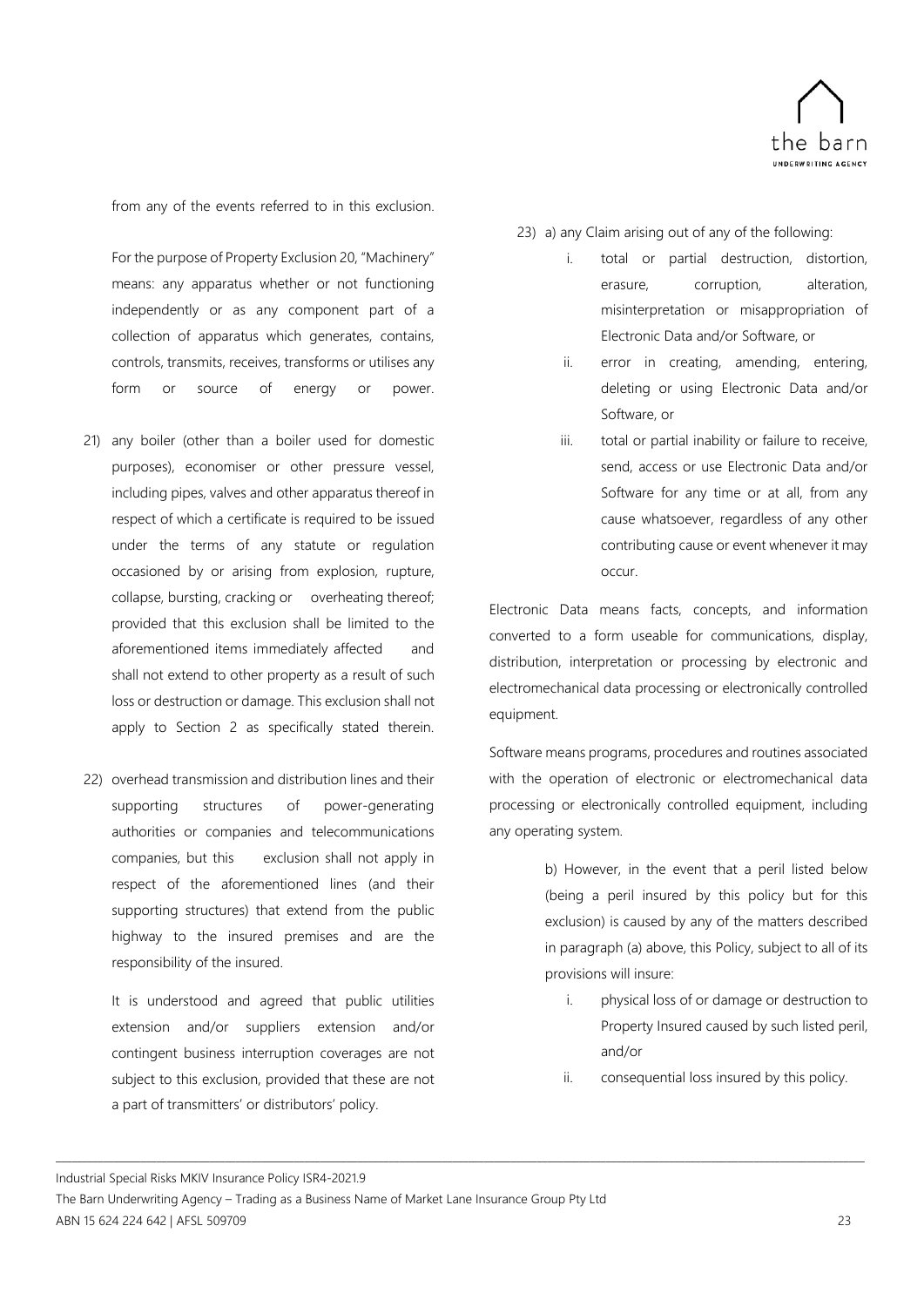

Furthermore, this exclusion does not apply in the event that a peril listed below (being a peril insured by this policy but for this exclusion) causes any of the matters described in paragraph (a) above:

fire, lightning, thunderbolt, aircraft or other aerial devices or articles dropped therefrom, earthquake, subterranean fire, volcanic eruption, storm, tempest, rainwater, snow, sleet, wind, hail, water, liquids or substances discharged, overflowing or leaking from fixed apparatus, fixed appliances, fixed pipes or other systems, riots, civil commotions, strikes or locked out workers or persons taking part in labour disturbances, explosion, impact by vehicles, animals or trees or branches of trees, communication masts, towers, antennae, satellite dishes, watercraft, meteorites, or theft of Electronic Data and/or Software solely where such theft is accompanied by theft of the computer hardware, firmware, medium, microchip, integrated circuit or similar device containing such Electronic Data and/or Software.

## <span id="page-29-0"></span>Perils Exclusions

The Insurer(s) shall not be liable under Sections 1 and/or 2 in respect of any of the following unless otherwise specified in the Policy Schedule:

1) Notwithstanding anything to the contrary contained herein this Policy does not cover Loss or Damage directly or indirectly occasioned by, happening through or in consequence of war, invasion, acts of foreign enemies, hostilities (whether war be declared or not), civil war, rebellion, revolution, insurrection, military or usurped power or confiscation or nationalisation or requisition or destruction of or damage to property by or under the order of any government or public or local authority. (NMA 464)

- 2) physical loss, destruction of or damage to the Property Insured or any legal liability of whatsoever nature, directly or indirectly caused by or contributed to, by or arising from:
	- a. ionising radiations or contamination by radioactivity from any nuclear fuel or from any nuclear waste from the combustion of nuclear fuel
	- b. the radioactive, toxic, explosive or other hazardous properties of any explosive nuclear assembly or nuclear component thereof

(NMA 1622)

- 3) physical loss, destruction or damage occasioned by or happening through:
	- a. flood, which shall mean the covering of normally dry land by water that has escaped or been released from the normal confines of any lake, or any river, creek or other natural watercourse, whether or not altered or modified; or any reservoir, canal, or dam.
	- b. water from or action by the sea, tidal wave or high water.

Provided that Perils Exclusions 3(a) and 3(b) shall not apply if loss, destruction or damage is caused by or arises out of an earthquake or seismological disturbance;

4) This Policy does not insure any loss, damage, claim, cost, expense or other sum directly or indirectly arising out of or relating to:

mold, mildew, fungus, spores or other microorganism of any type, nature, or description, including but not

Industrial Special Risks MKIV Insurance Policy ISR4-2021.9

The Barn Underwriting Agency – Trading as a Business Name of Market Lane Insurance Group Pty Ltd ABN 15 624 224 642 | AFSL 509709 24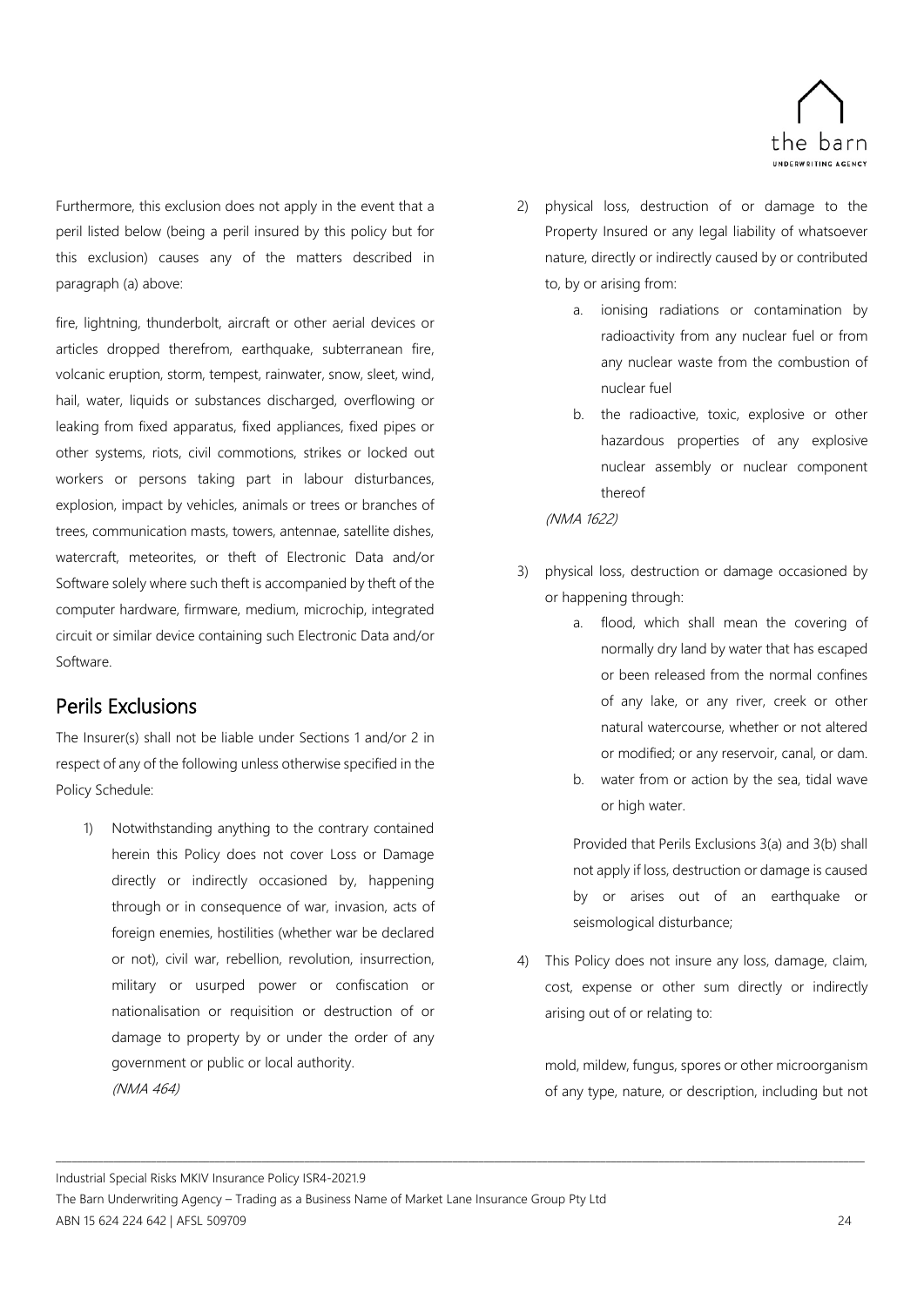

limited to any substance whose presence poses an actual or potential threat to human health.

This exclusion applies regardless where there is (i) any physical loss or damage to insured property; (ii) any insured peril or cause, whether or not contributing concurrently or in any sequence; (iii) any loss of use, occupancy, or functionality; or (iv) any action required, including but not limited to repair, replacement, removal, cleanup, abatement, disposal, relocation, or steps taken to address medical or legal concerns.

(MAP – Absolute)

- 5) physical loss, destruction or damage occasioned by or happening through:
	- a. moths, termites or other insects, vermin, rust or oxidation, contamination or pollution, wet or dry rot, corrosion, change of colour, dampness of atmosphere or other variations in temperature, evaporation, disease, inherent vice or latent defect, loss of weight, change in flavour texture or finish, smut or smoke from industrial operations (other than sudden and unforeseen damage resulting therefrom)
	- b. wear and tear, fading, scratching or marring, gradual deterioration or developing flaws, normal upkeep or making good
	- c. error or omission in design, plan or specification or failure of design
- d. normal settling, seepage, shrinkage or expansion in buildings or foundations, walls, pavements, roads and other structural improvements, creeping, heaving and vibration
- e. faulty materials or faulty workmanship.

Provided that this Exclusion 5(a) to (e) shall not apply to subsequent loss, destruction of or damage to the Property Insured occasioned by a peril (not otherwise excluded) resulting from any event or peril referred to in this exclusion;

- 6) physical loss, destruction or damage occasioned by or happening through:
	- a. incorrect siting of buildings consequent upon:
		- i. error in architectural design or specification
		- ii. faulty workmanship
		- iii. non-compliance by the Insured (or anyone acting on behalf of the Insured) with the necessary permits issued by Government, Public or Local Authorities.
	- b. demolitions ordered by Government or Public or Local Authorities due to failure on the part of the Insured or their agents to obtain the necessary permits required.
- 7) physical loss, destruction or damage occasioned by or happening through:

Industrial Special Risks MKIV Insurance Policy ISR4-2021.9

The Barn Underwriting Agency – Trading as a Business Name of Market Lane Insurance Group Pty Ltd ABN 15 624 224 642 | AFSL 509709 25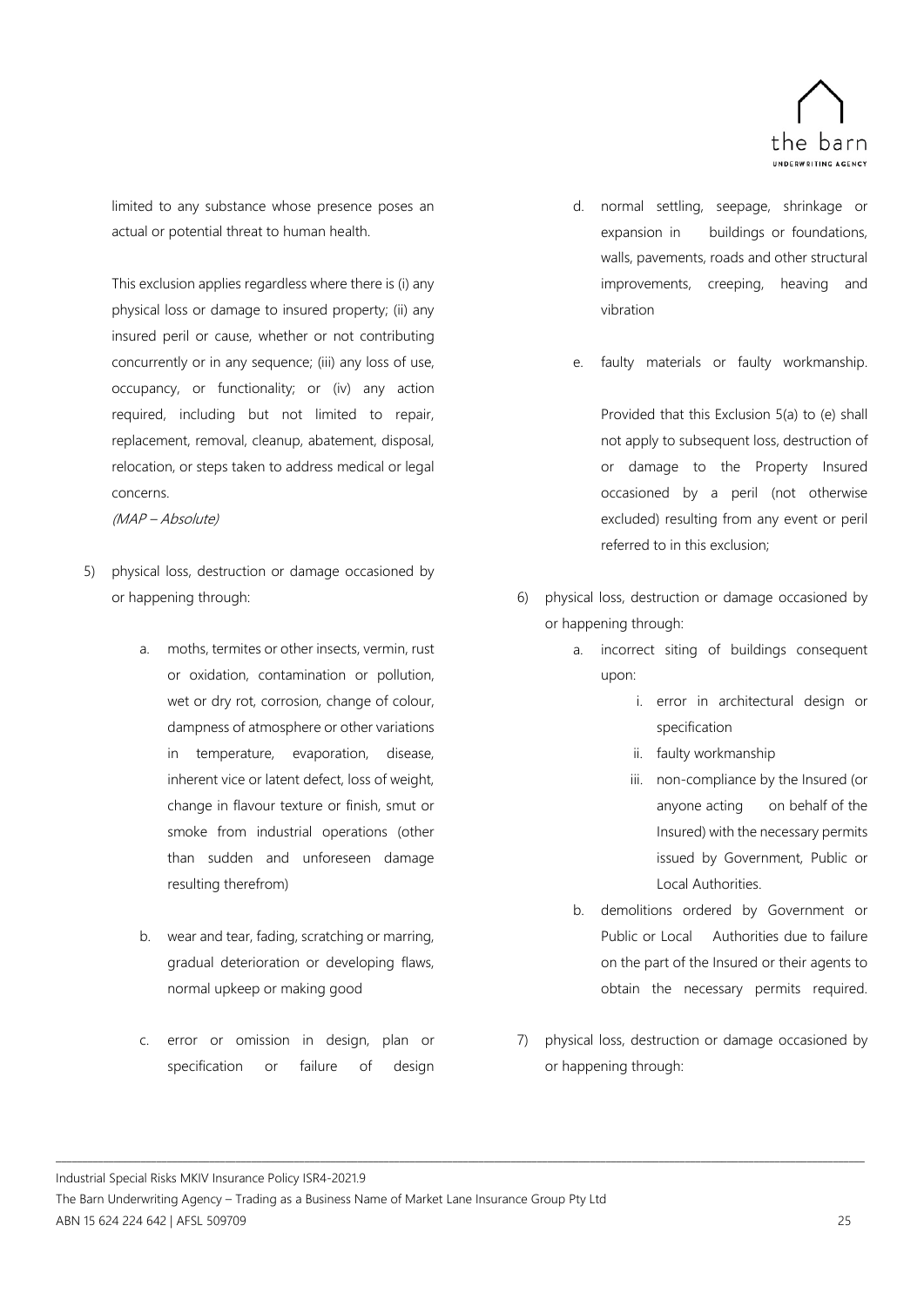

- a. theft of property (other than Money in transit) in the open air unless included under the Sub-Limits listed on the Policy Schedule.
- b. unexplained or inventory shortage, disappearance resulting from clerical or accounting errors, shortage in the supply or delivery of materials to or from the Insured
- c. spontaneous combustion, spontaneous fermentation or heating or any process involving the direct application of heat.

Provided that Perils Exclusions 7(c) and shall be limited to the item or items immediately affected and shall not extend to other property damaged as a result of such spontaneous combustion, fermentation or heating or process involving the direct application of heat.

- 8) physical loss, destruction or damage occasioned by or happening through:
	- a. i) fraudulent or dishonest acts, fraudulent misappropriation, embezzlement, forgery, counterfeiting, data corruption, unauthorised amendment of data and erasure by electronic or non-electronic means involving the Property Insured by the Insured or any employee(s) of the Insured acting alone or in collusion with any other person(s)

ii) access by any person(s) other than the Insured or the Insured's employee(s) to the Insured's computer system via data communication media that terminate in the Insured's computer system.

Provided that this exclusion shall not apply to theft consequent upon forcible and violent entry upon premises or felonious concealment upon premises committed by an employee of the Insured.

b. I) the cessation of work whether total or partial

ii) the cessation, interruption or retarding of any process or operation, as a result of strikes, labour disturbances or locked out workers.

Provided that Perils Exclusion 8(b)(i) and 8(b)(ii) shall not apply in respect of physical loss, destruction or damage directly caused by strikers, locked out workers or similar persons

- c. erosion, subsidence, earth movement or collapse resulting therefrom
- d. kidnapping, bomb threat, threat of contamination, hoax, extortion or any attempt thereat.

Provided that this Exclusion 7(a) to (d) shall not apply to subsequent loss, destruction or damage to the Property Insured occasioned by a peril (not otherwise excluded) resulting from any event or peril referred to in this exclusion.

9) any legal liability of whatsoever nature other than as herein provided

Industrial Special Risks MKIV Insurance Policy ISR4-2021.9

The Barn Underwriting Agency – Trading as a Business Name of Market Lane Insurance Group Pty Ltd ABN 15 624 224 642 | AFSL 509709 26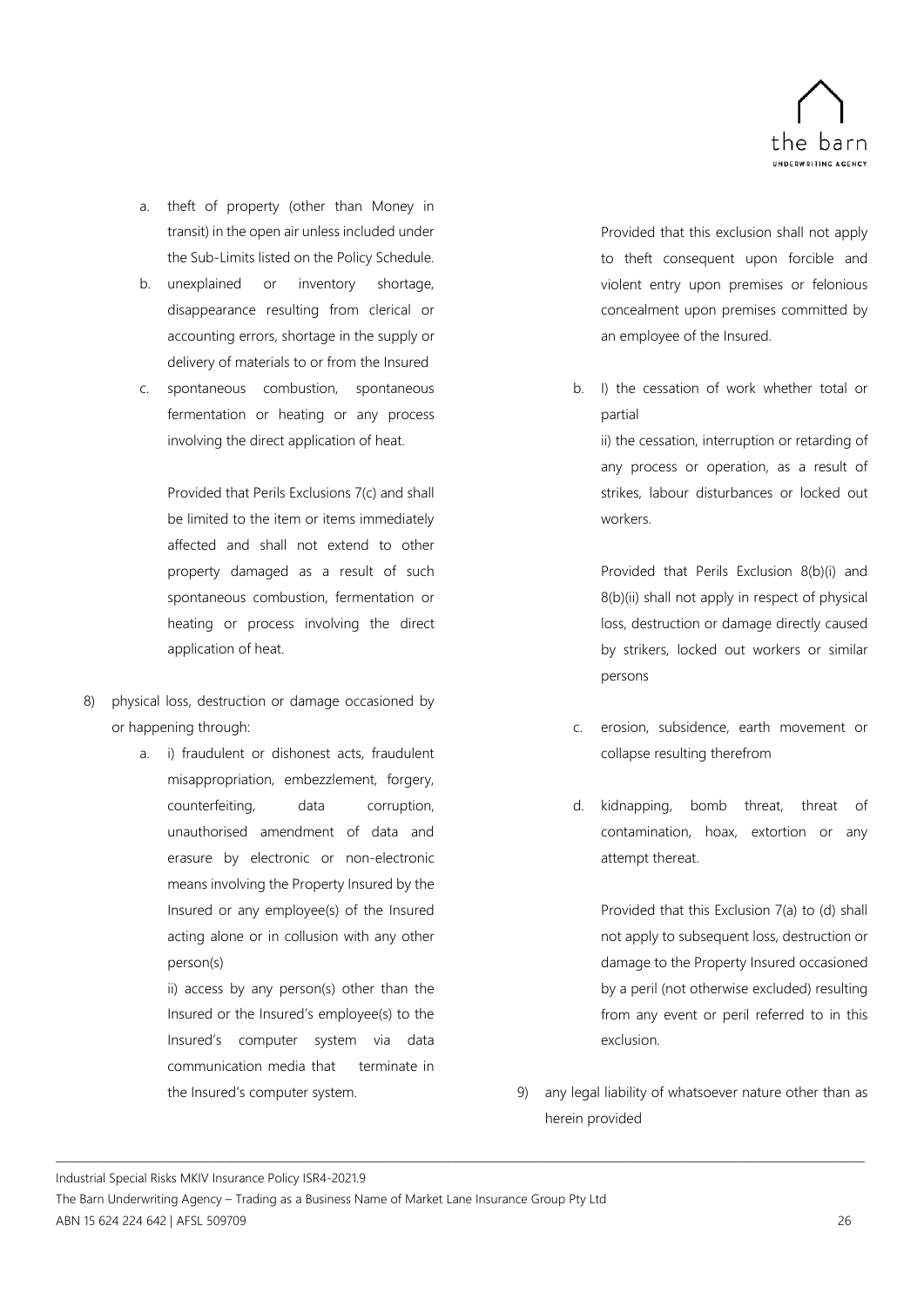

- 10) consequential loss of any kind including consequential loss due to delay, lack of performance, loss of contract or depreciation in the value of land or stock, except as herein provided in Section 2
- 11) physical loss, destruction of damage occasioned by or happening through pollution or contamination except (unless otherwise excluded) loss or destruction of or damage to property or any part thereof used by the Insured at the premises for the purpose of the business caused by:
	- a. pollution or contamination at the premises which itself results from fire, lightning, explosion, aircraft or other aerial devices or articles dropped therefrom, riot, civil commotion, strikers, locked out workers, persons taking part in labour disturbances, malicious person, earthquake, storm, flood, bursting, overflowing discharging or leaking of water tanks, apparatus or pipes, sprinkler leakage or impact by any road vehicle or animal
	- b. any of the perils listed in (a) above which itself results from pollution or contamination.
- 12) physical loss, destruction of damage occasioned by or happening directly or indirectly out of or in connection with the failure or inability to function of any:
	- a. electronic circuit, microchip, integrated circuit, microprocessor, embedded system, BIOS or other instruction set, hardware, software, firmware, program, computer,

data processing equipment, telecommunication equipment or systems, or any similar device; or

b. any media or systems used in connection with any of the foregoing,

> whether the property of the Insured or not, at any time to achieve fully and successfully any or all of the purposes and consequential effects intended by the use of any number, symbol or word to denote, represent or express a date including, but without being limited to, any failure or inability to recognise, capture, save, retain or restore and/or correctly to manipulate, interpret, transmit, return, calculate or process any date, data, information, command, logic or instruction as a result of or in connection with:

- i. anything referred to in (a) or (b) recognising, using or adopting any date, day of the week or period of time, otherwise than as, or other than, the true or correct date, day of the week or period of time; or
- ii. the operation of any command or logic which has been programmed or incorporated into anything referred to in (a) or (b) above.

However, this special exclusion will not exclude any claim for subsequent loss or destruction of or damage to any property or consequential loss which is solely and directly caused by a Defined Contingency

Industrial Special Risks MKIV Insurance Policy ISR4-2021.9

The Barn Underwriting Agency – Trading as a Business Name of Market Lane Insurance Group Pty Ltd ABN 15 624 224 642 | AFSL 509709 27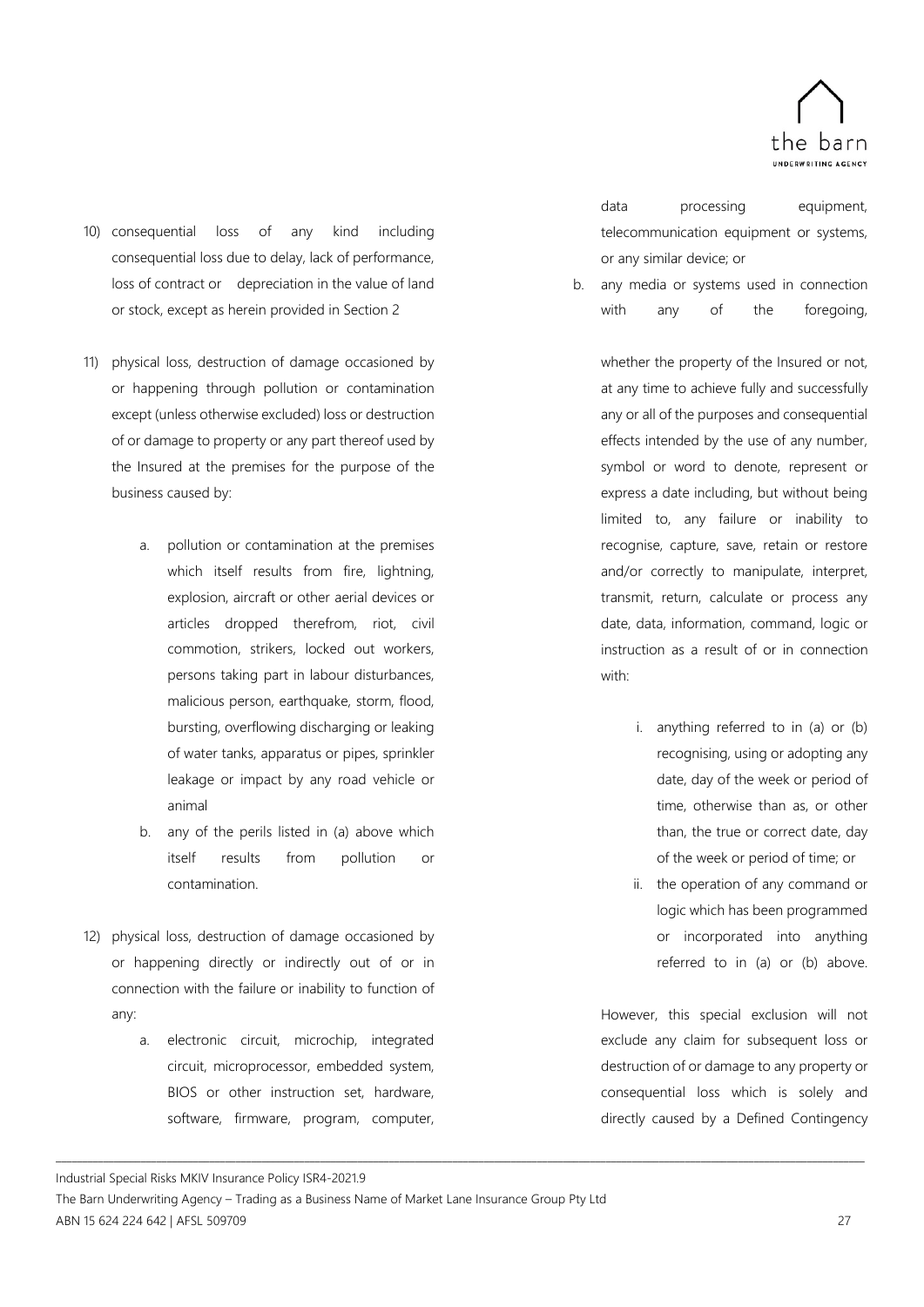

(as defined hereunder), but only to the extent that such claim would otherwise be insured under this policy.

For the purposes of this perils exclusion 12 only, 'Defined Contingency' shall mean fire, lightning, explosion (other than loss or destruction of or damage to boilers and pressure vessels), aircraft and other aerial devices or articles dropped therefrom, riot, civil commotion, strikers, locked out workers, persons taking part in labour disturbances, malicious persons, earthquake, storm, flood, escape of water from any tank or apparatus or pipe, impact by any road vehicle or animal, or theft (other than theft

13) physical loss, destruction of damage to:

by employees).

- a. property eligible for insurance by the relevant local Nuclear Insurance Pool and/or Association; or
- b. loss, damage, liability or expense directly or indirectly caused by or contributed to by or arising from:
	- i. ionising radiation from or contamination by radioactivity from any nuclear fuel or from any nuclear waste or from the combustion of nuclear fuel
	- ii. the radioactive, toxic, explosive or other hazardous or contaminating properties of any nuclear installation, reactor or

other nuclear assembly or nuclear component thereof

- iii. any weapon or device employing atomic or nuclear fission and/or fusion or other like reaction or radioactive force or matter; or
- iv. the radioactive, toxic, explosive or other hazardous or contaminating properties of any radioactive matter.

The exclusion in this sub-clause iv. does not extend to radioactive isotopes, other than nuclear fuel or nuclear waste, when such isotopes are on the property insured and are being prepared, stored or used in the normal course of operations by the insured for the commercial, agricultural, medical, scientific or other similar peaceful purposes for which they were intended.

- 14) No insurer shall be deemed to provide cover and no insurer shall be liable to pay any claim or provide any benefit hereunder to the extent that the provision of such cover, payment of such claim or provision of such benefit would expose that insurer to any sanction, prohibition or restriction under United Nations resolutions or the trade or economic sanctions, laws or regulations of the European Union, United Kingdom or United States of America. (LMA 3100)
- 15) It is agreed that this Insurance excludes loss, damage, cost or expense of whatsoever nature directly or

Industrial Special Risks MKIV Insurance Policy ISR4-2021.9

The Barn Underwriting Agency – Trading as a Business Name of Market Lane Insurance Group Pty Ltd ABN 15 624 224 642 | AFSL 509709 28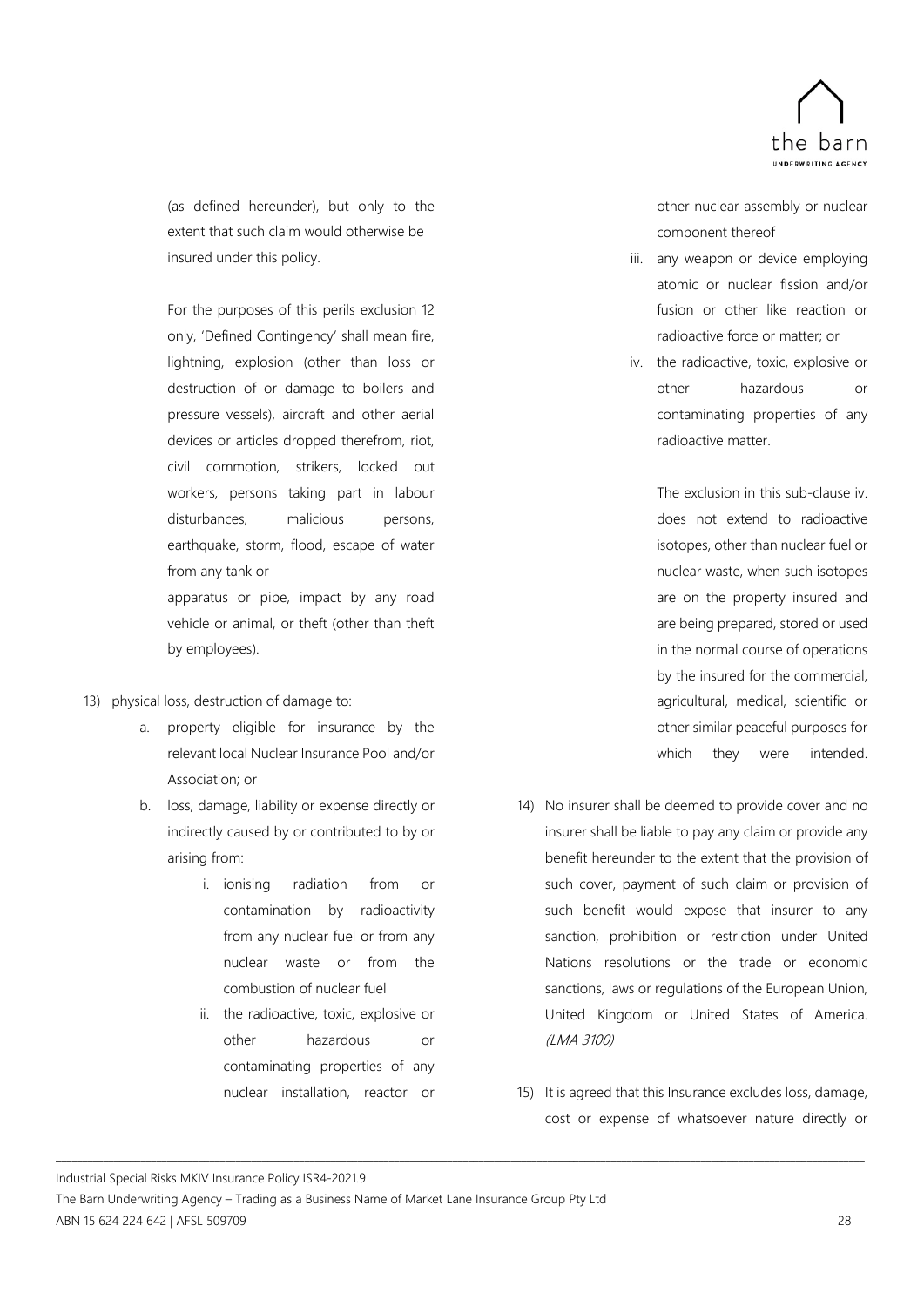

indirectly caused by, resulting from or in connection with the actual or threatened malicious use of pathogenic or poisonous biological or chemical materials regardless of any other cause or event contributing concurrently or in any other sequence thereto.

(NMA2962)

- 16) This Notwithstanding any provision to the contrary within this insurance or any endorsement thereto it is agreed that this insurance excludes loss, damage, cost or expense of whatsoever nature directly or indirectly caused by, resulting from or in connection with any of the following regardless of any other cause or event contributing concurrently or in any other sequence to the loss;
	- (1) war, invasion, acts of foreign enemies, hostilities or warlike operations (whether war be declared or not), civil war, rebellion, revolution, insurrection, civil commotion assuming the proportions of or amounting to an uprising, military or usurped power; or
	- (2) any act of terrorism.

For the purpose of this endorsement an act of terrorism means an act, including but not limited to the use of force or violence and/or the threat thereof, of any person or group(s) of persons, whether acting alone or on behalf of or in connection with any organisation(s) or government(s), committed for political, religious, ideological or similar purposes including the intention to influence any government and/or to put the public, or any section of the public, in fear.

This endorsement also excludes loss, damage, cost or expense of whatsoever nature directly or indirectly caused by, resulting from or in connection with any action taken in controlling, preventing, suppressing or in any way relating to 1 and/or 2 above.

If the Underwriters allege that by reason of this exclusion, any loss, damage, cost or expense is not covered by this insurance the burden of proving the contrary shall be upon the Issured. In the event any portion of this endorsement is found to be invalid or unenforceable, the remainder shall remain in full force and effect. (NMA 2918)

(17) Notwithstanding any provision to the contrary within this Policy or any endorsement thereto this Policy excludes any:

(a) Cyber Loss;

(b) loss, damage, liability, claim, cost, expense of whatsoever nature directly or indirectly caused by, contributed to by, resulting from, arising out of or in connection with any loss of use, reduction in functionality, repair, replacement, restoration or reproduction of any Data, including any amount pertaining to the value of such Data; regardless of any other cause or event contributing concurrently or in any other sequence thereto.

In the event any portion of this endorsement is found to be invalid or unenforceable, the remainder shall remain in full force and effect.

This endorsement supersedes and, if in conflict with any other wording in the Policy or any endorsement

Industrial Special Risks MKIV Insurance Policy ISR4-2021.9

The Barn Underwriting Agency – Trading as a Business Name of Market Lane Insurance Group Pty Ltd ABN 15 624 224 642 | AFSL 509709 29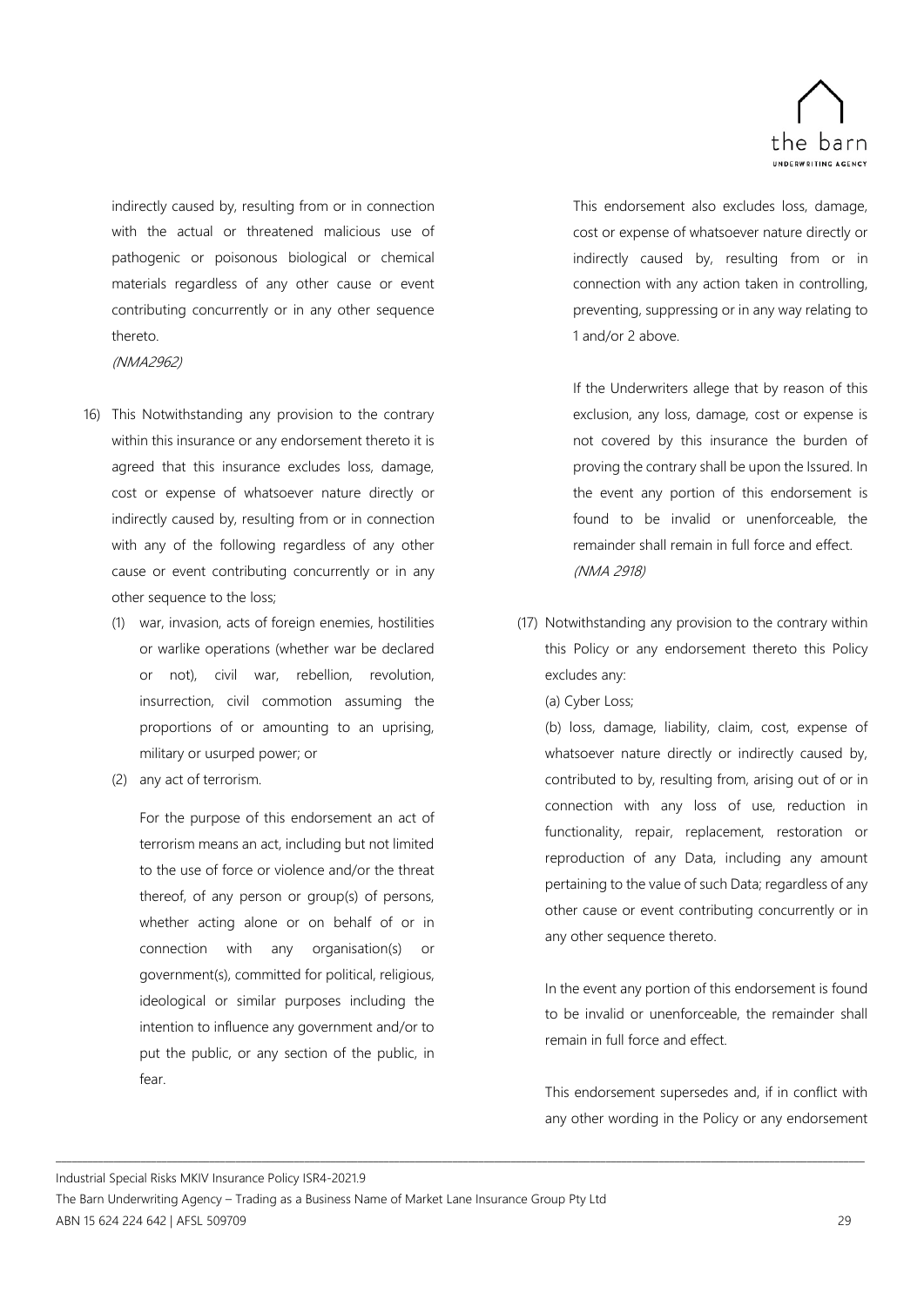

thereto having a bearing on Cyber Loss or Data, replaces that wording.

### Definitions:

- (i) Cyber Loss means any loss, damage, liability, claim, cost or expense of whatsoever nature directly or indirectly caused by, contributed to by, resulting from, arising out of or in connection with any Cyber Act or Cyber Incident including, but not limited to, any action taken in controlling, preventing, suppressing or remediating any Cyber Act or Cyber Incident.
- (ii) Cyber Act means an unauthorised, malicious or criminal act or series of related unauthorised, malicious or criminal acts, regardless of time and place, or the threat or hoax thereof involving access to, processing of, use of or operation of any Computer System.
- (iii) Cyber Incident means:
	- a. any error or omission or series of related errors or omissions involving access to, processing of, use of or operation of any Computer System; or
	- b. any partial or total unavailability or failure or series of related partial or total unavailability or failures to access, process, use or operate any Computer System.
- (iv) Computer System means:
	- a. any computer, hardware, software, communications system, electronic device (including, but not limited to, smart phone, laptop, tablet, wearable device), server, cloud or microcontroller

including any similar system or any configuration of the aforementioned and including any associated input, output, data storage device, networking equipment or back up facility, owned or operated by the Insured or any other party.

- (v) Data means information, facts, concepts, code or any other information of any kind that is recorded or transmitted in a form to be used, accessed, processed, transmitted or stored by a Computer System. (LMA 5401)
- (18) Notwithstanding any other provision of this policy to the contrary, this policy does not insure any loss, damage, claim, cost, expense or other sum, directly or indirectly arising out of, attributable to, or occurring concurrently or in any sequence with a Communicable Disease or the fear or threat (whether actual or perceived) of a Communicable Disease.

2. For the purposes of this exclusion, loss, damage, claim, cost, expense or other sum, includes, but is not limited to, any cost to cleanup, detoxify, remove, monitor or test:

2.1. for a Communicable Disease, or

2.2. any property insured hereunder that is affected by such Communicable Disease.

3. As used herein, a Communicable Disease means any disease which can be transmitted by means of any substance or agent from any organism to another organism where:

3.1. the substance or agent includes, but is not limited to, a virus, bacterium, parasite or other

Industrial Special Risks MKIV Insurance Policy ISR4-2021.9

The Barn Underwriting Agency – Trading as a Business Name of Market Lane Insurance Group Pty Ltd ABN 15 624 224 642 | AFSL 509709 30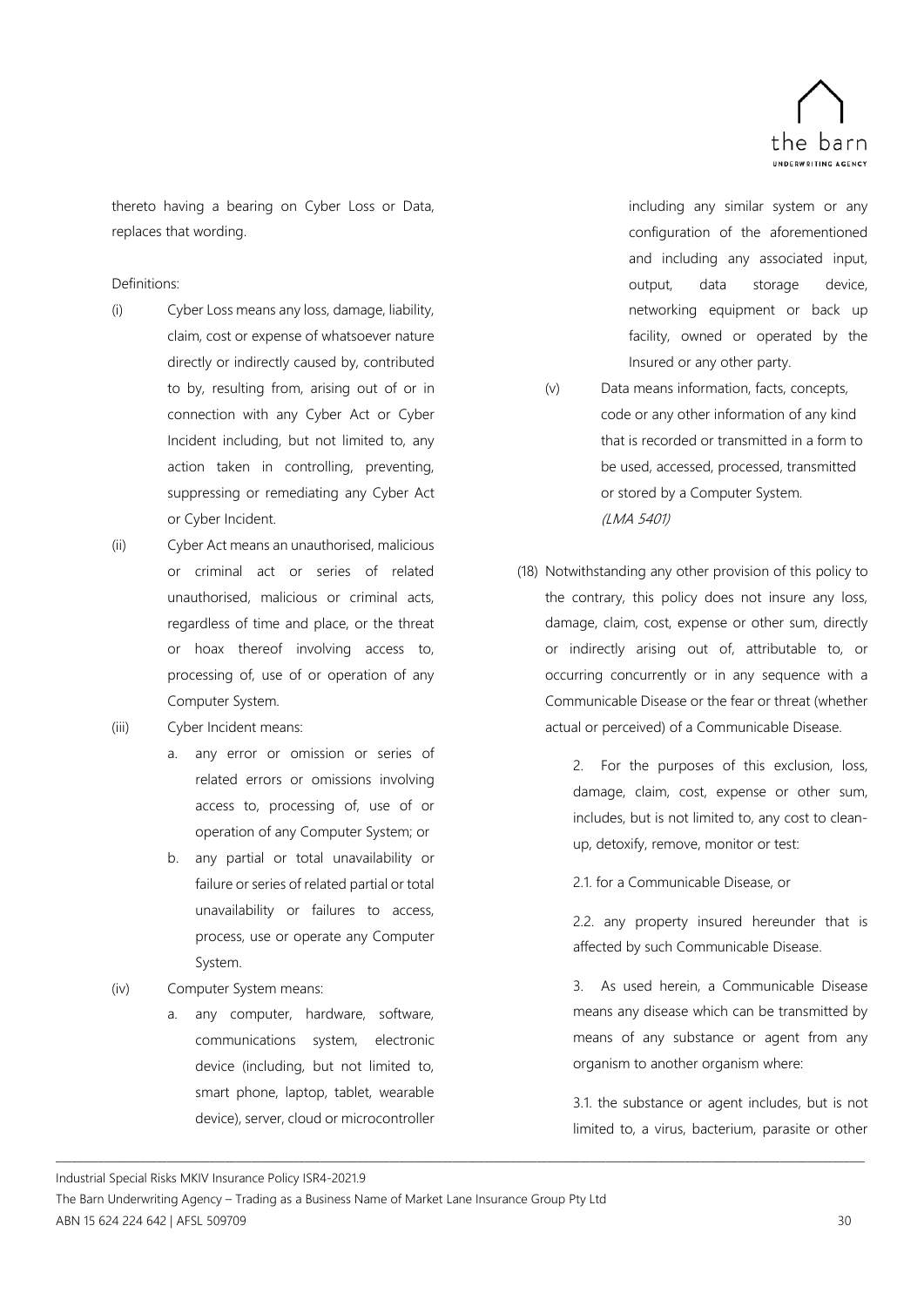

organism or any variation thereof, whether deemed living or not, and

3.2. the method of transmission, whether direct or indirect, includes but is not limited to, airborne transmission, bodily fluid transmission, transmission from or to any surface or object, solid, liquid or gas or between organisms, and

3.3. the disease, substance or agent can cause or threaten damage to human health or human welfare or can cause or threaten damage to, deterioration of, loss of value of, marketability of or loss of use of property insured hereunder.

4. This exclusion applies to all coverage extensions, additional coverages, exceptions to any exclusion and other coverage grant(s).

### (LMA5393 - Amended)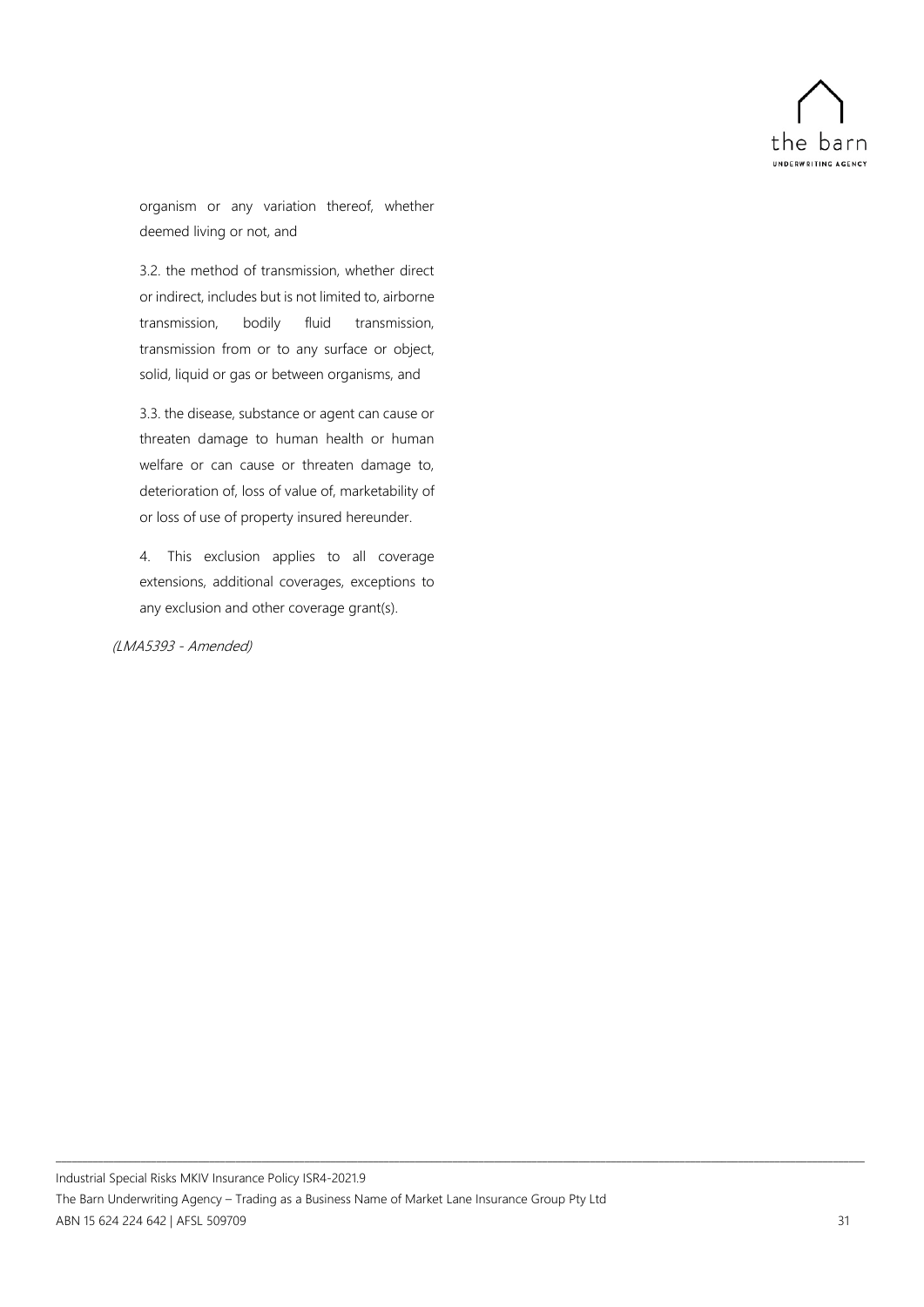

## <span id="page-37-0"></span>MEMORANDA APPLICABLE TO ALL SECTIONS

Except to the extent that this Policy is hereby modified under the following Memoranda the terms, Conditions and limitations of this Policy shall apply:

## <span id="page-37-1"></span>Amount of Policy not reduced by loss

The insurance under each section and/or item of this Policy and the Indemnity Period shall be automatically reinstated in the event of any loss in consideration of the payment by the Insured of a pro-rata additional premium calculated on the amount of the loss settlement at the rate(s) agreed for the Period of Insurance.

## <span id="page-37-2"></span>Event

Only for the purpose of the application of any deductible: all loss, destruction or damage resulting from earthquake occurring during each period of 72 consecutive hours shall be considered as one event whether such earthquake is continuous or sporadic in its sweep and/or scope and the loss, destruction or damage was due to the same seismological conditions. Each event shall be deemed to have commenced on the first happening of any such loss, destruction or damage not within the period of any previous event.

## <span id="page-37-3"></span>Subrogation waiver

The Insurer(s) agree(s) to waive any rights and remedies or relief to which it/they may become entitled by subrogation against:

a) any corporation or organisation (including its directors, officers, employees or servants) owned or controlled by any Insured named herein or subsidiary to any Insured named herein or any co-owner of the property insured hereunder

b) any Insured named or described by this Policy (including its directors, officers, employees or servants).

## <span id="page-37-4"></span>Adjustment premium

- a) The Premium shown is provisional and is calculated on the Declared Values of:
	- i. Property Insured
	- ii. Gross Profit and Insured Pay-Roll, on the day of commencement of each Period of Insurance.
- b) The Insured undertakes to declare to the Insurer(s) within a reasonable time after the day of expiry of the Period of Insurance:
	- i. the value of Property Insured on the day of expiry of the Period of Insurance. For the purpose of this declaration, stock-in-trade and/or merchandise shall be taken at its average value during the Period of Insurance
	- ii. the amount of the Gross Profit earned, and Pay-Roll paid, in accordance with the cover afforded in the respective items of Section 2, in the course of the Business during the accounting period of 12 months most nearly concurrent with the Period of Insurance.
- c) The provisional premium shall be adjusted by payment to the Insurer(s) of an additional premium or by allowance to the Insured of a return premium, as the case may be, calculated at the agreed rate on:
	- i. fifty per cent (50%) of the difference between property declared in accordance with Clauses (a)(i) and (b)(i)
	- ii. the full agreed rate hereunder on the difference between the amounts declared under Clauses (a)(ii) and (b)(ii).

Industrial Special Risks MKIV Insurance Policy ISR4-2021.9

The Barn Underwriting Agency – Trading as a Business Name of Market Lane Insurance Group Pty Ltd ABN 15 624 224 642 | AFSL 509709 32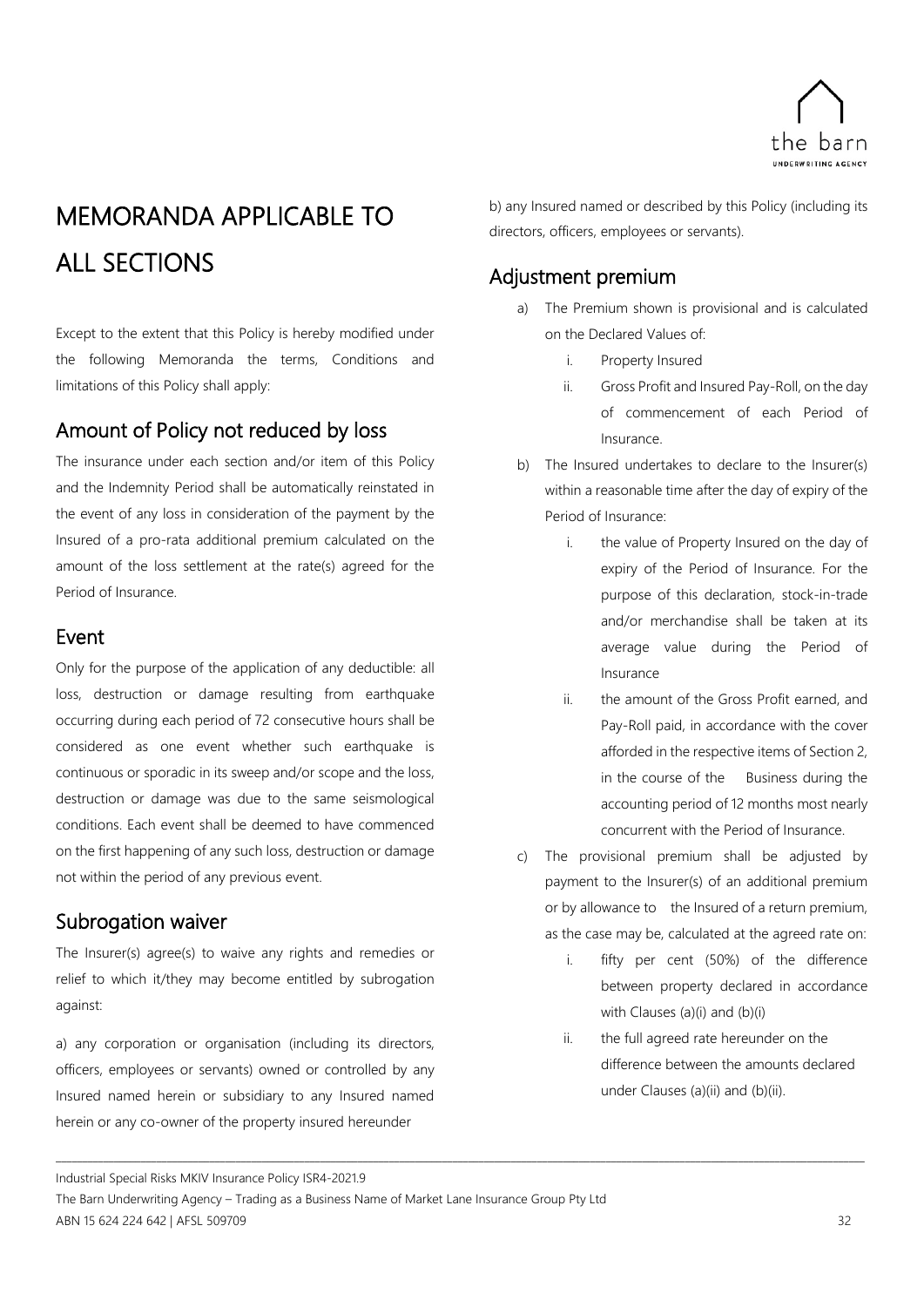

- d) It is agreed to make allowance for any abnormal fluctuation in values and to charge a premium commensurate with the risk; such premium to be agreed between the parties to this agreement.
- e) The Declaration of Values at the expiry of the Period of Insurance declared in accordance with this memorandum shall not be reduced as the result of loss, destruction or damage in respect of which a claim has been paid or is payable under this Policy.

## <span id="page-38-0"></span>Goods and Services Tax and Claims Payments

Where We make a payment under this Policy for the acquisition of goods, services or other supply, We will reduce the amount of the payment by the amount of any input tax credit that You are, or will be, or would have been entitled to under A New Tax System (Goods and Services Tax) Act 1999, in relation to that acquisition, whether or not that acquisition is actually made.

Where We make a payment under this Policy as compensation instead of payment for the acquisition of goods, services or other supply, We will reduce the amount of the payment by the amount of any input tax credit that You would have been entitled to under A New Tax System (Goods and Services Tax) Act 1999 had the payment been applied to acquire such goods, services or other supply.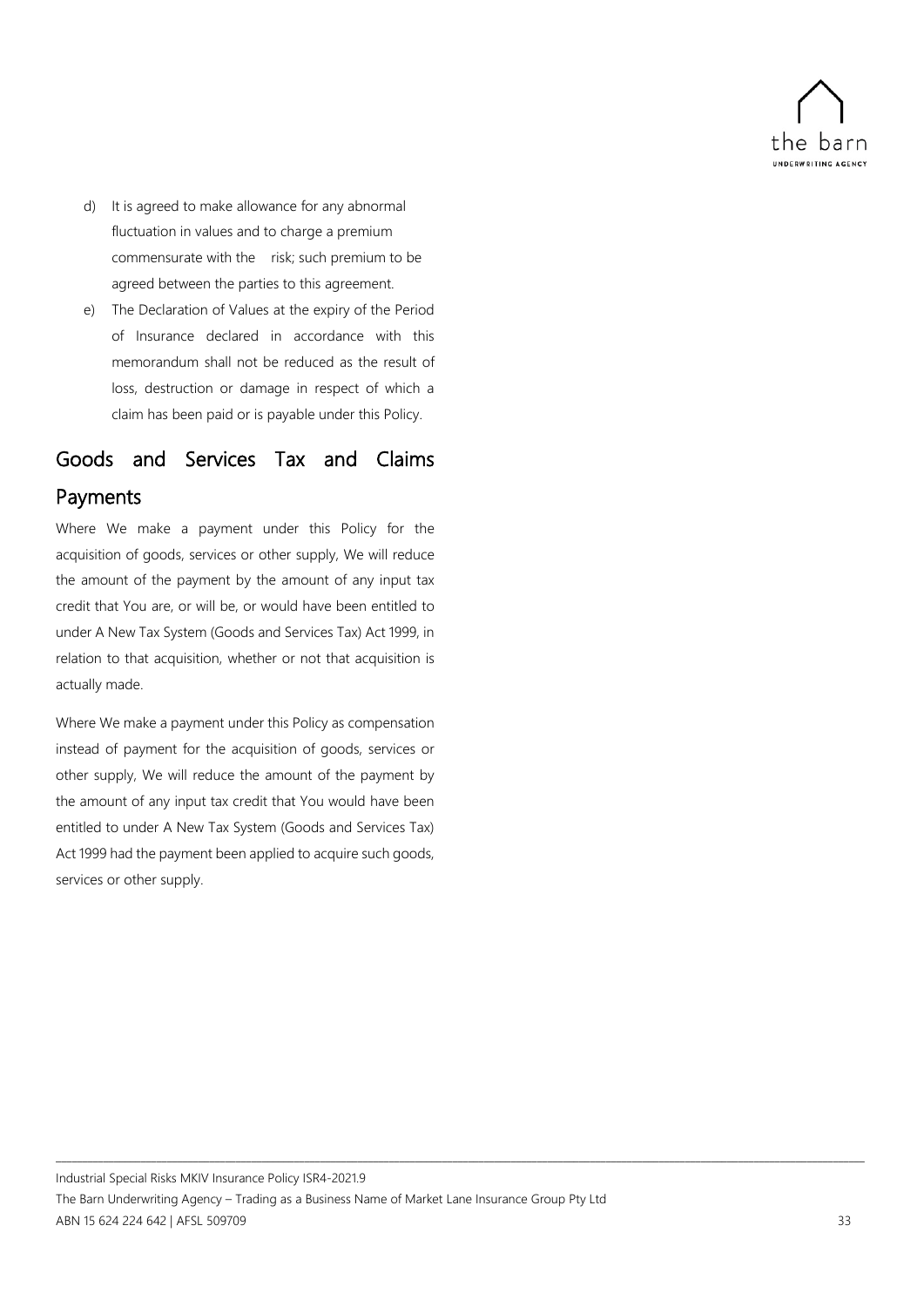

## <span id="page-39-0"></span>CONDITIONS APPLICABLE TO ALL **SECTIONS**

## <span id="page-39-1"></span>Misrepresentation and non-disclosure

If the insured:

- a) failed to disclose any matter which the Insured was under a duty to disclose to the Insurer(s); or
- b) made a misrepresentation to the Insurer(s) before this Policy was entered into,

and if the Insurer(s) would not have entered into this Policy for the same premium and on the same terms and Conditions expressed in this Policy but for the failure to disclose or the misrepresentation, then:

- i. the liability of the Insurer(s) in respect of any claim will be reduced to an amount to place the Insurer(s) in the same position in which the Insurer(s) would have been placed if such non-disclosure had not occurred or such misrepresentation had not been made; or
- ii. if the non-disclosure or misrepresentation was fraudulent, the Insurer(s) may avoid this Policy.

## <span id="page-39-2"></span>Alteration

The Insurer(s) shall not be liable for loss, destruction of or damage to any property insured hereunder caused or contributed to by any alteration after the commencement of this Policy:

- a) by removal of such property from the Premises other than as provided under the terms of Property Exclusion 1
- b) in the trade or processes of manufacture carried on at the Premises or whereby the nature of the occupation or other circumstances affecting the

Premises and/or the Insured's property therein contained shall be changed in such a way as to increase the risk of loss, destruction or damage

- c) whereby any premises containing any property insured hereunder shall become unoccupied, and so remain for a period of more than thirty days; or
- d) whereby the Insured's interest ceases except by will or the operation of law.

Provided that any such alteration, upon coming to the knowledge of the Insured's officer responsible for insurance, shall be immediately notified to the Insurer(s) and, if agreed to by the Insurer(s) in writing, an appropriate additional premium paid if required.

## <span id="page-39-3"></span>Sprinkler installation – Applicable to owned premises or installations for which the insured is responsible

The Insured warrants that in such of the Premises as are protected or as are required by law to be protected by an approved installation of automatic sprinklers, automatic external alarm signal and automatic alarm signal connected with a fire brigade station, in or on the Premises, due diligence shall be used so that the same shall at all times be maintained in good working order.

The Insured further warrants that provision will be made for the regular maintenance of the installation in accordance with Australian Standard AS1851 (Part 3 – Automatic Sprinkler Installation) by the installing engineers or firm or, failing this, by a person or organisation who must be approved by the Insurer(s) to carry out such maintenance.

Notice of all alterations and additions to the automatic sprinkler installation shall be given by the Insured to the Insurer(s) as soon as reasonably practicable.

Industrial Special Risks MKIV Insurance Policy ISR4-2021.9

The Barn Underwriting Agency – Trading as a Business Name of Market Lane Insurance Group Pty Ltd ABN 15 624 224 642 | AFSL 509709 34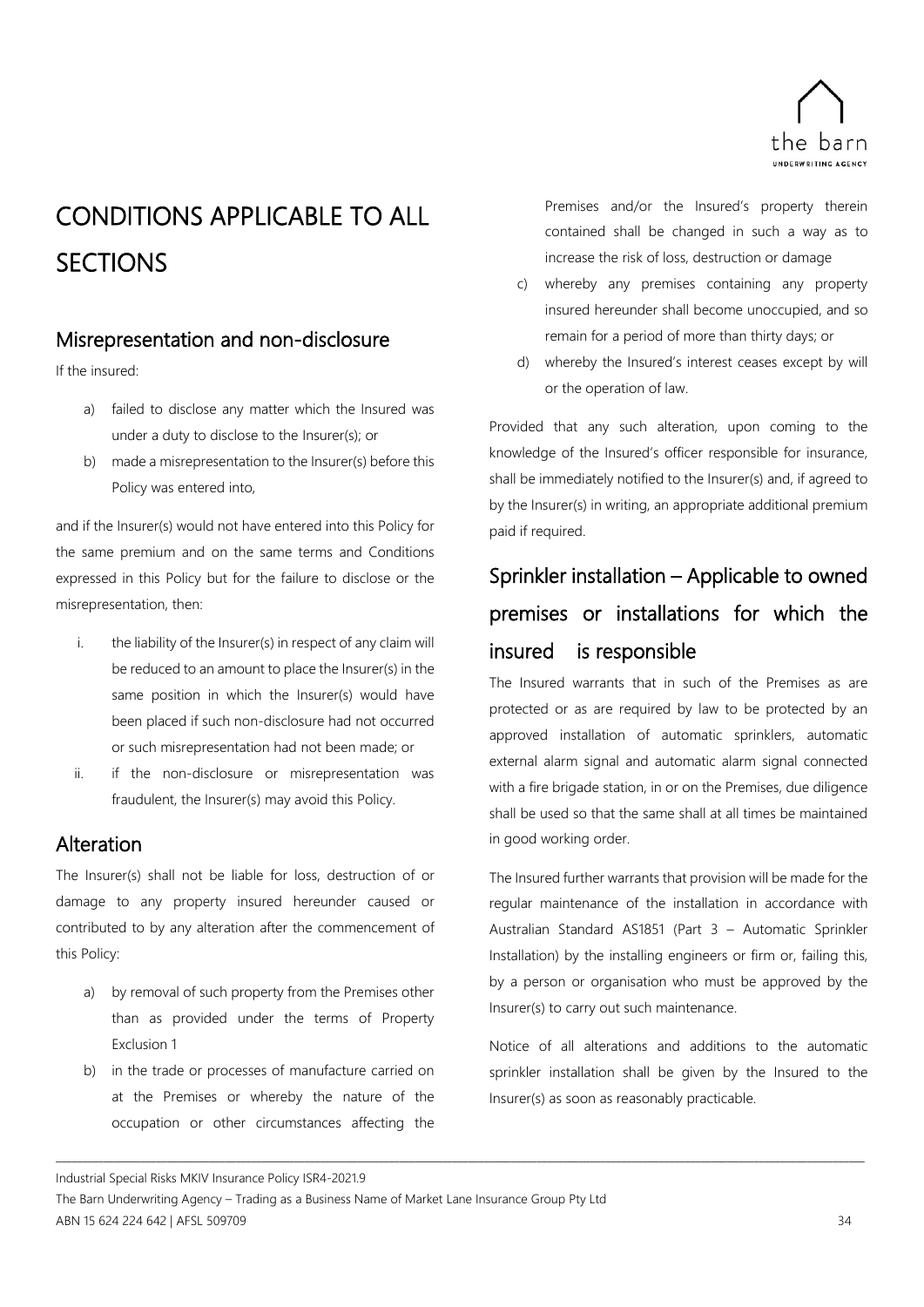

## <span id="page-40-0"></span>Other Insurance

The Insured shall give written notice as soon as practicable to the Insurer(s) of any other insurance or insurances effected covering the Property Insured.

## <span id="page-40-1"></span>Cancellation

- a) This Policy may be cancelled at any time at the request of the Insured, in which case the Insurer(s) will retain the customary short-period rate for the time this Policy has been in force.
- b) The Insurer(s) may also cancel this Policy by giving the Insured written notice to that effect where:
	- i. the Insured or any person who was at any time the Insured failed to comply with the duty of utmost good faith
	- ii. the person who was the Insured at the time when this Policy was entered into failed to comply with the duty of disclosure
	- iii. the person who was the Insured at the time when this Policy was entered into made a misrepresentation to the Insurer(s) during the negotiations for this Policy but before it was entered into
	- iv. the Insured or any person who was at any time the Insured failed to comply with a provision of this Policy, including a provision with respect to the payment of the Premium
	- v. the Insured has made a fraudulent claim under this Policy or any other policy of insurance (whether with the Insurer(s) or some other insurer) that provided insurance over during any part of the period during which this Policy provides insurance cover
	- vi. the Insured failed to notify the Insurer(s) of any specific act or omission where such

notification is required under the terms of this Policy; or

- vii. the Insured acted in contravention of or omitted to act in compliance with any condition of this Policy which empowers the Insurer(s) to refuse to pay, or reduce its/their liability in respect of, a claim in the event of such contravention or omission.
- c) The Insurer(s) notice of cancellation takes effect at the earlier of the following times:
	- i. the time when another policy of insurance between the Insured and the Insurer(s) or some other insurer, being a policy that is intended by the Insured to replace this Policy, is entered into; or
	- ii. 4.00 p.m. on the thirtieth business day after the day on which notice was given to the Insured.

In the event that the Insurer(s) cancel(s) this Policy, the Insurer(s) will repay to the Insured a rateable proportion of the Premium for the unexpired Period of Insurance from the date of cancellation.

## <span id="page-40-2"></span>Notification of Claims

On the happening of any loss, destruction or damage, the Insured shall forthwith give notice thereof in writing to the Insurer(s) and shall (within thirty (30) days after such loss, destruction or damage or such further time as the Insurer(s) may in writing allow), at the Insured's own expense, deliver to the Insurer(s) a claim, in writing containing as particular an account as may be reasonably practicable of the several articles or portions of property lost, destroyed or damaged and of the amount of loss, destruction or damage thereto, having regard to their value at the time of the loss, destruction or damage, together with details of any other insurances on any property hereby insured.

Industrial Special Risks MKIV Insurance Policy ISR4-2021.9

The Barn Underwriting Agency – Trading as a Business Name of Market Lane Insurance Group Pty Ltd ABN 15 624 224 642 | AFSL 509709 35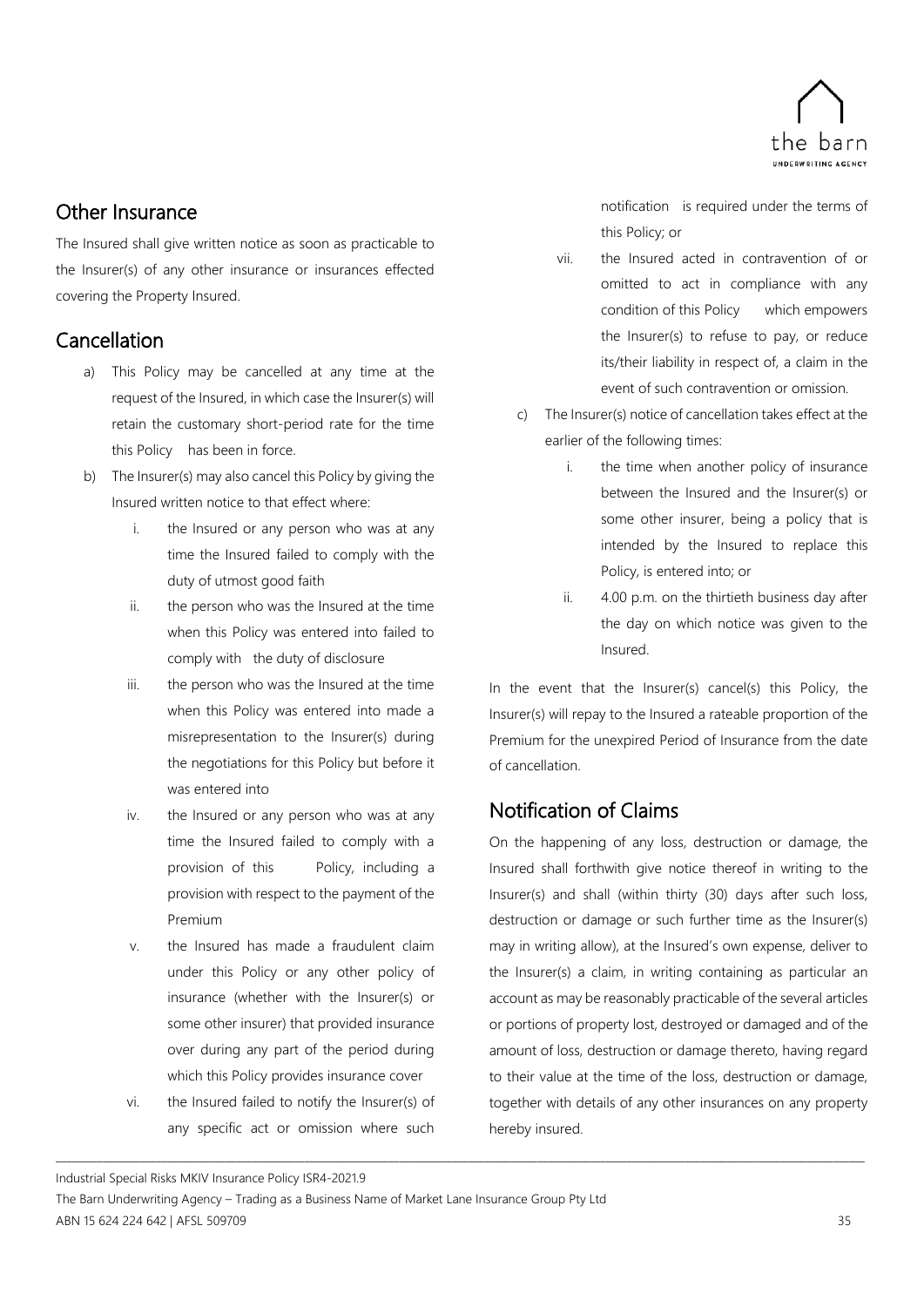

The Insured shall use due diligence and do and concur in doing all things reasonably practicable to minimise any interruption of or interference with the Business or to avoid or diminish the loss and shall also deliver to the Insurer(s) a statement in writing of any claim certified by the Insured's auditor, with all particulars and details reasonably practicable of the loss and shall produce and furnish all books of accounts and other business books, invoices, vouchers and all other documents, proofs, information, explanations and other evidence and facilities as may reasonably be required for investigation and verification of the claim together with (if demanded) a statutory declaration of the truth of the claim and of any matters connected therewith.

No claim under this Policy shall be payable unless the Insured has complied with the terms of this condition.

## <span id="page-41-0"></span>Fraud

If any claim be in any respect fraudulent or if any fraudulent means or devices be used by the Insured or anyone acting on the Insured's behalf to obtain any benefit under this Policy, or if any destruction or damage be occasioned by the wilful act or with the connivance of the Insured, the Insurer(s), without prejudice to any other right(s) the Insurer(s) might have under this Policy, shall be entitled to refuse to pay such claim.

### <span id="page-41-1"></span>Reinstatement

If the Insurer(s) elect(s) or become(s) bound to reinstate or replace any property, the Insured shall at the Insured's own expense, produce and deliver to the Insurer(s) all such plans, documents and information as the Insurer(s) may reasonably require. The Insurer(s) shall not be bound to reinstate exactly or completely, but only as circumstances permit and in reasonably sufficient manner and shall not in any case be bound to expend more than the applicable Limit of Liability.

## <span id="page-41-2"></span>Insurer(s) rights

On the happening of any loss, destruction or damage in respect of which a claim is or may be made under this Policy the Insurer(s) and every person authorised by the Insurer(s) may, without thereby incurring any liability, and without diminishing the right of the Insurer(s) to rely upon any Conditions of this Policy, enter, take or keep possession of any building or premises where the loss, destruction or damage has happened and may take possession of or require to be delivered to the Insurer(s) any of the property hereby insured and may keep possession of and deal with such property for all reasonable purposes and in any reasonable manner. This condition shall be evidence of the leave and licence of the Insured to the Insurer(s) so to do. If the Insured or any one acting on the Insured's behalf shall not comply with the requirements of the Insurer(s) or shall hinder or obstruct the Insurer(s) in doing any of the abovementioned acts, then all benefits under this Policy shall be forfeited. The Insured shall not in any case be entitled to abandon any property to the Insurer(s) whether taken possession of by the Insurer(s) or not.

## <span id="page-41-3"></span>**Subrogation**

Any person claiming under this Policy shall, at the request and at the expense of the Insurer(s), do and concur in doing and permit to be done all such acts and things as may be necessary or reasonably required by the Insurer(s) for the purpose of enforcing any rights and remedies, or of obtaining relief or indemnity from other parties to which the Insurer(s) shall be or would become entitled or subrogated upon the Insurer(s) paying for or making good any destruction or damage under this Policy or paying any moneys under Section 2 of this Policy.

If the Insurer(s) make(s) any recovery as a result of such action, the Insured may only recover from the Insurer(s) any amount by which the amount recovered by the Insurer(s) exceeded the

Industrial Special Risks MKIV Insurance Policy ISR4-2021.9

The Barn Underwriting Agency – Trading as a Business Name of Market Lane Insurance Group Pty Ltd ABN 15 624 224 642 | AFSL 509709 36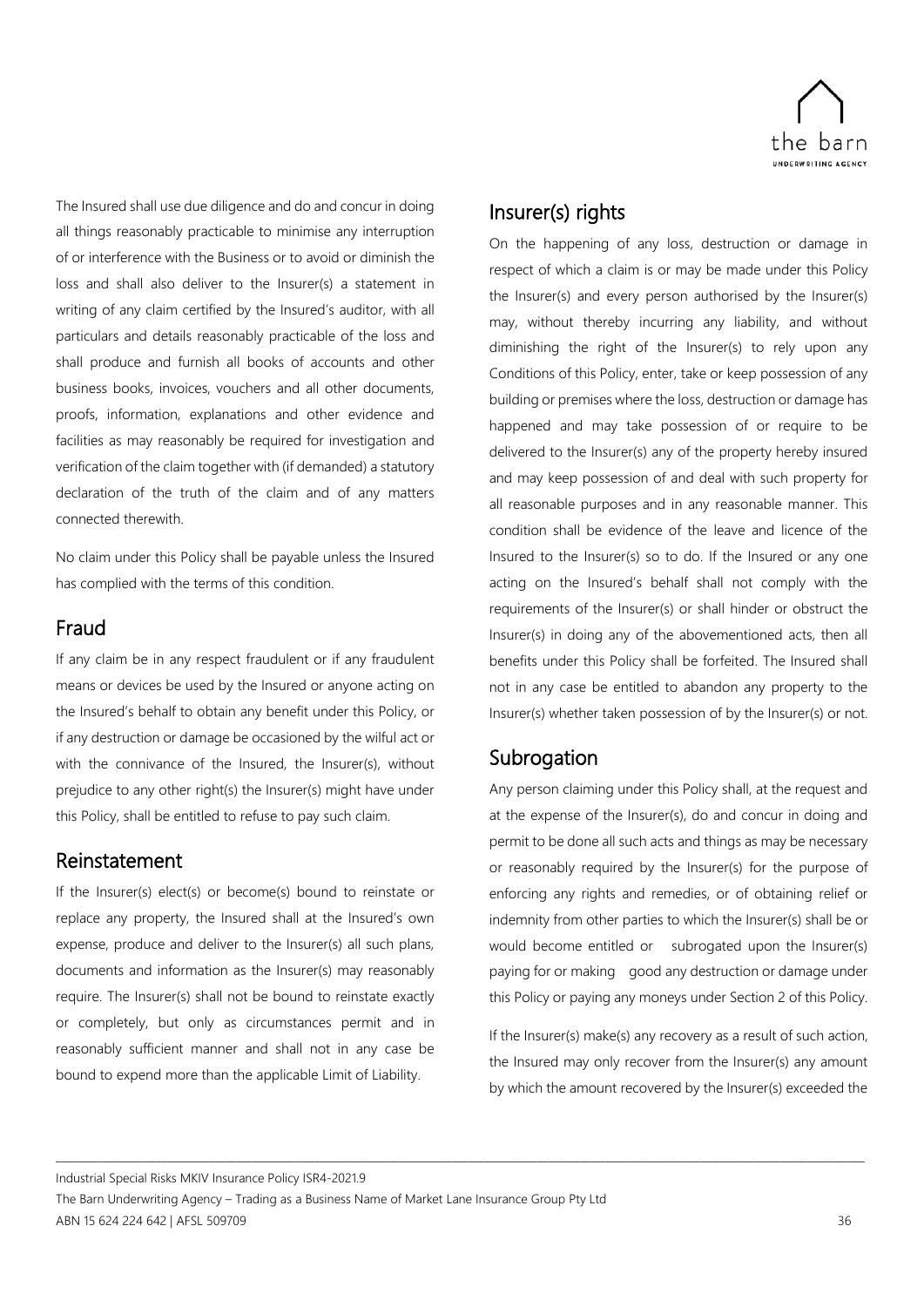

amount paid to the Insured by the Insurer(s) in relation to the loss.

## <span id="page-42-0"></span>Precautions to prevent loss

The Insured shall take all reasonable precautions to prevent loss, destruction or damage to the property insured by this Policy.

## <span id="page-42-1"></span>Insured's actions after damage or theft

The Insured shall, upon becoming aware of any loss by theft or of any wilful or malicious damage which may give rise to a claim under this Policy, take all practicable steps to trace and recover any missing property and to discover by whom the property was stolen or damaged, including reporting the matter to the police and any other responsible authority.

## <span id="page-42-2"></span>Termination of cover under

## <span id="page-42-3"></span>Section 2

Notwithstanding anything contained herein to the contrary, if during any period in respect of which this Policy is in force:

- a) the Insured ceases to carry on the Business, or any part of the Business is disposed of, permanently discontinued, or the Insured's interest in the Business or such part thereof ceases otherwise than by death; or
- b) the Insured (being a corporation) is placed in liquidation (or provisional liquidation), is placed under Official Management, enters into a Scheme of Arrangement, has receivers and/or Managers appointed over its assets or undertaking(s); or
- c) the Insured (being a natural person) becomes bankrupt or enters into a scheme of arrangement or compromise or composition with creditors,

then the insurance cover provided under Section 2 of this Policy in respect of such Business or Insured shall automatically and forthwith cease.

In the event of the Indemnity Period having begun to run in respect of any claim relating to such Business or part thereof, the Indemnity Period shall thereupon be at an end, unless its continuance be admitted by memorandum signed for or on behalf of the Insurer(s).

## <span id="page-42-4"></span>Observance of terms and conditions

The due observance and fulfilment of these Conditions and the other terms of this Policy by the Insured, insofar as the same are capable of being construed as such, are conditions precedent to any liability of the Insurer(s) to make any payment under this Policy.

## <span id="page-42-5"></span>Progress payments

Provided that liability has been admitted, progress payments on account of any claim may be made to the Insured at such intervals and for such amounts as may be agreed upon production of a report by the Loss Adjuster (if appointed) provided such payment(s) shall be deducted from the amount finally determined upon adjustment of the claim.

## <span id="page-42-6"></span>Lloyd's Australian Alternative Disputes Resolution Clause

Provided that In the event that a dispute arises between Underwriters and the Insured/Reinsured out of or otherwise in relation to this agreement, then:

(a) Any party to the dispute shall, without prejudice to any other right or entitlement they may have, give written notice to the other party (the "Dispute Notice") requiring them within 7 days of this notice to negotiate (whether in a face to face meeting or by teleconference) in good faith as to how the dispute can be resolved;

Industrial Special Risks MKIV Insurance Policy ISR4-2021.9

The Barn Underwriting Agency – Trading as a Business Name of Market Lane Insurance Group Pty Ltd ABN 15 624 224 642 | AFSL 509709 37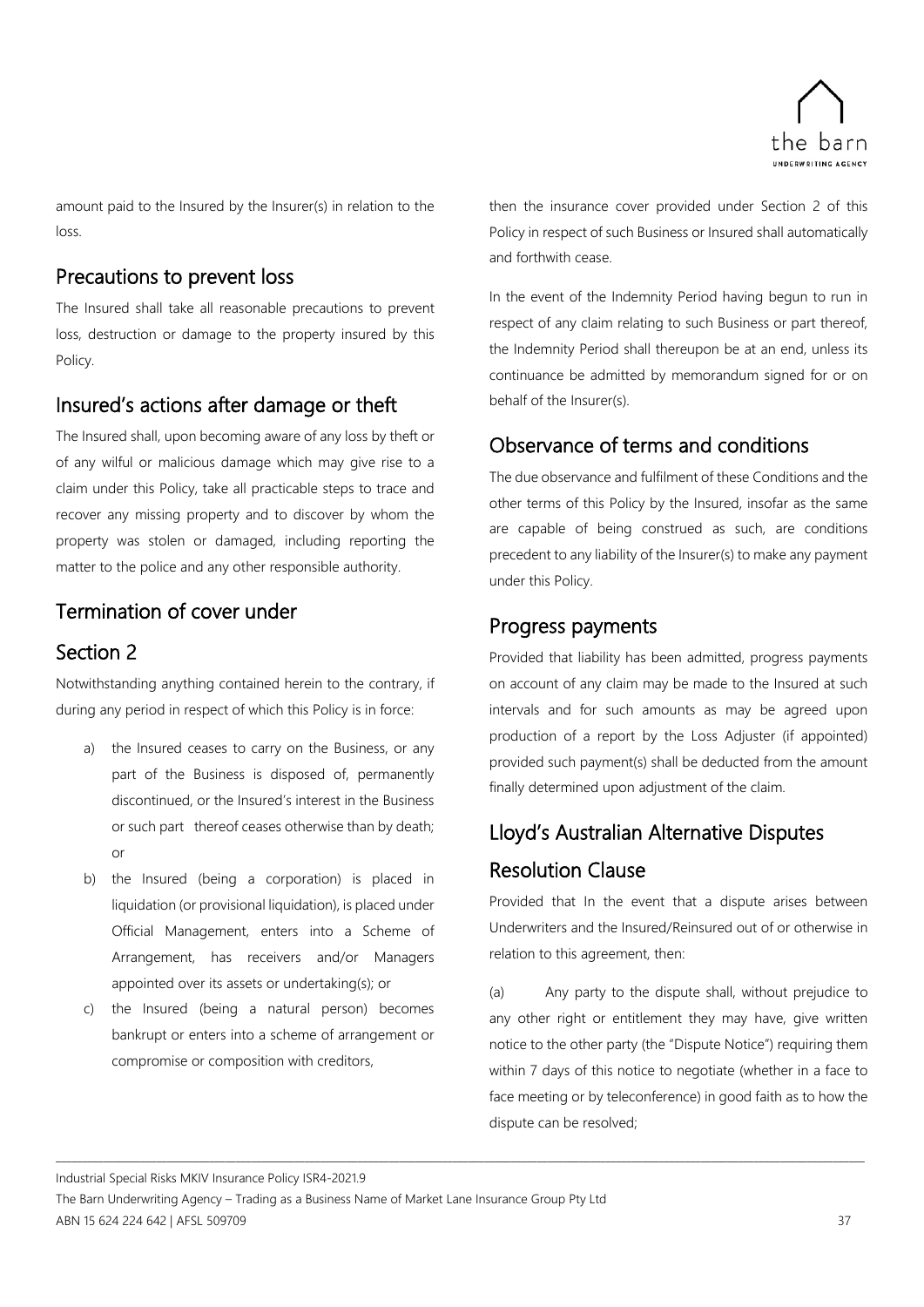

(b) If a dispute is not resolved within 10 days of the Dispute Notice, either party can request the other party within a further 10 days to agree on either:

1. a process for resolving the dispute through means other than litigation or arbitration, such as further negotiation, mediation, or any other alternative dispute resolution technique. The rules governing any such technique shall be agreed as between the parties and where no such agreement as to the process and or guidelines is reached within 10 days, then it shall be by mediation by a mediator selected by the Chairperson for the time being of Lawyers Engaged in Alternative Dispute Resolution (LEADR) (or other appropriate professional body as agreed by the parties); or

2. referral of the matters in dispute to an independent expert for an expert determination. The parties agree that they will not be bound by the determination of the expert. The expert:

(a) will be a person agreed between the parties within 10 days of the dispute being referred to expert determination or failing this, the expert will be a person appointed by the Australian Insurance Law Institute (or other appropriate professional body as agreed by the parties);

(b) will act as an expert and not as an arbitrator;

(c) will proceed in such a manner as he or she thinks fit without being bound to observe the rules of natural justice or the rules of evidence;

(d) will take into consideration all documents, information and other written and oral material that the parties place before him or her including documents, information and material relating to the facts in dispute and to arguments and submissions upon the matters in dispute; and

(e) will act with expedition to provide the parties with a determination in writing within 35 days of the referral to him or her of the matters in dispute.

Both parties must use their best endeavours to achieve resolution by the selected process and further agree that neither party will initiate litigation (as set out in clause (c) below) without first pursuing such informal resolution techniques in good faith;

In the event that the dispute is not resolved by such informal process within 35 days of the Dispute Notice (or such other period as agreed in writing between the parties) the dispute shall be referred to litigation.

(c) Following either a mediation or an expert determination pursuant to clause (b) of this provision, either party may then initiate proceedings in any competent Court in the Commonwealth of Australia in relation to the matters in dispute.

Such proceedings may only be commenced on 14 days written notice to the other party and shall be determined in accordance with the law and practice applicable in such Court.

Any summons, notice or process to be served upon Underwriters may be served upon:

### Lloyd's Underwriters' General Representative in Australia

### Suite 1603

Level 16

\_\_\_\_\_\_\_\_\_\_\_\_\_\_\_\_\_\_\_\_\_\_\_\_\_\_\_\_\_\_\_\_\_\_\_\_\_\_\_\_\_\_\_\_\_\_\_\_\_\_\_\_\_\_\_\_\_\_\_\_\_\_\_\_\_\_\_\_\_\_\_\_\_\_\_\_\_\_\_\_\_\_\_\_\_\_\_\_\_\_\_\_\_\_\_\_\_\_\_\_\_\_\_\_\_\_\_\_\_\_\_\_\_\_\_\_\_\_\_\_\_\_\_\_\_\_\_\_\_\_\_\_\_\_\_\_\_\_\_\_\_\_\_\_\_\_\_\_\_\_\_\_\_

### 1 Macquarie Place

### Sydney NSW 2000

who has authority to accept service on Underwriters' behalf.

If proceedings are instituted against any one of the Underwriters, all Underwriters participating in this insurance

Industrial Special Risks MKIV Insurance Policy ISR4-2021.9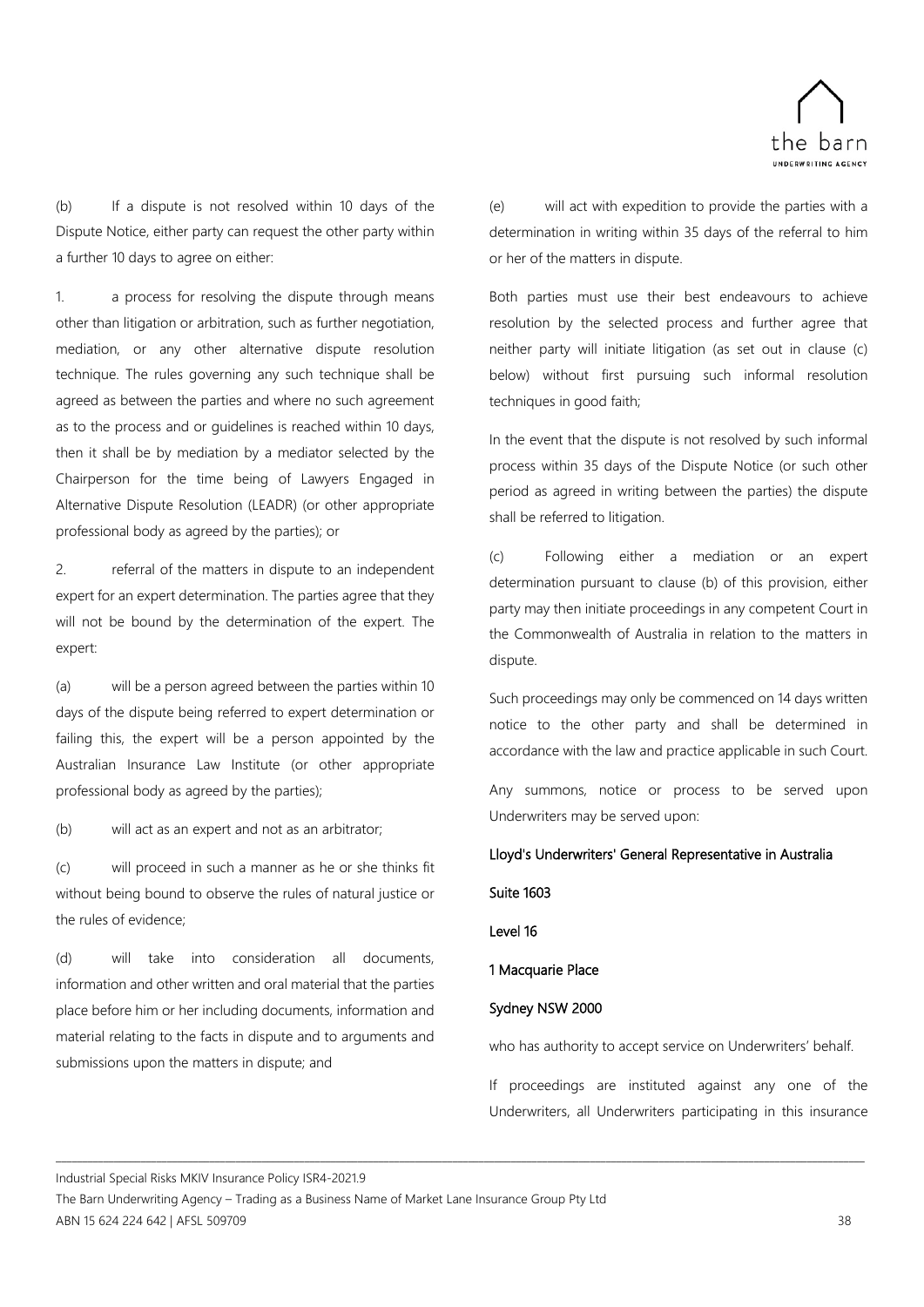

will abide by the final decision of such Court or any competent Appellate Court.

(d) Except where the dispute renders it impossible to do so, the parties will continue performing their respective obligations under the Policy while the dispute is being resolved, unless and until such obligations are terminated or expire in accordance with this agreement.

(e) Each party must use its reasonable endeavours to ensure that where a dispute is reasonably foreseeable, it is dealt with at a sufficiently early stage to ensure that there is a minimal effect on the ability of either party to perform its obligations under the Policy.

(f) Notwithstanding anything in this schedule, either party may at any time commence Court proceedings in relation to any dispute or claim arising under, or in connection with the Policy where the party seeks urgent interlocutory relief.

### (LMA5547)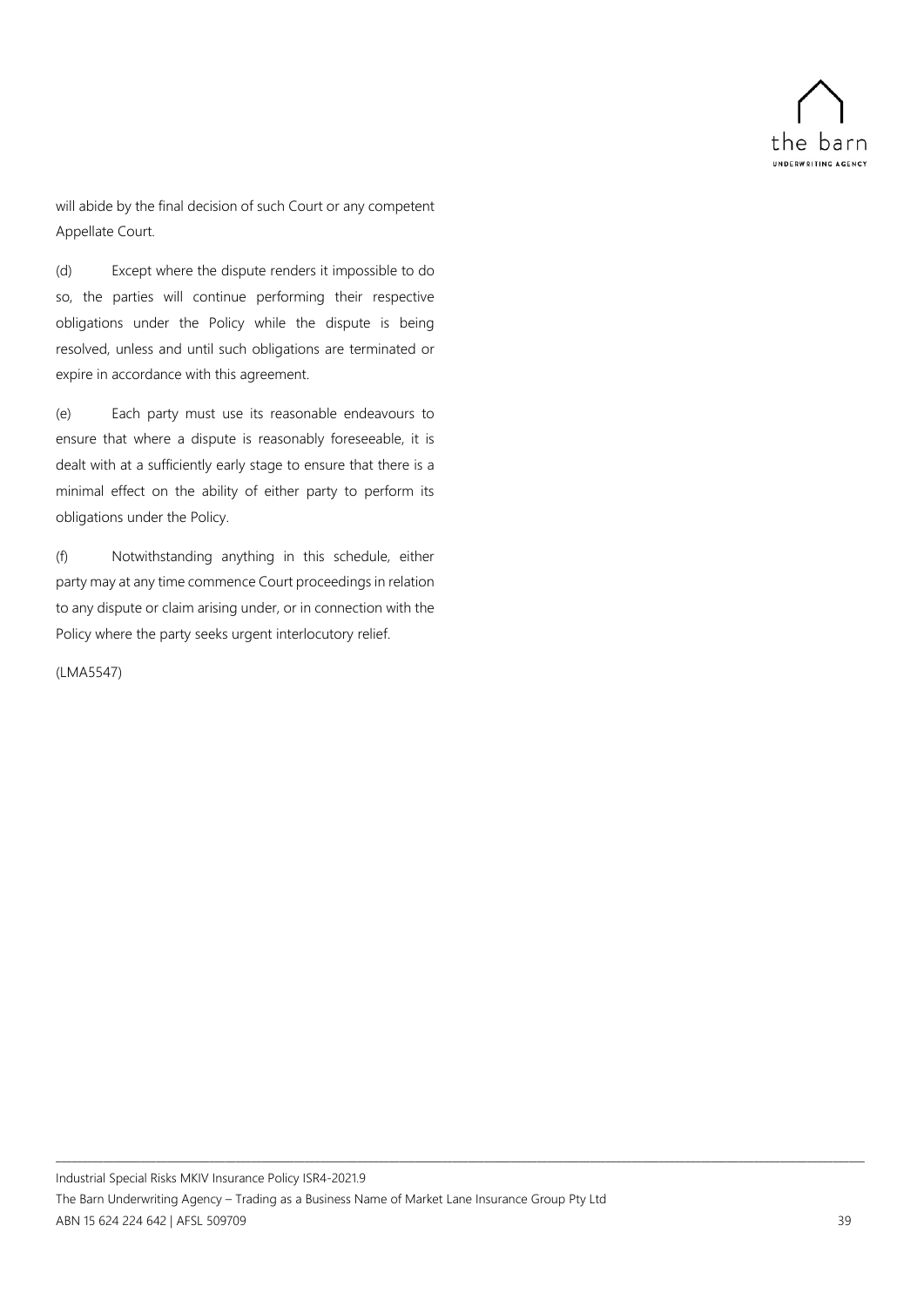

## <span id="page-45-0"></span>STANDARD ENDORSEMENTS APPLICABLE TO THIS POLICY

Notwithstanding anything contained herein to the contrary it is hereby declared and agreed that the following Endorsements are made to the Policy if listed as such on the Policy Schedule:

### ADDECPC4 - Additional Extra Cost of Reinstatement (B)

(Applicable to buildings, machinery, plant and all other property and contents other than those specified in items (b) to (i) under Basis of Settlement).

The policy extends to cover the additional extra cost of reinstatement including demolition or dismantling of the insured property damaged, necessarily incurred by the Insured to comply with the requirements of any Act of Parliament or regulation made thereunder or any by-law or regulation of any municipal or other statutory authority and not otherwise recoverable under the terms and conditions of the policy.

Provided that the indemnity afforded by this clause:

(a) shall be limited in respect of each loss or series of losses arising out of any one event to the amount shown in the Policy Schedule against Additional Extra Cost of Reinstatement (B), which amount shall be separate from and additional to the Limit of Liability expressed in the Schedule of the policy in respect of buildings, machinery, plant and all other property and contents other than those specified in items (b) to (i) under Basis of Settlement;

(b) shall not include the additional cost incurred in complying with any such Act, regulation, by-law or requirement with which the Insured has been duly required to comply prior to the happening of the damage; and

(c) shall not be subject to the Co-insurance Memorandum contained in Section 1 of the policy.

The work of reinstatement (which may be carried out wholly or partially upon another site or sites if the aforesaid Act, bylaw or regulation so necessitates subject to the liability of the Insurer(s) not being thereby increased) must be commenced and carried out with reasonable despatch, failing which the Insurer(s) shall not be liable to make any payment beyond the amount that would have been payable under the policy if this Memorandum had not been incorporated therein.

Our liability shall not exceed the amount of the sub-limit stated in the Schedule of the policy against "Additional Extra Cost of Reinstatement (B)" for any one loss or series of losses arising out of any one event or occurrence.

### EXPEDXB4 - Expediting Expenses

The policy extends to include reasonable costs and expenses incurred by the Insured for express carriage rates and extra payments for overtime, night, Sunday or holiday working incurred in connection with the repair or reinstatement of the Property Insured directly or indirectly arising from an event insured by the policy. . Our liability shall not exceed the amount of the sub-limit stated in the Schedule of the policy against "Expediting Expenses" for any one loss or series of losses arising out of any one event or occurrence.

### THEFOAP4 - Theft of Property in Open Air

Perils Exclusion 7(a) is deleted for any losses arising from theft of property in the open air up to the amount of the Sub-Limit shown in the Policy Schedule.

Provided that cover is only afforded only for property within the boundaries of the Insured's locations, as specified on the Schedule.

Industrial Special Risks MKIV Insurance Policy ISR4-2021.9

The Barn Underwriting Agency – Trading as a Business Name of Market Lane Insurance Group Pty Ltd ABN 15 624 224 642 | AFSL 509709 40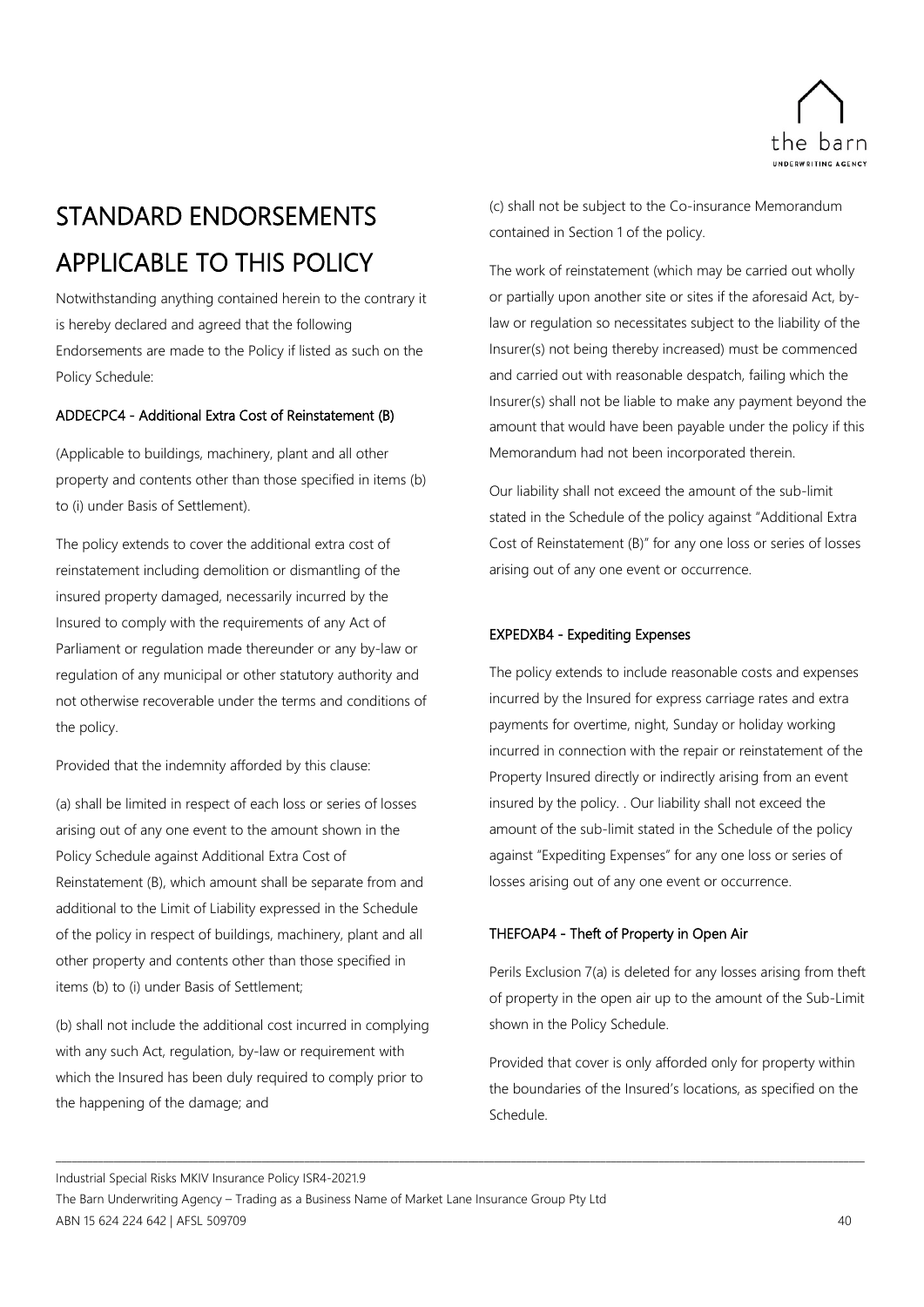

## NODAMPC4 - Damage Diminution and Accidental Discharge Costs (B)

In paragraph (c) of The Indemnity in Section 1, the words "for the purpose of preventing or diminishing imminent damage to property" are amended to read: "for the purpose of preventing imminent damage or minimising damage to Property Insured".

The indemnity under paragraph (c) extends to include costs and expenses incurred to switch off and re-set alarms following an occurrence caused by an insured peril.

The indemnity under paragraph (c) shall apply whether or not Damage occurs to Property Insured in circumstances giving rise to indemnity under Section 1 of this Policy.

Our liability shall not exceed the amount of the sub-limit stated in the Schedule of the policy against "Damage Diminution and Accidental Discharge Costs (B)" for any one loss or series of losses arising out of any one event or occurrence.

### LOSMPCB4 - Loss Minimisation (B)

Clause (c) of The Indemnity in Section 1 is extended to incorporate such reasonable costs (including travelling expenses) incurred to avert or minimise losses by perils insured by this Policy, including the protection, safeguard or recovery of Property Insured. Our liability shall not exceed the amount of the sub-limit stated in the Schedule of the policy against "Loss Minimisation (B)" for any one loss or series of losses arising out of any one event or occurrence.

### LUGGAPC4 - Accompanied Baggage in Australia (C)

The following Clause is added to The Indemnity in Section 1 - Material Loss or Damage':

Damage occurring anywhere in the Commonwealth of Australia other than on the premises of the Insured or of directors or employees of the Insured, to personal property belonging to directors and employees of the Insured whilst they are engaged on the business of the Insured to the extent that such property is not otherwise insured.

Provided that the indemnity afforded by this clause shall be limited to the amount specified in the Schedule in respect of each person and shall be subject to the deductible referred to in the Schedule of the policy against Accompanied Baggage in Australia (C). If no deductible is shown in the schedule against this item, a \$1,000 deductible will apply.

## PIPESXP4 - Cost of Clearing Blocked Drains, Pipes, Filters and Pumps (B)

The Indemnity clause is extended to include additional costs necessarily and reasonably incurred by the Insured in the clearance of blocked pipes, drains, gutters, sewers, filters, pumping equipment and the like during the Period of Insurance, including exploratory costs, at the Premises as a direct result of damage as insured herein. Our liability shall not exceed the amount of the sub-limit stated in the Schedule of the policy against "Cost of Cleaning Blocked Drains, Pipes, Filters and Pumps (B)" for any one loss or series of losses arising out of any one event or occurrence.

For the purpose of the application of Provision (iii) of the Reinstatement or Replacement Memorandum or the Co-Insurance Memorandum, the Insured's declared values at any Situation shall not include any allowance for the costs referred to in this extension.

### FLOODXB4 - Flood

\_\_\_\_\_\_\_\_\_\_\_\_\_\_\_\_\_\_\_\_\_\_\_\_\_\_\_\_\_\_\_\_\_\_\_\_\_\_\_\_\_\_\_\_\_\_\_\_\_\_\_\_\_\_\_\_\_\_\_\_\_\_\_\_\_\_\_\_\_\_\_\_\_\_\_\_\_\_\_\_\_\_\_\_\_\_\_\_\_\_\_\_\_\_\_\_\_\_\_\_\_\_\_\_\_\_\_\_\_\_\_\_\_\_\_\_\_\_\_\_\_\_\_\_\_\_\_\_\_\_\_\_\_\_\_\_\_\_\_\_\_\_\_\_\_\_\_\_\_\_\_\_\_

Paragraph (a) of Perils Exclusion 3 is deleted if cover for 'Flood' is included in the Policy Schedule. Our liability shall

Industrial Special Risks MKIV Insurance Policy ISR4-2021.9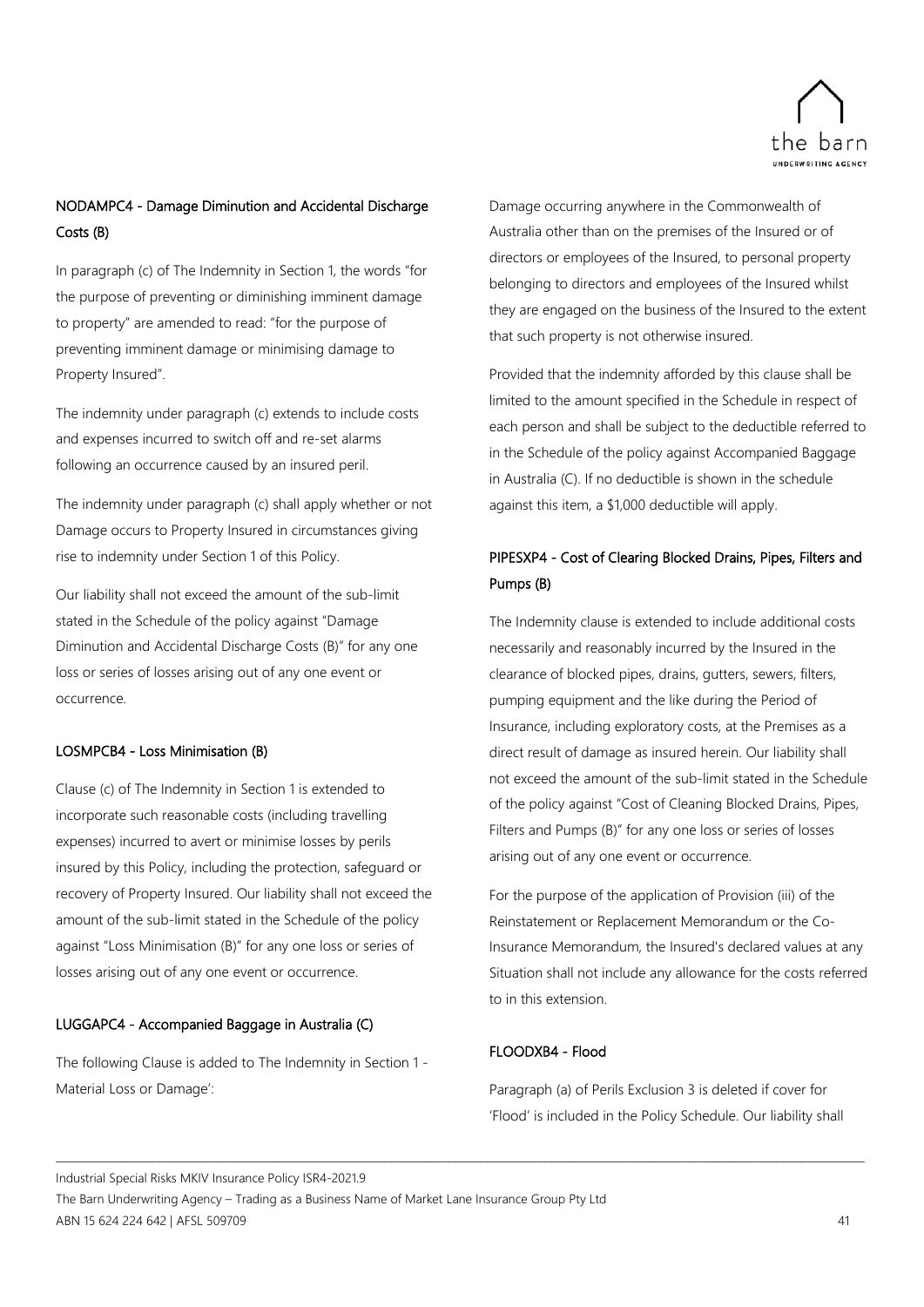

not exceed the amount of the sub-limit stated in the Schedule of the policy against "Flood" for any one loss or series of losses arising out of any one event or occurrence.

### FUSEDXB4 – Fusion

The policy extends to indemnify the Insured against loss, destruction of or damage to any part or parts of the electrical, electro-mechanical and electronic machines, switchboards, installations or apparatus forming part of the Property Insured (excluding rectifiers, radio, television or amplifying equipment of any description) caused by the actual burning out of such part or parts by the electric current therein.

The Insurer(s) shall not be liable under this endorsement for:

- (a) loss of use, depreciation, wear and tear
- (b) loss, destruction of or damage to:
	- (i) lighting or heating elements, fuses or protective devices;
	- (ii) electrical contacts at which sparking or arcing occurs in ordinary working.

Our Liability shall not exceed the sub-limit stated in the schedule of the policy against "Fusion" for any one loss or series of losses arising out of any one event or occurrence at any one location.

### BDOWNXB4 – Machinery Breakdown

If 'Machinery Breakdown' is included on the Policy Schedule, Property Exclusion 20 is thereby deleted and the policy extends to indemnify the Insured for damage to Machinery occasioned by or happening through any mechanical, electrical, electromechanical, electronic or hydraulic malfunction, failure, derangement, breakdown or nonoperation of any kind except as otherwise specifically excluded. For the purpose of this endorsement:

1. "Machinery" means any apparatus, including electronic control equipment, whether functioning independently or as part of a collection of apparatus, which generates, contains, controls, transmits, receives, transforms or utilises any form or source of energy or power.

2. The following specific exclusions shall apply to this endorsement and shall take precedence over the exclusions applicable to all sections of the policy:

### Property Exclusions

Physical loss or destruction of or damage to:

(a) any sewer piping, underground gas piping, piping forming part of any sprinkler system or water piping other than boiler feed water piping, boiler condensate return piping or water piping connecting to or used with an airconditioning system;

(b) any structure, foundation or setting (other than a bedplate) supporting or housing any Machinery, or the Iining or fire wall of any unfired vessel;

(c) any vehicle or mobile equipment whilst being driven on a public thoroughfare (but damage to such vehicle or mobile equipment whilst being used at any situation as a tool of trade is not excluded);

(d) any aircraft or floating vessel;

(e) any elevator, crane, hoist, power shovel, dragline or conveyor (but not any pressure vessel or electrical equipment used with such items of Machinery);

(f) any computer or electronic data processing equipment;

(g) any X-ray machine, spectrograph, gauges or other apparatus using radioactive materials, any radio or television apparatus;

(h) any penstock, draft tube or well casing;

Industrial Special Risks MKIV Insurance Policy ISR4-2021.9

The Barn Underwriting Agency – Trading as a Business Name of Market Lane Insurance Group Pty Ltd ABN 15 624 224 642 | AFSL 509709 42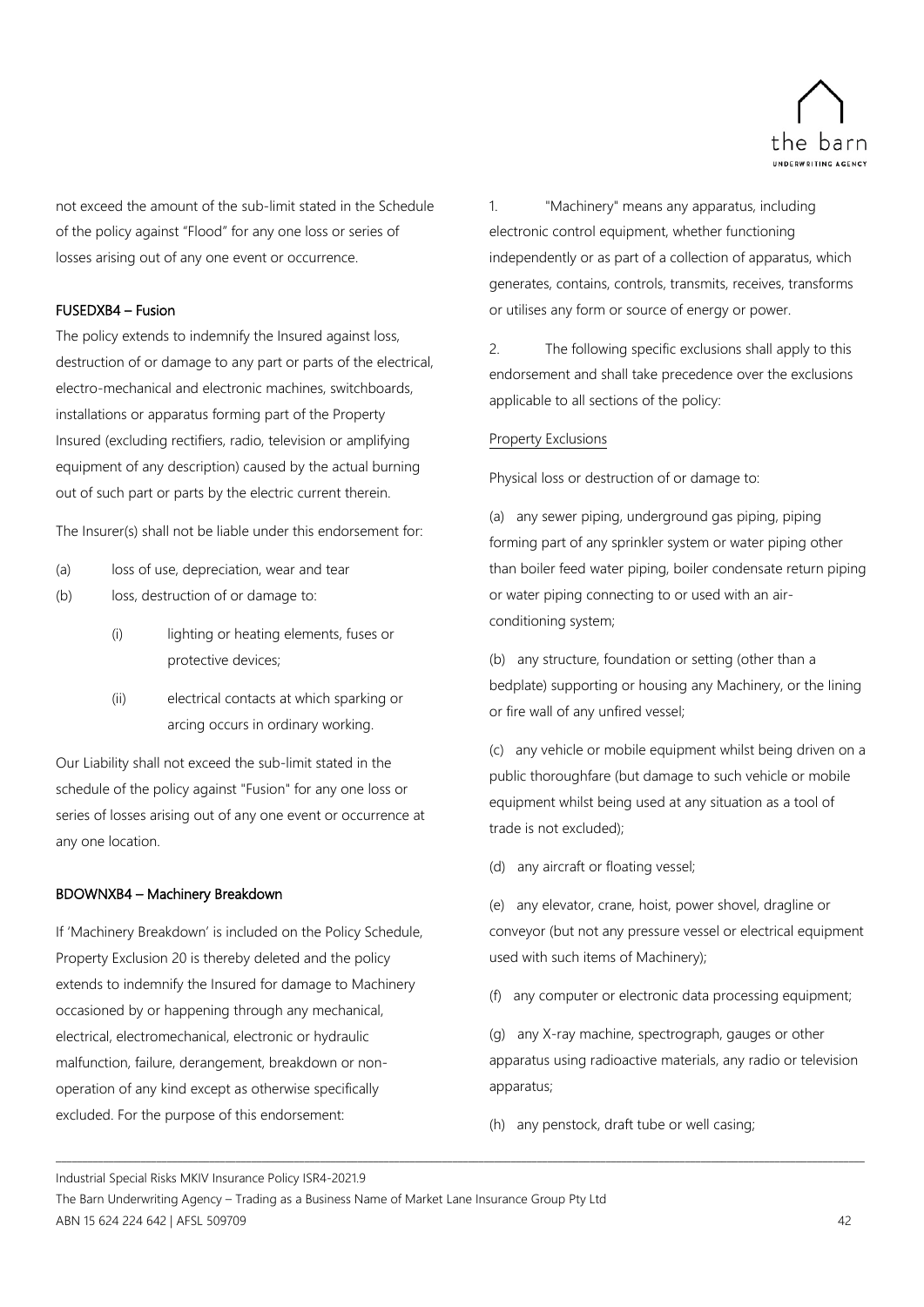

(i) any steam or gas turbine-generator with a capacity exceeding 250 horsepower or equivalent;

(j) electrical wiring and fittings associated with lighting and power circuits.

### Perils Exclusions

The Insurer(s) shall not be liable in respect of:

- (i) wear and tear and gradual deterioration (whether by wasting, grooving, rust, corrosion, erosion or otherwise) nor for the cost of maintenance work generally;
- (ii) gradually developing flaws, deformation, distortion, cracks or partial fractures;

Provided that Perils Exclusions (i) and (ii) shall be limited to the part(s) of the Machinery immediately so affected and shall not apply to any other part(s) of the Machinery undergoing sudden and unforeseen damage in consequence thereof.

- (iii) repair or renewal of non-metallic parts and expendable tools, blades, edges, moulds, dies, templates, screens, sieves, ropes, belts and like items subject to rapid wear and tear unless repair or renewal thereof is necessitated by the occurrence of damage (as insured by this endorsement) to any other part(s) of the Machinery;
- (iv) damage:

(i) arising from the intentional application of any tool or process to the Machinery during the course of repair, alteration, modification, maintenance or overhaul thereof.

(ii) to the Machinery resulting from the imposition of abnormal conditions relating to testing or intentional overloading of or experiments with the Machinery, unless the Insurer(s) shall have agreed in writing to grant indemnity under this endorsement whilst the Machinery is being operated under such conditions.

(iii) to the Machinery resulting from fault(s) or defect(s) therein known to the Insured or to responsible employees of the Insured but not disclosed to the Insurer(s) at the commencement of the Period of Insurance.

(v) consequential loss of any kind (including consequential loss due to lack of performance, loss of contract or payment in respect of any contractual fine or penalty due to late or non-performance of services by the Insured).

The insurance under this endorsement includes expediting expenses, which shall mean:

> (vi) (a) penalty rates for wages during overtime, shift, night, Sunday or holiday working;

(vii) (b) payment for carriage by express passenger, fast goods or other rail or road transport;

(viii) (c) payment for carriage by air freight via licensed airline(s) operating a regular scheduled service but not by aircraft chartered for such carriage, unless agreed in writing with the Insurer(s).

The Insurer(s) liability for expediting expenses shall not exceed 50% of the normal cost of repair or replacement of the damaged Machinery.

### SALESXB4 - Customers' Goods

The policy extends to insure goods belonging to the Insured's customers at the Premises, to the extent that such goods are not otherwise insured. Our liability shall not exceed the amount of the sub-limit stated in the Schedule of the policy

Industrial Special Risks MKIV Insurance Policy ISR4-2021.9

The Barn Underwriting Agency – Trading as a Business Name of Market Lane Insurance Group Pty Ltd ABN 15 624 224 642 | AFSL 509709 43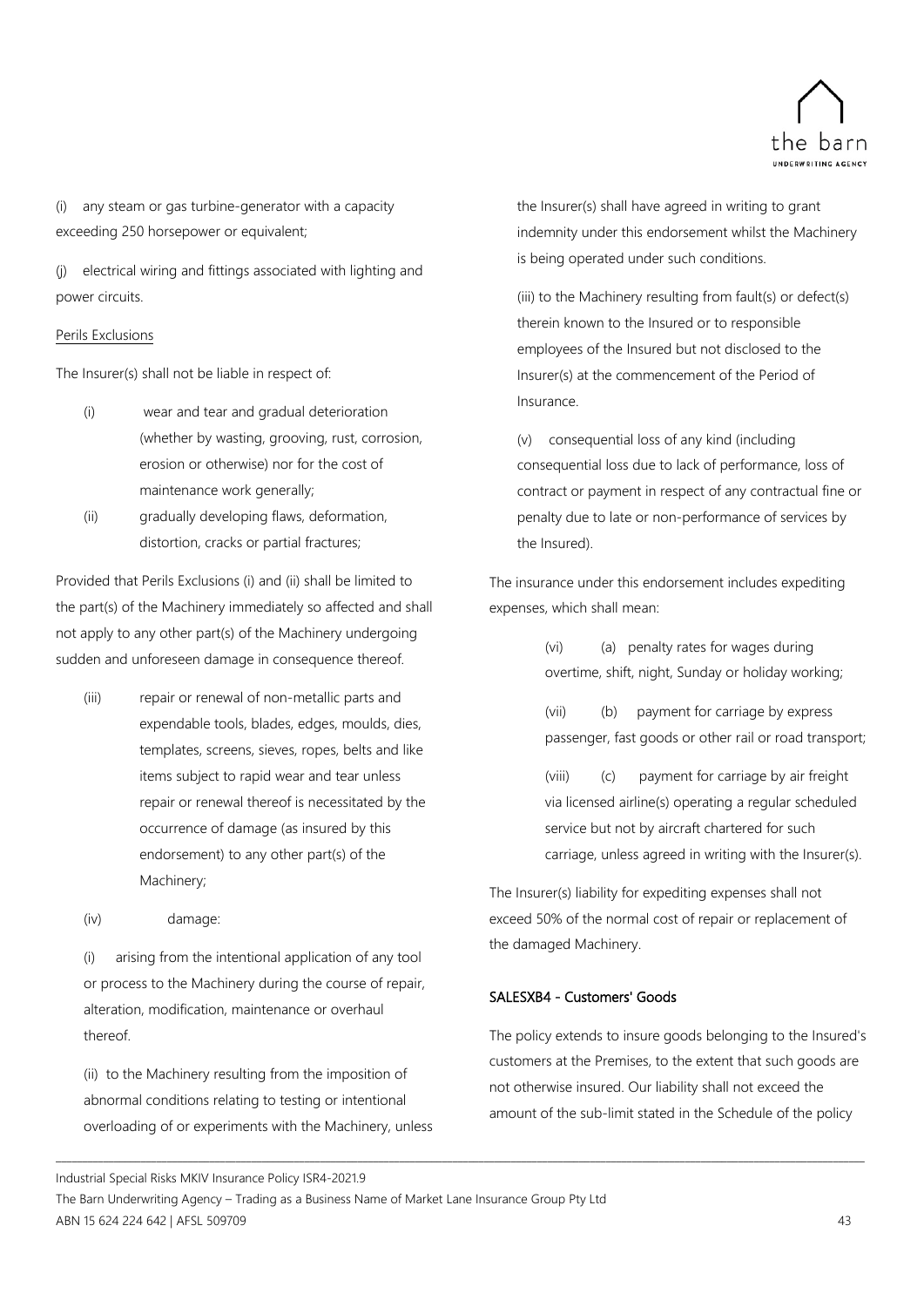

against "Customers' Goods" for any one loss or series of losses arising out of any one event or occurrence.

### SECURXS4 - Securities (A)

Basis of Settlement (e) is amended by deleting the word 'securities'. In the case of Securities (which shall mean certificates of stock, bonds, coupons and all other types of securities), the basis of valuation shall be:

(a) "if, with the approval of the Insurer(s), the Securities can be replaced, the cost of replacement paid or payable by the Insured; or

(b) if the Securities cannot or are not to be replaced by the Insured, the greater of:

(i) the price for which the Insured purchased them and

(ii) the closing market value on the last business day prior to the date of discovery by the Insured of the loss or destruction of the Securities or, if the time of discovery by the Insured is after the close of the market, their closing market value on the day of discovery by the Insured of the loss or destruction of the Securities.

(c) in the case of a loss of subscription, conversion or redemption privileges through the loss of any Security, the value of such privileges immediately preceding the expiration thereof.

Such valuation being in the currency in which the loss was sustained. Losses sustained in currencies other than Australian dollars shall be settled by converting the amount of loss to Australian dollars at the market rate as set by the Reserve Bank of Australia at the time of settlement of the loss or such other rates as may be expressly agreed with the Insurer(s). If there is no market price or value on the relevant day stated herein, then the value shall be agreed between the Insured and the Insurer(s) or, in default thereof, the Insured and the

Insurer(s) shall submit to arbitration and be bound by the decision of the Umpire."

### ANTIQXS4 - Works of Art, Antiques and Curios

The following paragraph is inserted after paragraph (i) of the Basis of Settlement clause in Section 1:

"On works of art, antiques and curios, none of which form part of the stock in trade or merchandise of the Business:

Notwithstanding the first paragraph of Basis of Settlement (a), the cost of restoring and repairing to a condition substantially the same as before the Damage plus any reduction in market value caused by the Damage. If restoration or repair is not possible, the market value immediately before the Damage."

Our liability shall not exceed the amount of the sub-limit stated in the Schedule of the policy against "Works of Art, Antiques and Curios" for any one loss or series of losses arising out of any one event or occurrence.

### RUINSXB4 - Abandoned Undamaged Portion of a Building

If any building is Damaged and due to the exercise of statutory powers or delegated legislation or authority by any government department, local government or other statutory Authority, reinstatement of such building is carried out upon another site, then the abandoned undamaged portion of such building shall be deemed to have been destroyed; provided that if the presence of such abandoned undamaged portion of the building increases the sale value of the original site, the increase in sale value shall be regarded as salvage and the amount thereof shall be payable to the Insurer(s) by the Insured upon completion of any sale of the site or shall be deducted from the total amount otherwise payable by the Insurer(s) under this policy, whichever shall occur later.

Industrial Special Risks MKIV Insurance Policy ISR4-2021.9

The Barn Underwriting Agency – Trading as a Business Name of Market Lane Insurance Group Pty Ltd ABN 15 624 224 642 | AFSL 509709 44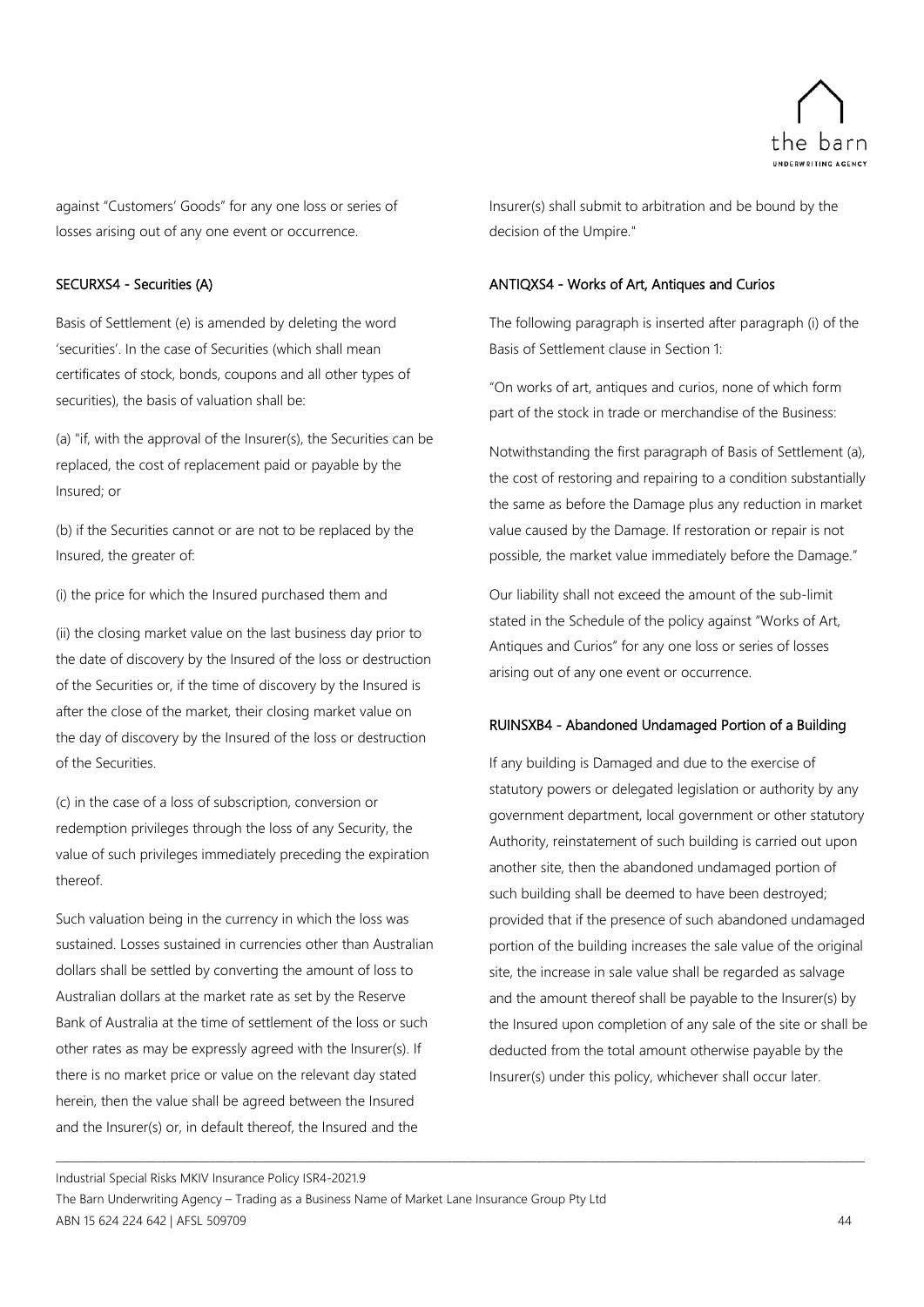

Our liability shall not exceed the amount of the sub-limit stated in the Schedule of the policy against "Abandoned Undamaged Portion of a Building" for any one loss or series of losses arising out of any one event or occurrence.

All differences relating to the amount of such increase in site value shall forthwith be referred to the decision of two registered valuers; one to be appointed by each of the parties to this policy. If the two valuers do not agree, their differences shall be referred to the decision of a third valuer, appointed by the President of the Australian Institute of Valuers as an expert, whose decision shall be binding.

### CAGEFOP4 - Decorative Livestock (Fire Cover Only)

If 'Decorative Livestock' is listed as Insured on the Policy Schedule then Property Exclusion 7 is amended to read:

"Livestock, animals, birds or fish (other than birds or fish used solely for decorative purposes and only in respect of loss arising from fire only)."

Our liability shall not exceed the amount of the sub-limit stated in the Schedule of the policy against "Decorative Livestock (Fire Cover Only)" for any one loss or series of losses arising out of any one event or occurrence.

### AWAYBXS4 - Temporary Removal Exemption (B)

The final sentence of Property Exclusion 1 is amended to read:

"This Exclusion shall not apply during temporary removal of property (other than stock and/or merchandise), including unregistered motor vehicles other than where used as stock and/or merchandise of the Business, to any situation within the Commonwealth of Australia and whilst at such situation. Whilst such property is in transit (excluding loading, unloading and storage in transit), cover is limited to physical loss, destruction or damage caused by fire, lightning,

explosion, earthquake, aircraft, riot, strikes, malicious damage and storm and/or tempest."

Our liability shall not exceed the amount of the sub-limit stated in the Schedule of the policy against "Loss Minimisation (B)" for any one loss or series of losses arising out of any one event or occurrence.

### LANDAXB4 - Landscaping

The Property Insured and Basis of Settlement (a) of Section 1 are extended to include landscaping, which includes trees, shrubs, plants and lawns. Property Exclusions 7 and 8 shall not apply to the cover granted by this endorsement.

It is agreed that the liability of the Insurer(s) shall not exceed the amount of the sub-limit stated in the schedule of the policy against Landscaping for any one loss or series of losses arising out of any one event or occurrence.

### LNDVPCB4 - Loss of Land Value (B)

Notwithstanding the provisions of Perils Exclusion 10 and Property Exclusion 9:

(a) in the event of the absolute refusal by the competent local or government Authority to allow the reconstruction of the Premises following destruction or damage, the Insurer(s) shall pay by way of indemnity the amount of excess of the Land Value before the destruction or damage to improvements, over the Land Value after, the destruction or damage to improvements; or

(b) in the event of the competent local or government Authority allowing only partial reconstruction of the Premises after destruction or damage, the Insurer(s) shall pay by way of indemnity the deficiency between the Land Value after such reconstruction and the Land Value before the destruction or damage;

Industrial Special Risks MKIV Insurance Policy ISR4-2021.9

The Barn Underwriting Agency – Trading as a Business Name of Market Lane Insurance Group Pty Ltd ABN 15 624 224 642 | AFSL 509709 45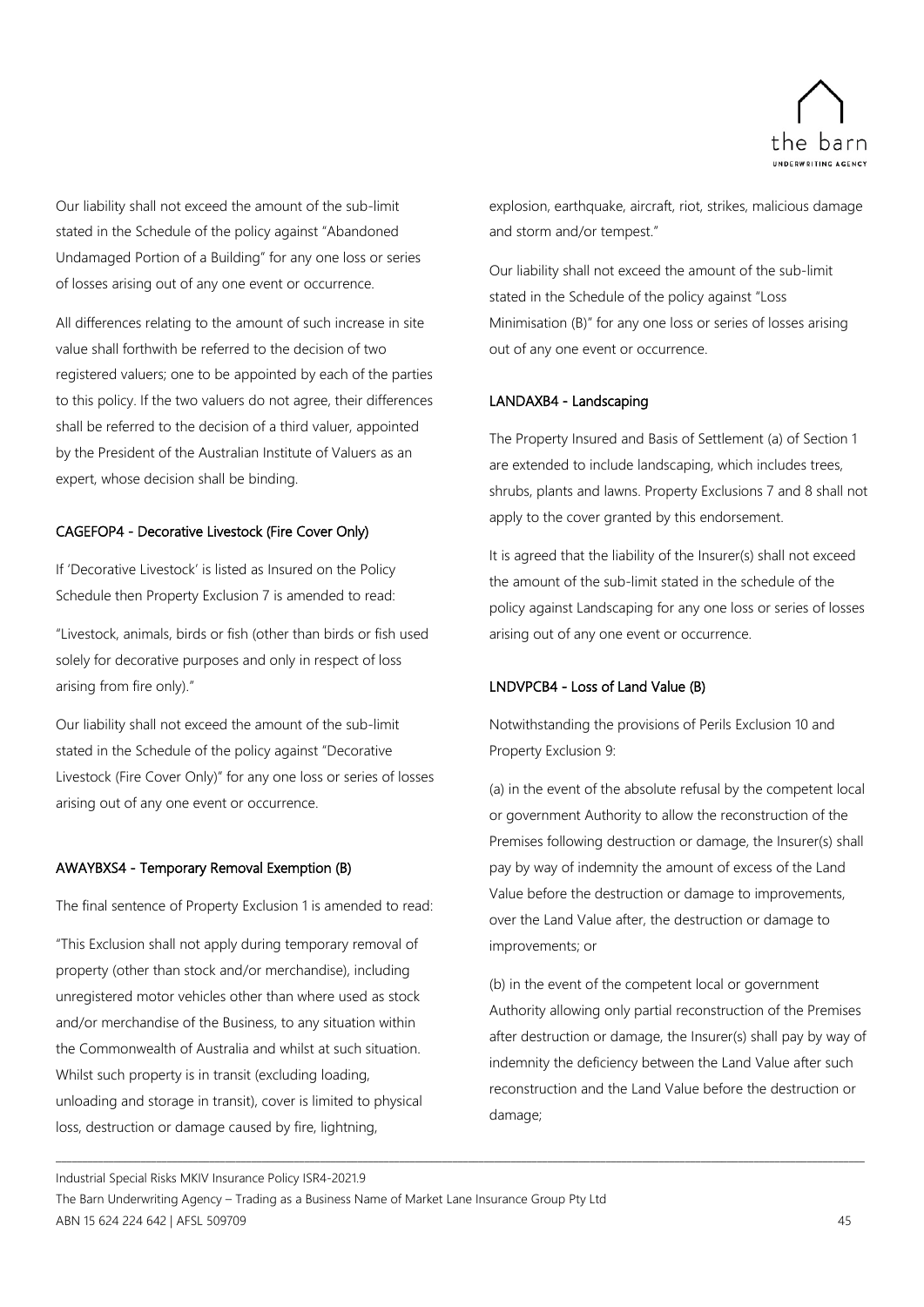

less any sum paid by way of compensation by such Authority arising out of the action referred to in (a) or (b) above. The liability of the Insurer(s) shall be limited to the sub-limit stated in the Schedule of the policy against 'Loss of Land Value' for any one loss or series of losses arising out of any one event or occurrence at any one location.

### Definition

LAND VALUE The sum certified by the Valuer General as being the value of the land so described in the policy after due allowance has been made for variations in or other circumstances affecting such value either before or after the damage or which would have affected the value had the damage not occurred so that the figures thus adjusted shall represent as nearly as may be reasonably practicable the true Land Values pertaining both before and after the damage.

### Special Conditions

Settlement shall be made following the ruling of the competent local or government Authority resulting in the loss of land value. Should settlement have been made however and subsequently the ruling of the competent local or government Authority be changed prior to completion of the reconstruction, resulting in an increase in the Land Value, that part of the claim paid in excess of the revised Land Value shall be refunded to the Insurer(s).

All differences relating to the Land Value arising out of the Policy shall forthwith be referred to the decision of two registered valuers; one to be appointed by each of the parties and in case the two registered valuers do not agree, of a third valuer, appointed by the President of the Australian Institute of Valuers as an expert, whose decision shall be binding.

### UNPAKXB4 - Unpacking Expenses

This policy extends to include costs and expenses incurred by the Insured in taking inventory (including unpacking, repacking and restocking) to identify, quantify and value any property physically lost, destroyed or damaged by any peril insured against by this Section including examination of property not belonging to but in the care, custody or control of the Insured. Our liability shall not exceed the amount of the sub-limit stated in the Schedule of the policy against "Unpacking Expenses" for any one loss or series of losses arising out of any one event or occurrence.

### ENQUIXB4 - Liability To Make Enquiries

This policy extends to include costs and expenses incurred by the Insured in respect of any legal liability to make enquiries consequent upon physical loss, destruction or damage insured by this policy, but not exceeding the sub-limit stated in the schedule.

### LDUTYVB4 - Liability for Duty

The policy extends to include the Insured's liability for customs, excise and other duties which the Insured becomes liable to pay in the event of Damage to Property Insured, but not exceeding the sub-limit specified in the Schedule.

### BDEBPCB4 - Accounts Receivable (B)

(Inoperative unless a sub-limit for Accounts Receivable is shown in the Schedule)

The insurance under this item is limited to the loss sustained by the Insured in respect of all outstanding debit balances if the Insured is unable to effect collection thereof as a direct

Industrial Special Risks MKIV Insurance Policy ISR4-2021.9

The Barn Underwriting Agency – Trading as a Business Name of Market Lane Insurance Group Pty Ltd ABN 15 624 224 642 | AFSL 509709 46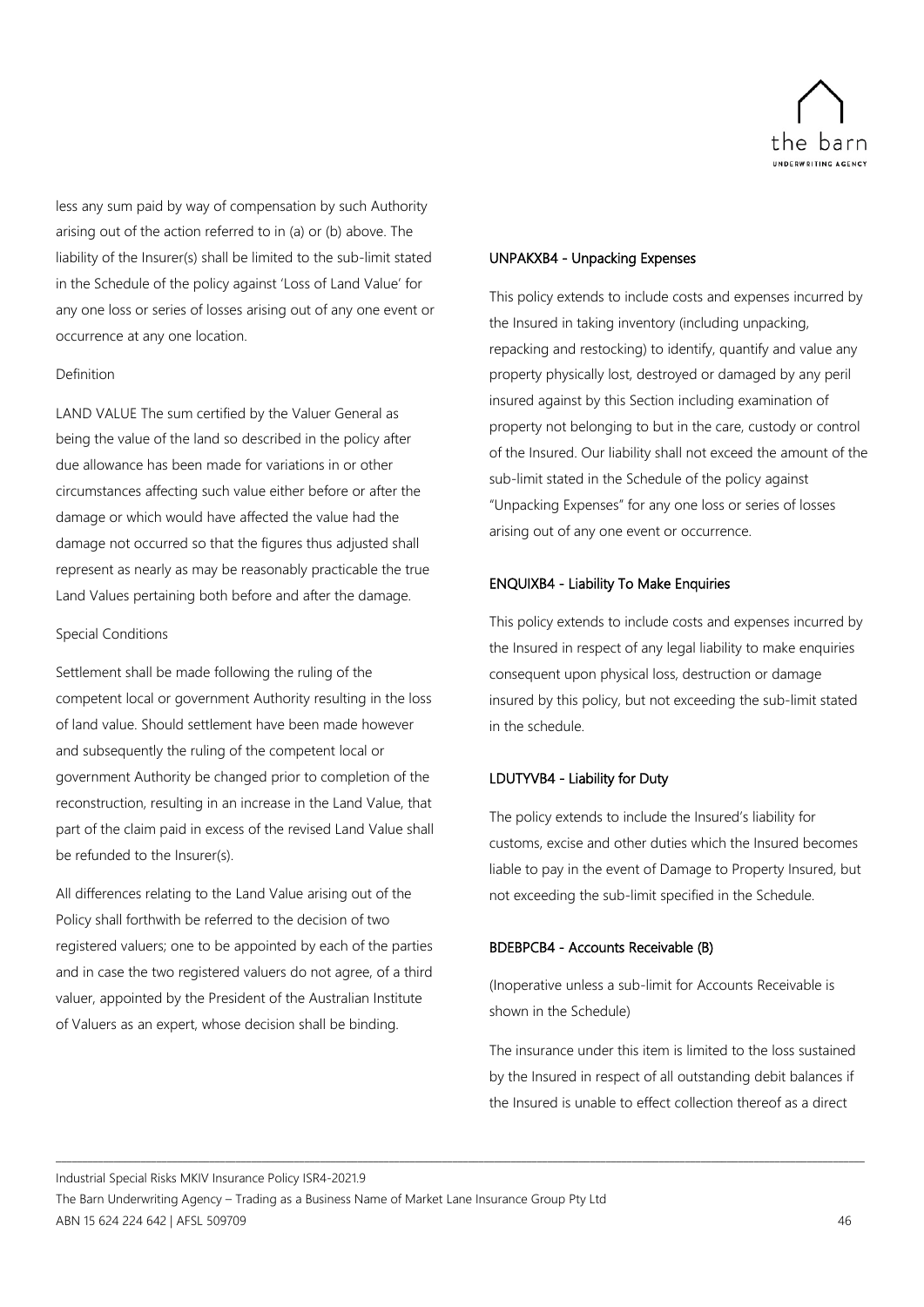

result of Damage to records of accounts receivable. The Insurers will also pay:

(i) interest charges at the Reserve Bank of Australia rates on any loan to offset impaired collections pending repayment of such amounts rendered uncollectible in consequence of the Damage;

(ii) interest lost by the Insured in consequence of such impaired collections;

(iii) additional expenditure necessarily and reasonably incurred in tracing and establishing the amounts of accounts receivable; and

(iv) collection expenses in excess of normal collection costs, incurred in consequence of the Damage.

Where there is proof that a loss covered by the policy has occurred, but the Insured cannot accurately establish the total amount of accounts receivable outstanding at the date of Damage, such amount shall be computed as follows:

(a) Determine the total amount of accounts receivable outstanding on the last working day of the fiscal month which ended twelve months before the beginning of the month in which the Damage occurs.

(b) Calculate the average increase or decrease in the monthly total amounts of accounts receivable outstanding on the last working day of each of the twelve months immediately preceding the month in which Damage occurs.

(c) The amount determined under paragraph (a), increased or decreased by the percentage calculated in accordance with paragraph (b) shall be deemed to be the total amount of accounts receivable outstanding at the time and date of the Damage.

(d) The amount determined under paragraph (c) shall be adjusted as may be necessary to provide for any

demonstrable variance from the amount so determined occurring before but during the month in which the Damage occurs; due consideration also being given to normal monthly trends in receipts.

There shall be deducted from the total amount of accounts receivable, however established, the amount of such accounts evidenced by records not lost or damaged, or otherwise established or collected by the Insured, and an equitable amount to provide for doubtful debts. The cover hereby granted shall be subject to the sub-limit stated in the Schedule against 'Accounts Receivable'.

### SANZBPC4 - Unspecified Suppliers' and/or Customers' Premises (Australia & New Zealand) (Single Limit) (B)

Loss resulting from interruption of or interference with the business in consequence of Damage to property at the premises, anywhere in Australia or New Zealand, of any direct producer or direct merchant shall be deemed to be loss resulting from Damage to property used by the Insured at the Premises.

The liability of the Insurer(s) under this endorsement, in respect of any one loss or series of losses arising out of any one event or occurrence at any one premises, shall be limited to amount stated in the Sub-Limit of Liability noted in the Schedule against Unspecified Suppliers and/or Customers Premises.

For the purposes of this endorsement, the term 'premises of a producer' refers to premises, other than those described in the Public Utilities Extension to Section 2 of the policy, at which any of the goods or services used directly by the Insured are produced, assembled or stored. The term 'premises of a merchant' refers to premises to which the Insured directly provides goods or services.

Industrial Special Risks MKIV Insurance Policy ISR4-2021.9

The Barn Underwriting Agency – Trading as a Business Name of Market Lane Insurance Group Pty Ltd ABN 15 624 224 642 | AFSL 509709 47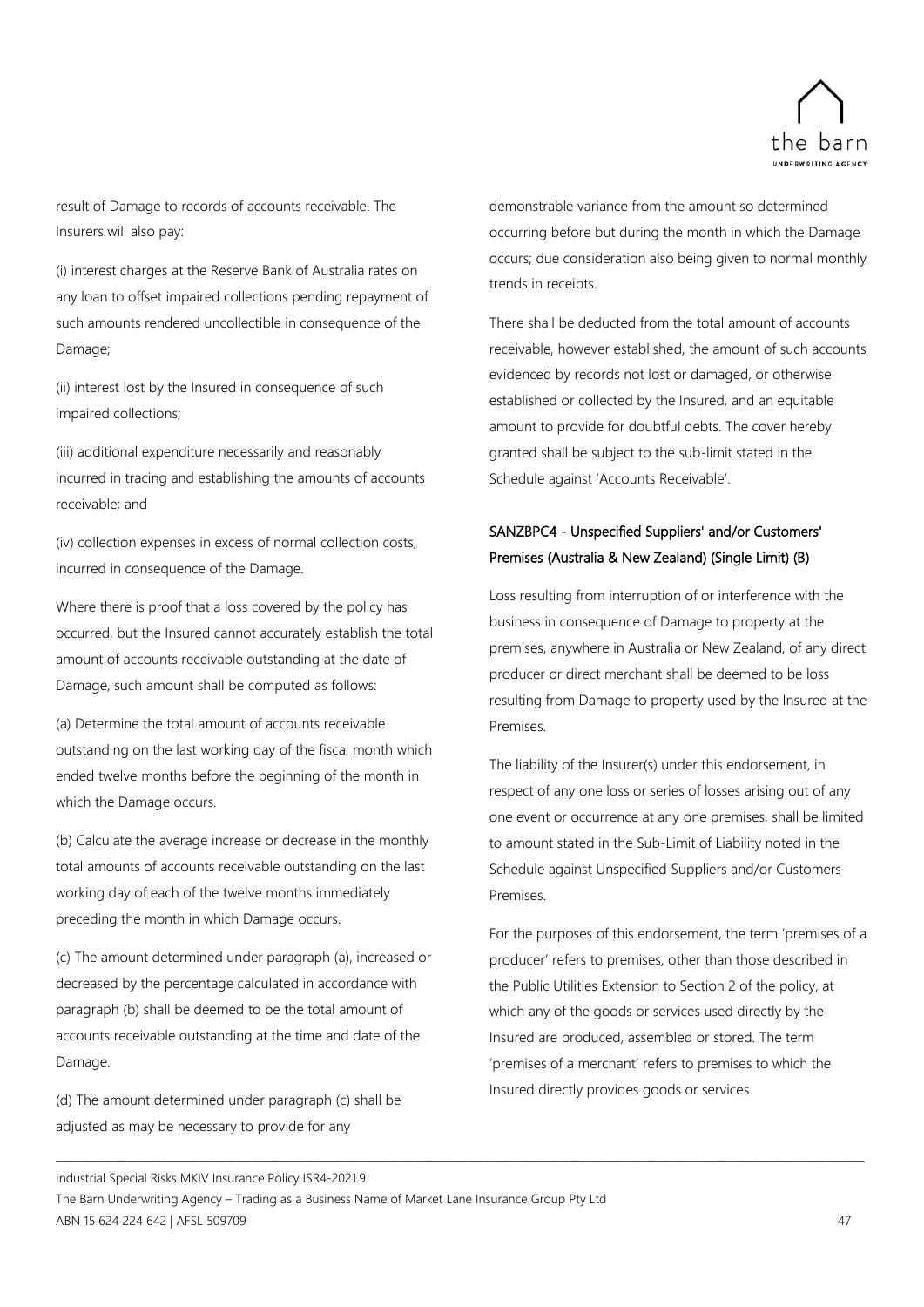

### DEPAXB4 - Interdependency - Australia

Loss as insured by Section 2 of the policy resulting from interruption of or interference with the Business in consequence of Damage to property not insured by Section 1 of the policy and situated at any other premises in Australia owned and/or occupied by the Insured for the purpose of the Business shall be deemed to be resulting from Damage to property used by the Insured at the Premises.

Our liability shall not exceed the amount of the sub-limit stated in the Schedule of the policy against "Interdependency" for any one loss or series of losses arising out of any one event or occurrence.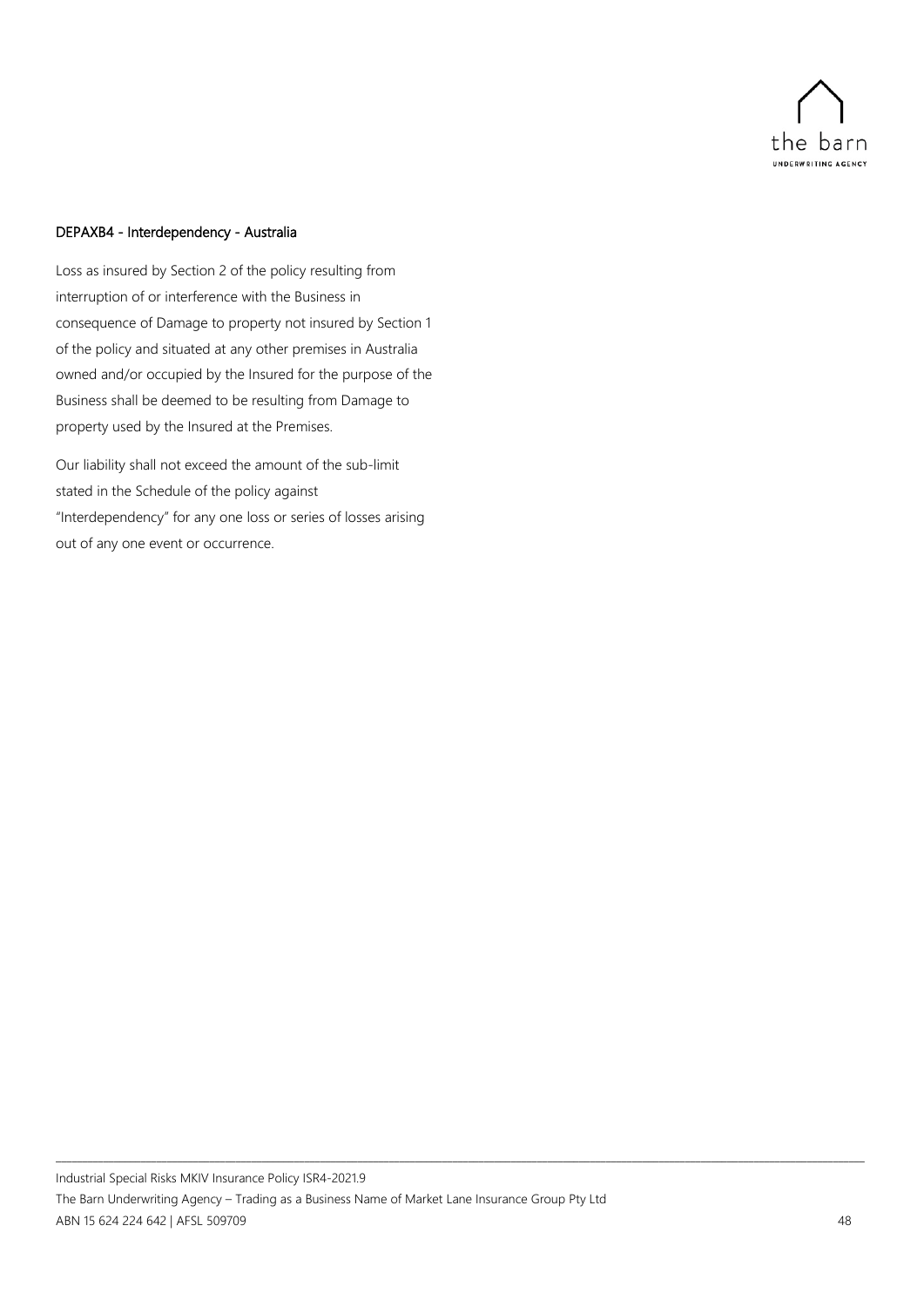

### SANCTION LIMITATION & EXCLUSION CLAUSE

No (re)insurer shall be deemed to provide cover and no (re)insurer shall be liable to pay any claim or provide any benefit hereunder to the extent that the provision of such cover, payment of such claim or provision of such benefit would expose that (re)insurer to any sanction, prohibition or restriction under United Nations resolutions or the trade or economic sanctions, laws or regulations of the European Union, United Kingdom or United States of America.

### LMA3100

### PROPERTY CYBER AND DATA EXCLUSION

1 Notwithstanding any provision to the contrary within this Policy or any endorsement thereto this Policy excludes any:

1.1 Cyber Loss;

1.2 loss, damage, liability, claim, cost, expense of whatsoever nature directly or indirectly caused by, contributed to by, resulting from, arising out of or in connection with any loss of use, reduction in functionality, repair, replacement, restoration or reproduction of any Data, including any amount pertaining to the value of such Data;

regardless of any other cause or event contributing concurrently or in any other sequence thereto.

2 In the event any portion of this endorsement is found to be invalid or unenforceable, the remainder shall remain in full force and effect.

3 This endorsement supersedes and, if in conflict with any other wording in the Policy or any endorsement thereto having a bearing on Cyber Loss or Data, replaces that wording.

### Definitions

4 Cyber Loss means any loss, damage, liability, claim, cost or expense of whatsoever nature directly or indirectly caused by, contributed to by, resulting from, arising out of or in connection with any Cyber Act or Cyber Incident including, but not limited to, any action taken in controlling, preventing, suppressing or remediating any Cyber Act or Cyber Incident.

5 Cyber Act means an unauthorised, malicious or criminal act or series of related unauthorised, malicious or criminal acts, regardless of time and place, or the threat or hoax thereof involving access to, processing of, use of or operation of any Computer System.

6 Cyber Incident means: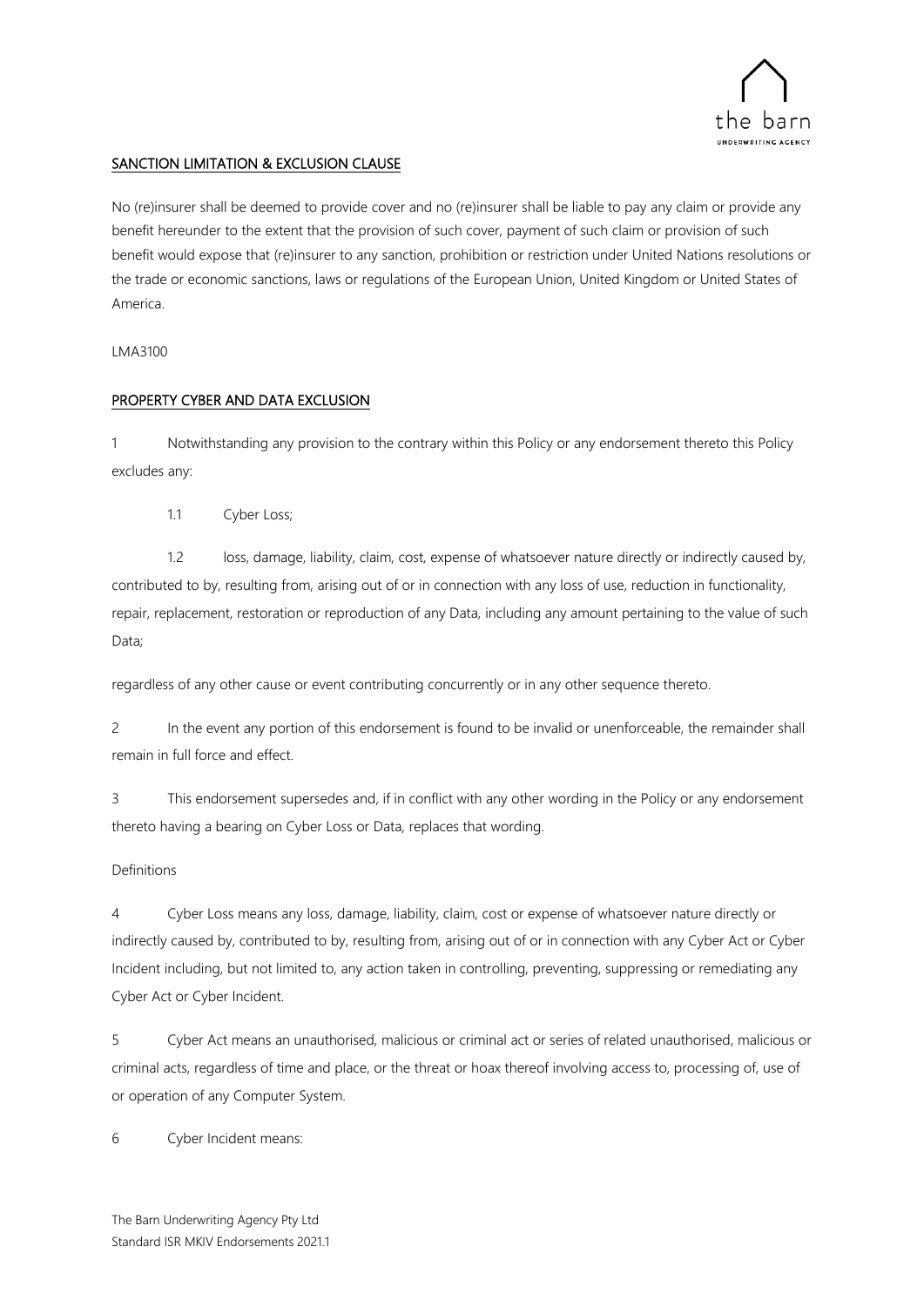

6.1 any error or omission or series of related errors or omissions involving access to, processing of, use of or operation of any Computer System; or

6.2 any partial or total unavailability or failure or series of related partial or total unavailability or failures to access, process, use or operate any Computer System.

7 Computer System means:

7.1 any computer, hardware, software, communications system, electronic device (including, but not limited to, smart phone, laptop, tablet, wearable device), server, cloud or microcontroller including any similar system or any configuration of the aforementioned and including any associated input, output, data storage device, networking equipment or back up facility, owned or operated by the Insured or any other party.

8 Data means information, facts, concepts, code or any other information of any kind that is recorded or transmitted in a form to be used, accessed, processed, transmitted or stored by a Computer System.

LMA5401

### WAR AND CIVIL WAR EXCLUSION CLAUSE

Notwithstanding anything to the contrary contained herein this Policy does not cover Loss or Damage directly or indirectly occasioned by, happening through or in consequence of war, invasion, acts of foreign enemies, hostilities (whether war be declared or not), civil war, rebellion, revolution, insurrection, military or usurped power or confiscation or nationalisation or requisition or destruction of or damage to property by or under the order of any government or public or local authority.

N.M.A. 464

### RADIOACTIVE CONTAMINATION AND EXPLOSIVE NUCLEAR ASSEMBLIES EXCLUSION CLAUSE

This Certificate does not cover

(a) Loss or destruction of or damage to any property whatsoever or any loss or expense whatsoever resulting or arising therefrom or any consequential loss

(b) Any legal liability of whatsoever nature

directly or indirectly caused by or contributed to by or arising from (i) ionising radiations or contamination by radioactivity from any nuclear fuel or from any nuclear waste from the combustion of nuclear fuel

The Barn Underwriting Agency Pty Ltd Standard ISR MKIV Endorsements 2021.1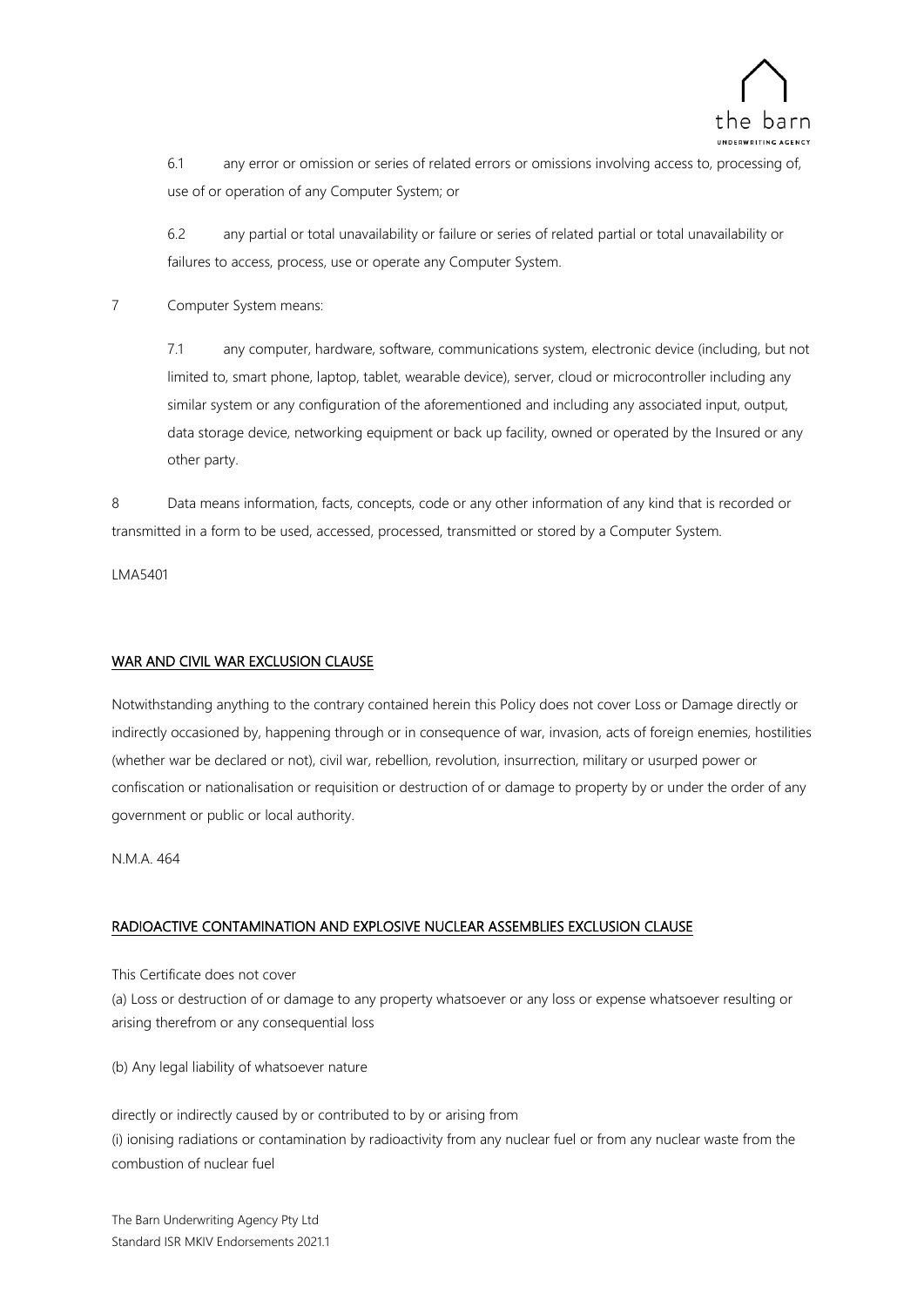

(ii) the radioactive, toxic, explosive or other hazardous properties of any explosive nuclear assembly or nuclear component thereof.

NMA1622

### MICROORGANISM EXCLUSION (MAP)

### (Absolute)

This Policy does not insure any loss, damage, claim, cost, expense or other sum directly or indirectly arising out of or relating to:

mold, mildew, fungus, spores or other microorganism of any type, nature, or description, including but not limited to any substance whose presence poses an actual or potential threat to human health.

This exclusion applies regardless where there is (i) any physical loss or damage to insured property; (ii) any insured peril or cause, whether or not contributing concurrently or in any sequence; (iii) any loss of use, occupancy, or functionality; or (iv) any action required, including but not limited to repair, replacement, removal, cleanup, abatement, disposal, relocation, or steps taken to address medical or legal concerns.

This exclusion replaces and supersedes any provision in the Policy that provides insurance, in whole or in part, for these matters

### Biological or Chemical Materials Exclusion

It is agreed that this Insurance excludes loss, damage, cost or expense of whatsoever nature directly or indirectly caused by, resulting from or in connection with the actual or threatened malicious use of pathogenic or poisonous biological or chemical materials regardless of any other cause or event contributing concurrently or in any other sequence thereto.

NMA2962

### WAR AND TERRORISM EXCLUSION ENDORSEMENT

Notwithstanding any provision to the contrary within this insurance or any endorsement thereto it is agreed that this insurance excludes loss, damage, cost or expense of whatsoever nature directly or indirectly caused by,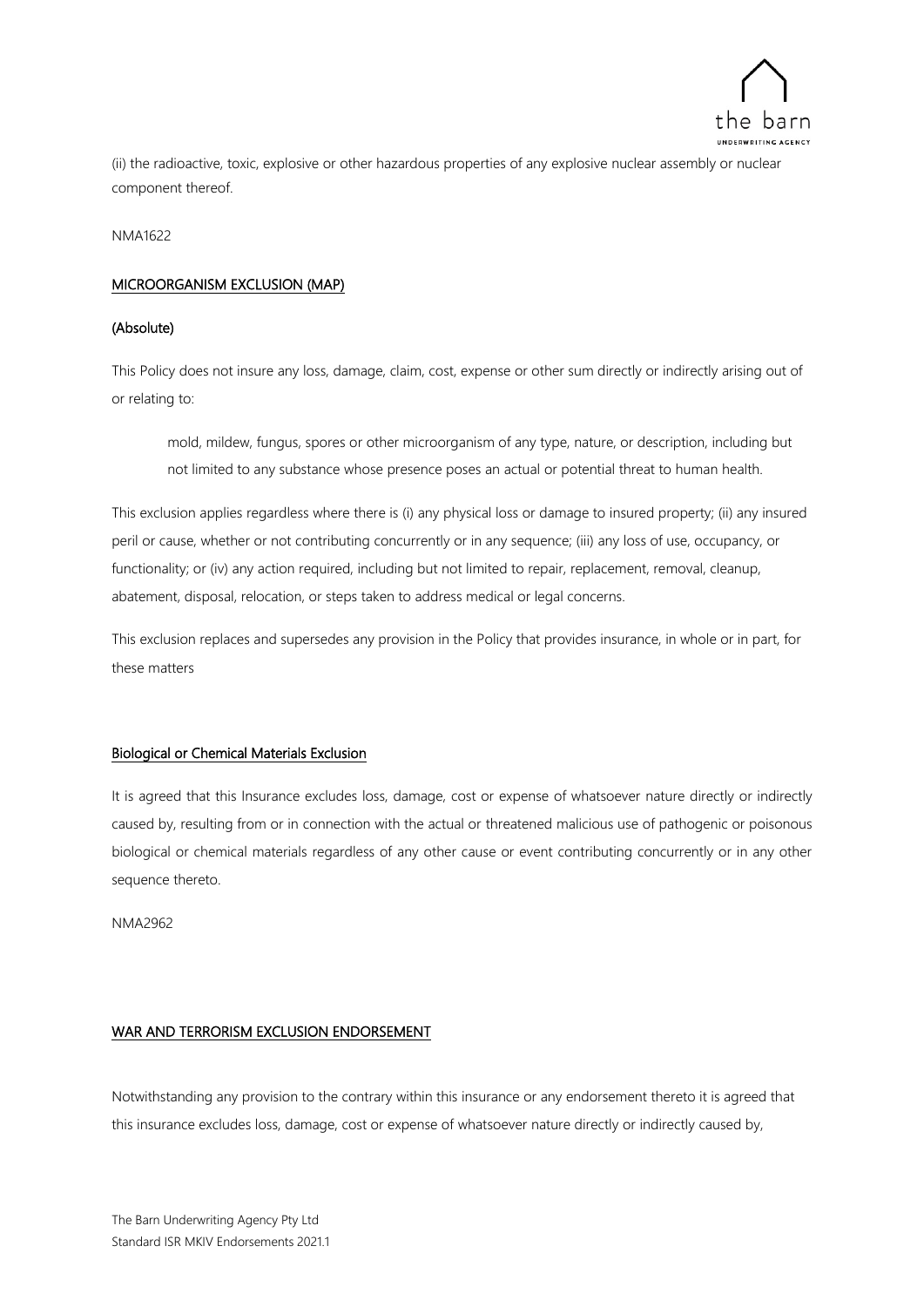

resulting from or in connection with any of the following regardless of any other cause or event contributing concurrently or in any other sequence to the loss;

1. war, invasion, acts of foreign enemies, hostilities or warlike operations (whether war be declared or not), civil war, rebellion, revolution, insurrection, civil commotion assuming the proportions of or amounting to an uprising, military or usurped power; or

### 2. any act of terrorism.

For the purpose of this endorsement an act of terrorism means an act, including but not limited to the use of force or violence and/or the threat thereof, of any person or group(s) of persons, whether acting alone or on behalf of or in connection with any organisation(s) or government(s), committed for political, religious, ideological or similar purposes including the intention to influence any government and/or to put the public, or any section of the public, in fear.

This endorsement also excludes loss, damage, cost or expense of whatsoever nature directly or indirectly caused by, resulting from or in connection with any action taken in controlling, preventing, suppressing or in any way relating to 1 and/or 2 above.

If the Underwriters allege that by reason of this exclusion, any loss, damage, cost or expense is not covered by this insurance the burden of proving the contrary shall be upon the Assured.

In the event any portion of this endorsement is found to be invalid or unenforceable, the remainder shall remain in full force and effect.

NMA2918

### AUSTRALIA TERRORISM INSURANCE ACT 2003 NOTICE

The Underwriters have treated this insurance (or part of it) as an Insurance to which the Australia Terrorism Insurance Act 2003 (ATIA) applies. ATIA and the supporting regulations made under the Act deem cover into certain policies and provide that the Terrorism exclusion to which this Insurance is subject shall not apply to any "eligible terrorism loss" as defined in ATIA. Any coverage established by ATIA is only in respect of any "eligible terrorism loss" resulting from a "terrorist act" which is a "declared terrorist incident" as defined in ATIA. The Terrorism exclusion to which this Insurance is subject applies in full force and effect to any other loss and any act or event that is not a "declared terrorist incident". All other terms, conditions, insured coverage and exclusions of this Insurance including applicable limits and deductibles remain unchanged. If any or all of the Underwriters have reinsured this Insurance with the Australian Reinsurance Pool Corporation, then any such Underwriters will not be liable for any amounts for which they are not responsible under the terms of ATIA due to the application of a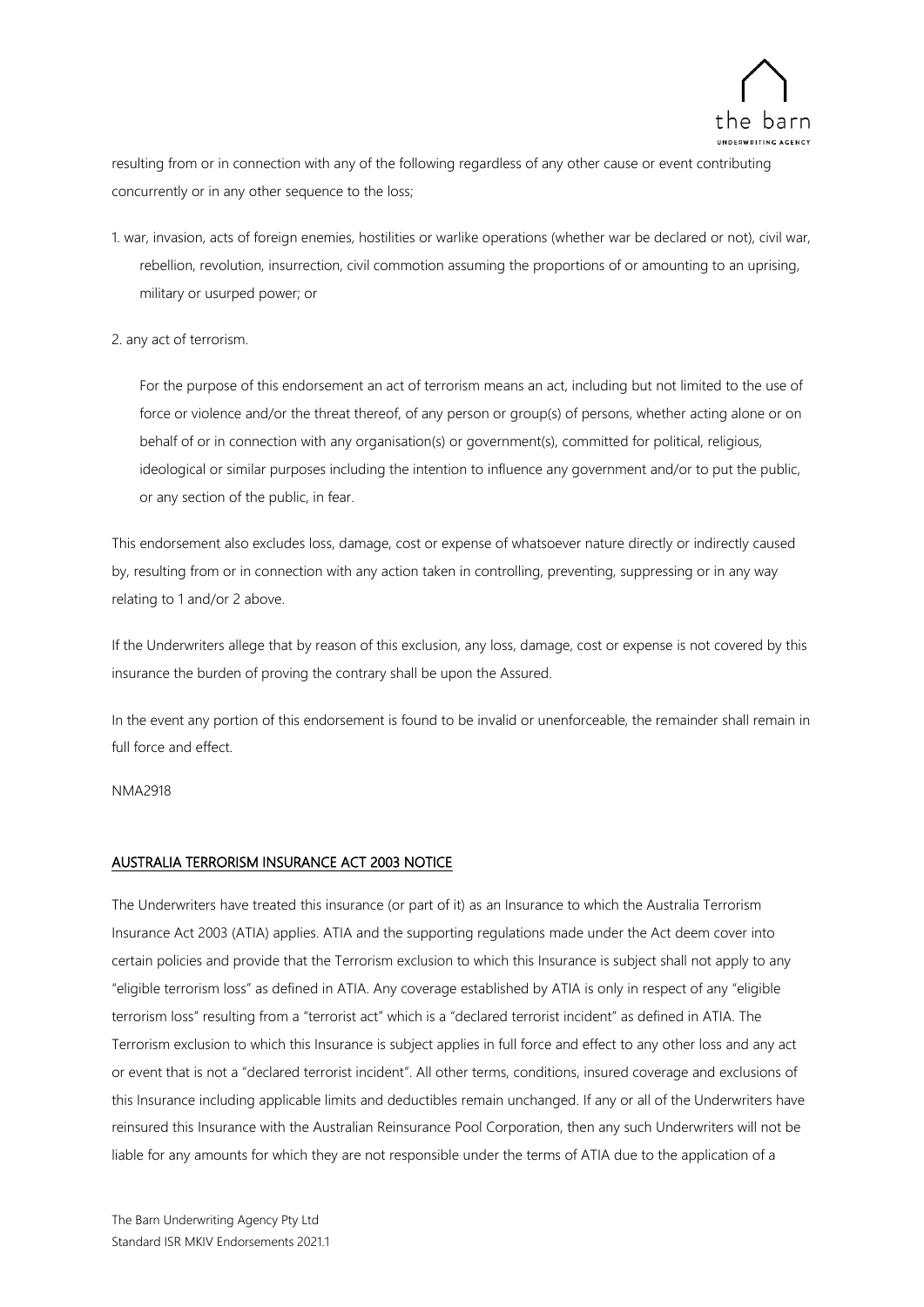

"reduction percentage" as defined in ATIA which results in a cap on the Underwriter's liability for payment for "eligible terrorism losses".

NMA 2984

### COMMUNICABLE DISEASE ENDORSEMENT

Notwithstanding any other provision of this policy to the contrary, this policy does not insure any loss, damage, claim, cost, expense or other sum, directly or indirectly arising out of, attributable to, or occurring concurrently or in any sequence with a Communicable Disease or the fear or threat (whether actual or perceived) of a Communicable Disease.

2. For the purposes of this exclusion, loss, damage, claim, cost, expense or other sum, includes, but is not limited to, any cost to clean-up, detoxify, remove, monitor or test:

2.1. for a Communicable Disease, or

2.2. any property insured hereunder that is affected by such Communicable Disease.

3. As used herein, a Communicable Disease means any disease which can be transmitted by means of any substance or agent from any organism to another organism where:

3.1. the substance or agent includes, but is not limited to, a virus, bacterium, parasite or other organism or any variation thereof, whether deemed living or not, and

3.2. the method of transmission, whether direct or indirect, includes but is not limited to, airborne transmission, bodily fluid transmission, transmission from or to any surface or object, solid, liquid or gas or between organisms, and

3.3. the disease, substance or agent can cause or threaten damage to human health or human welfare or can cause or threaten damage to, deterioration of, loss of value of, marketability of or loss of use of property insured hereunder.

4. This exclusion applies to all coverage extensions, additional coverages, exceptions to any exclusion and other coverage grant(s).

(LMA5393 - Amended)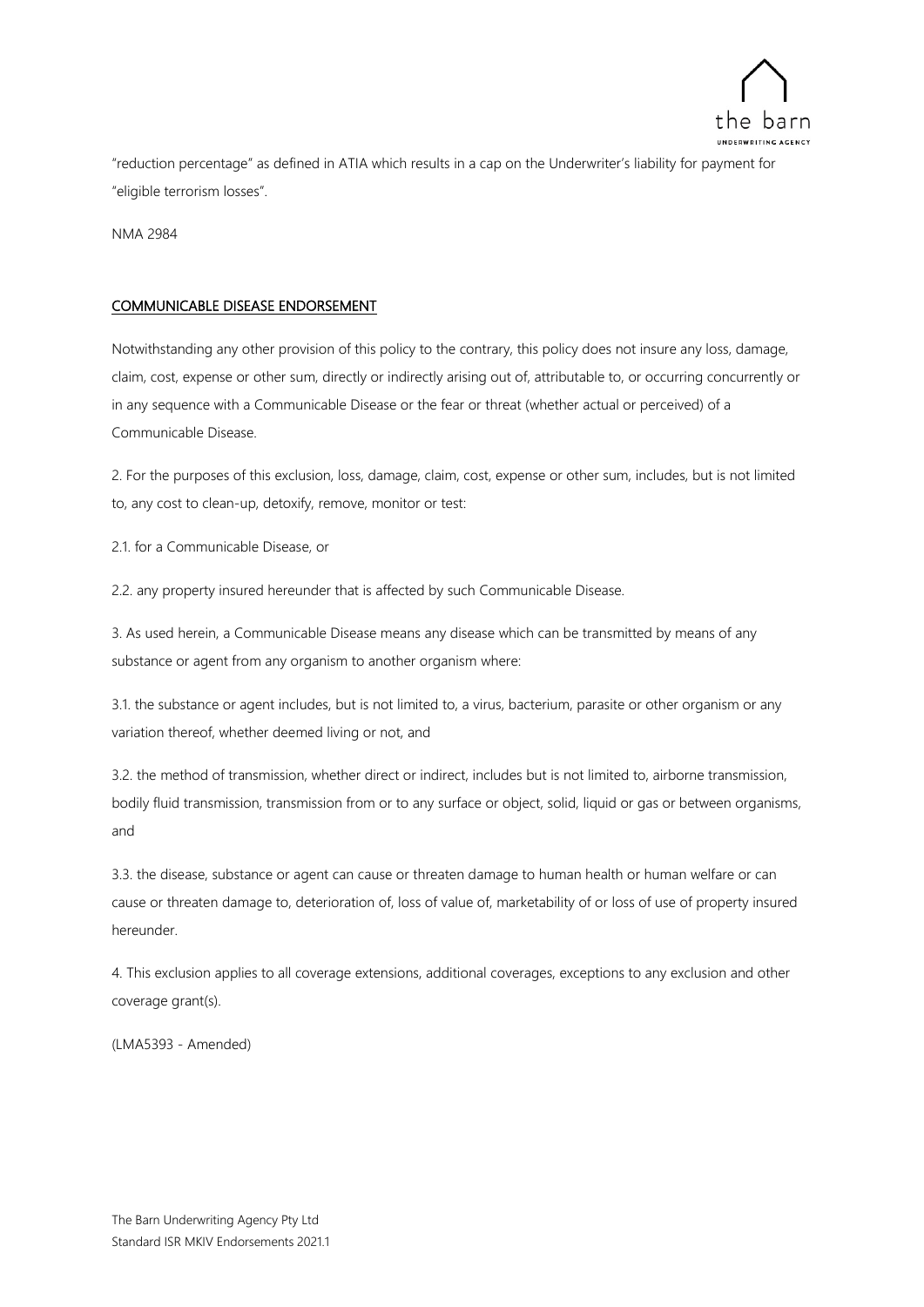

### PROPERTY DATA AND CYBER EXCLUSION

Notwithstanding any provision to the contrary within this Policy or any endorsement thereto this Policy excludes any:

(a) Cyber Loss;

(b) loss, damage, liability, claim, cost, expense of whatsoever nature directly or indirectly caused by, contributed to by, resulting from, arising out of or in connection with any loss of use, reduction in functionality, repair, replacement, restoration or reproduction of any Data, including any amount pertaining to the value of such Data; regardless of any other cause or event contributing concurrently or in any other sequence thereto.

In the event any portion of this endorsement is found to be invalid or unenforceable, the remainder shall remain in full force and effect.

This endorsement supersedes and, if in conflict with any other wording in the Policy or any endorsement thereto having a bearing on Cyber Loss or Data, replaces that wording.

### Definitions:

(i) Cyber Loss means any loss, damage, liability, claim, cost or expense of whatsoever nature directly or indirectly caused by, contributed to by, resulting from, arising out of or in connection with any Cyber Act or Cyber Incident including, but not limited to, any action taken in controlling, preventing, suppressing or remediating any Cyber Act or Cyber Incident.

(ii) Cyber Act means an unauthorised, malicious or criminal act or series of related unauthorised, malicious or criminal acts, regardless of time and place, or the threat or hoax thereof involving access to, processing of, use of or operation of any Computer System.

#### (iii) Cyber Incident means:

a. any error or omission or series of related errors or omissions involving access to, processing of, use of or operation of any Computer System; or

b. any partial or total unavailability or failure or series of related partial or total unavailability or failures to access, process, use or operate any Computer System.

#### (iv) Computer System means:

a. any computer, hardware, software, communications system, electronic device (including, but not limited to, smart phone, laptop, tablet, wearable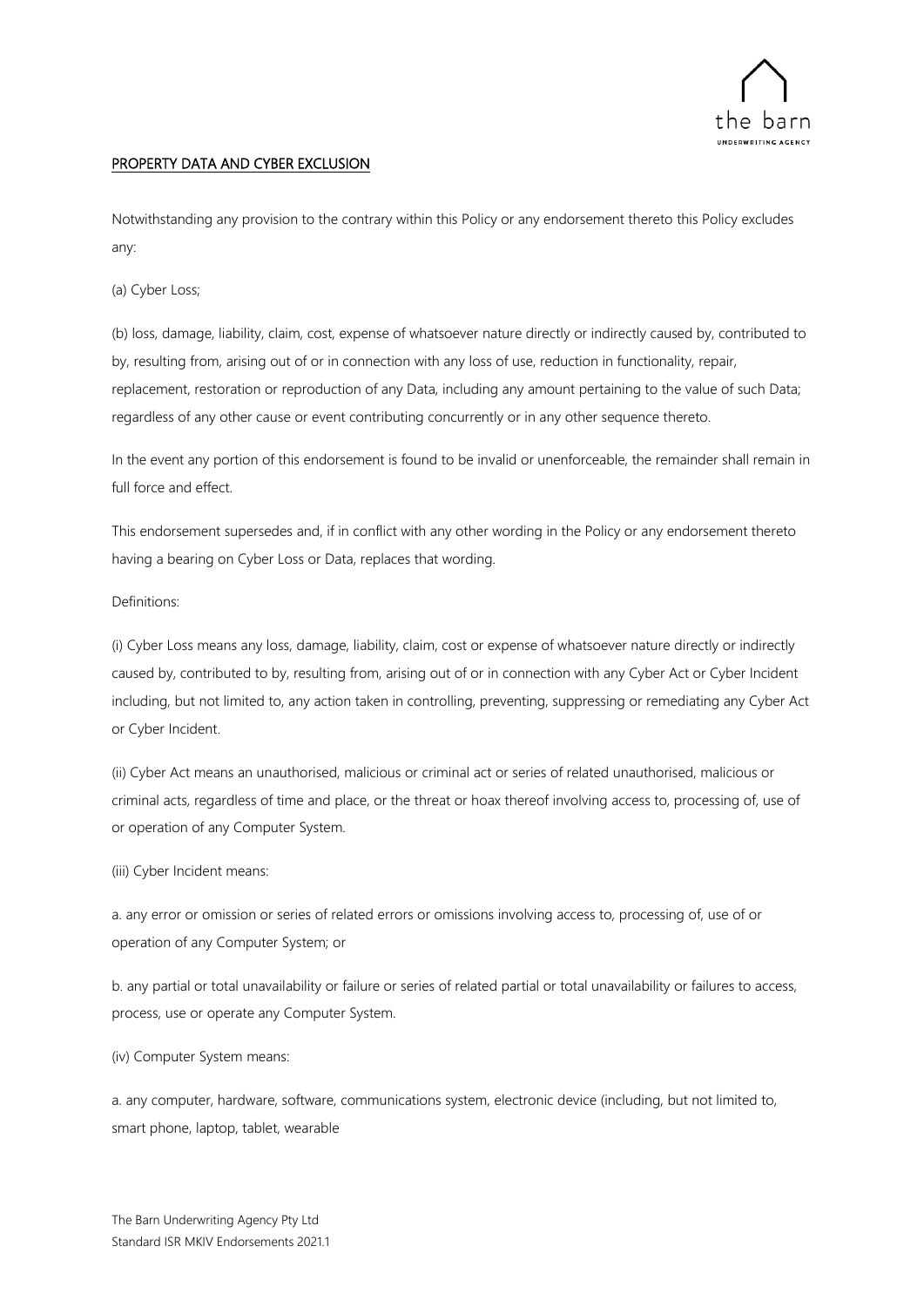

device), server, cloud or microcontroller including any similar system or any configuration of the aforementioned and including any associated input, output, data storage device, networking equipment or back up facility, owned or operated by the Insured or any other party.

(v) Data means information, facts, concepts, code or any other information of any kind that is recorded or transmitted in a form to be used, accessed, processed, transmitted or stored by a Computer System.

(LMA 5401)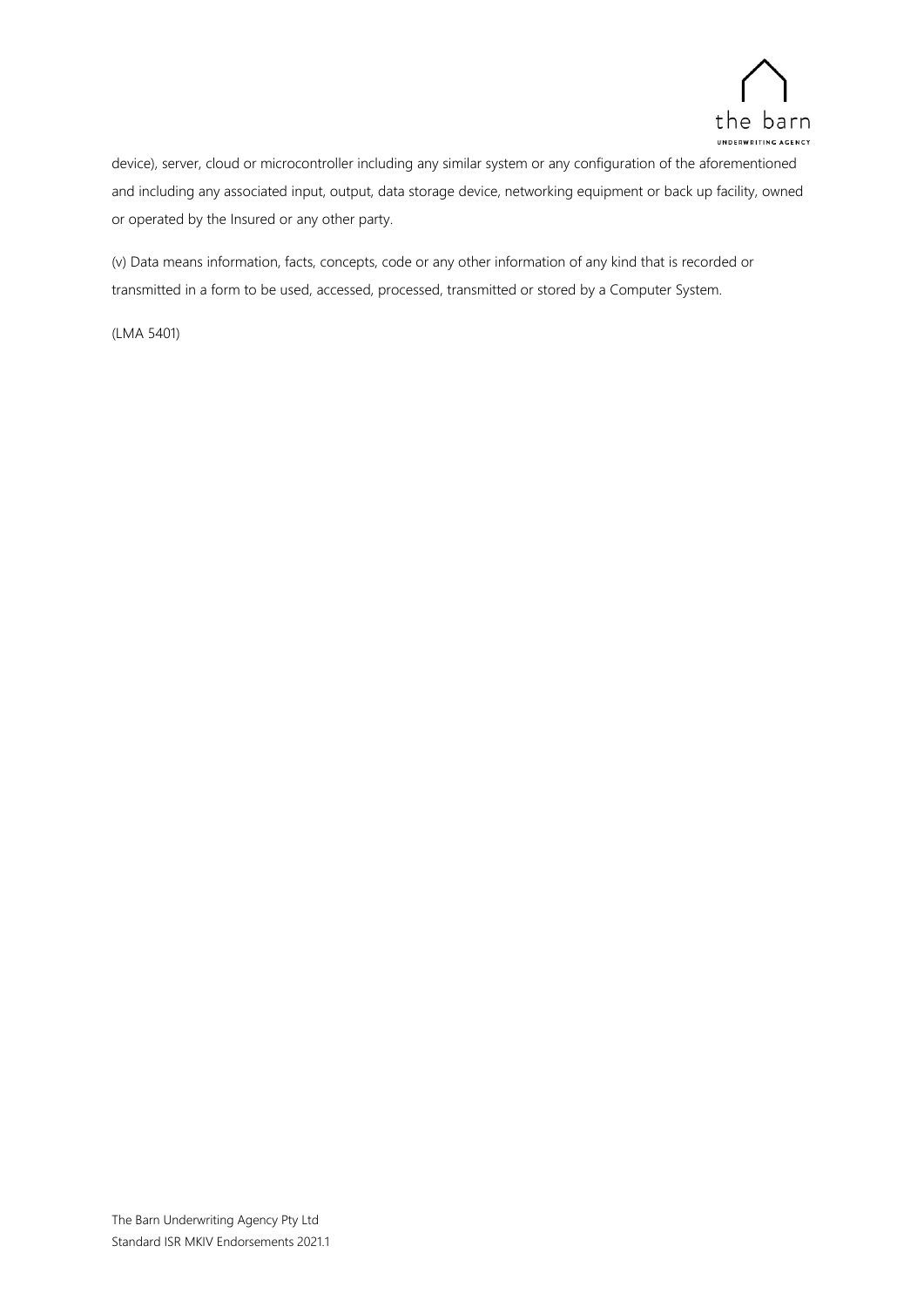| <b>Basis of Settlement:</b> | Reinstatement and Replacement |
|-----------------------------|-------------------------------|
|                             |                               |

## **Sub-Limits of Liability:**

| Section One (1)                                                                                                                                                                                                                                                                                                                                                                                                                                                                                                                                                                                                                                                                                                                                                                                                                                |                                                                                                                                                                                                                                                             |
|------------------------------------------------------------------------------------------------------------------------------------------------------------------------------------------------------------------------------------------------------------------------------------------------------------------------------------------------------------------------------------------------------------------------------------------------------------------------------------------------------------------------------------------------------------------------------------------------------------------------------------------------------------------------------------------------------------------------------------------------------------------------------------------------------------------------------------------------|-------------------------------------------------------------------------------------------------------------------------------------------------------------------------------------------------------------------------------------------------------------|
| <b>Accidental Damage</b><br>Damage diminution and accidental discharge costs (b)<br>Loss minimisation<br>Personal property of employees and others (b) (per person)<br>Personal Property of Employees and Others (B) (any one event)<br>Accompanied baggage In Australia (C) (per person)<br>Accompanied baggage In Australia (C) (any one event)<br>Liability to make Enquiries (A)<br><b>Statutory Inquiries</b><br>Unpacking expenses<br>Liability for duty<br>Landscaping (C)<br>Cost of Clearing Blocked Drains, Pipes, Filters and Pumps (B)<br><b>Expediting Expenses</b><br>Loss of Land Value (B)<br><b>Customers Goods</b><br>Securities (A)<br>Works of Art, Antiques and curios \$5,000 per item<br>Abandoned undamaged portion of Building<br><b>Extra Cost Of Reinstatement</b><br><b>Additional Extra Cost Of Reinstatement</b> | \$750,000<br>\$25,000<br>\$25,000<br>\$5,000<br>\$20,000<br>\$5,000<br>\$10,000<br>\$25,000<br>\$25,000<br>\$10,000<br>\$50,000<br>\$25,000<br>\$10,000<br>\$100,000<br>\$100,000<br>\$5,000<br>\$20,000<br>\$25,000<br>\$250,000<br>\$500,000<br>\$500,000 |
| <b>Removal of Debris</b>                                                                                                                                                                                                                                                                                                                                                                                                                                                                                                                                                                                                                                                                                                                                                                                                                       | \$500,000                                                                                                                                                                                                                                                   |
| Theft, or any attempt thereat                                                                                                                                                                                                                                                                                                                                                                                                                                                                                                                                                                                                                                                                                                                                                                                                                  | \$100,000                                                                                                                                                                                                                                                   |
| Theft of Property in the open air                                                                                                                                                                                                                                                                                                                                                                                                                                                                                                                                                                                                                                                                                                                                                                                                              | \$10,000                                                                                                                                                                                                                                                    |
| Money                                                                                                                                                                                                                                                                                                                                                                                                                                                                                                                                                                                                                                                                                                                                                                                                                                          | \$20,000                                                                                                                                                                                                                                                    |
| Money in private residence                                                                                                                                                                                                                                                                                                                                                                                                                                                                                                                                                                                                                                                                                                                                                                                                                     | \$5,000                                                                                                                                                                                                                                                     |
| Weather damage to certain property in open air<br>Damage to textiles/shade sales/awnings/blinds                                                                                                                                                                                                                                                                                                                                                                                                                                                                                                                                                                                                                                                                                                                                                | \$25,000<br>\$25,000                                                                                                                                                                                                                                        |
| Leased Equipment - Netball Australia and State / Territory Associations<br>Leased Equipment - Associations / Clubs<br><b>Fire Extinguisher Costs</b><br>Damage due security systems and alarms and/or fire alarms<br>Alternative Accommodation costs any one event<br><b>Capital Additions</b><br>Decorative Livestock (Fire Cover Only)<br>Cost of Replacement of Locks and Keys - Netball Australia and State / Territories<br>Rent Payable<br>Temporary Removal Exemption (B) per steadfast wording<br>Glass<br><b>Rewriting of Records</b><br><b>Constellation Cup Trophy including Travel Case</b><br>ANZ Championship Trophy, Challenge Trophy and Conference Final<br>Fusion – section 1 cover only                                                                                                                                     | \$50,000<br>\$10,000<br>\$50,000<br>\$5,000<br>\$10,000<br>\$250,000<br>\$10,000<br>\$50,000<br>\$20,000<br>\$100,000<br><b>Replacement Value</b><br>\$50,000<br>\$35,000<br>\$35,000<br>\$25,000                                                           |
| Flood<br>Limited to \$15,000 any one claim                                                                                                                                                                                                                                                                                                                                                                                                                                                                                                                                                                                                                                                                                                                                                                                                     | \$250,000                                                                                                                                                                                                                                                   |